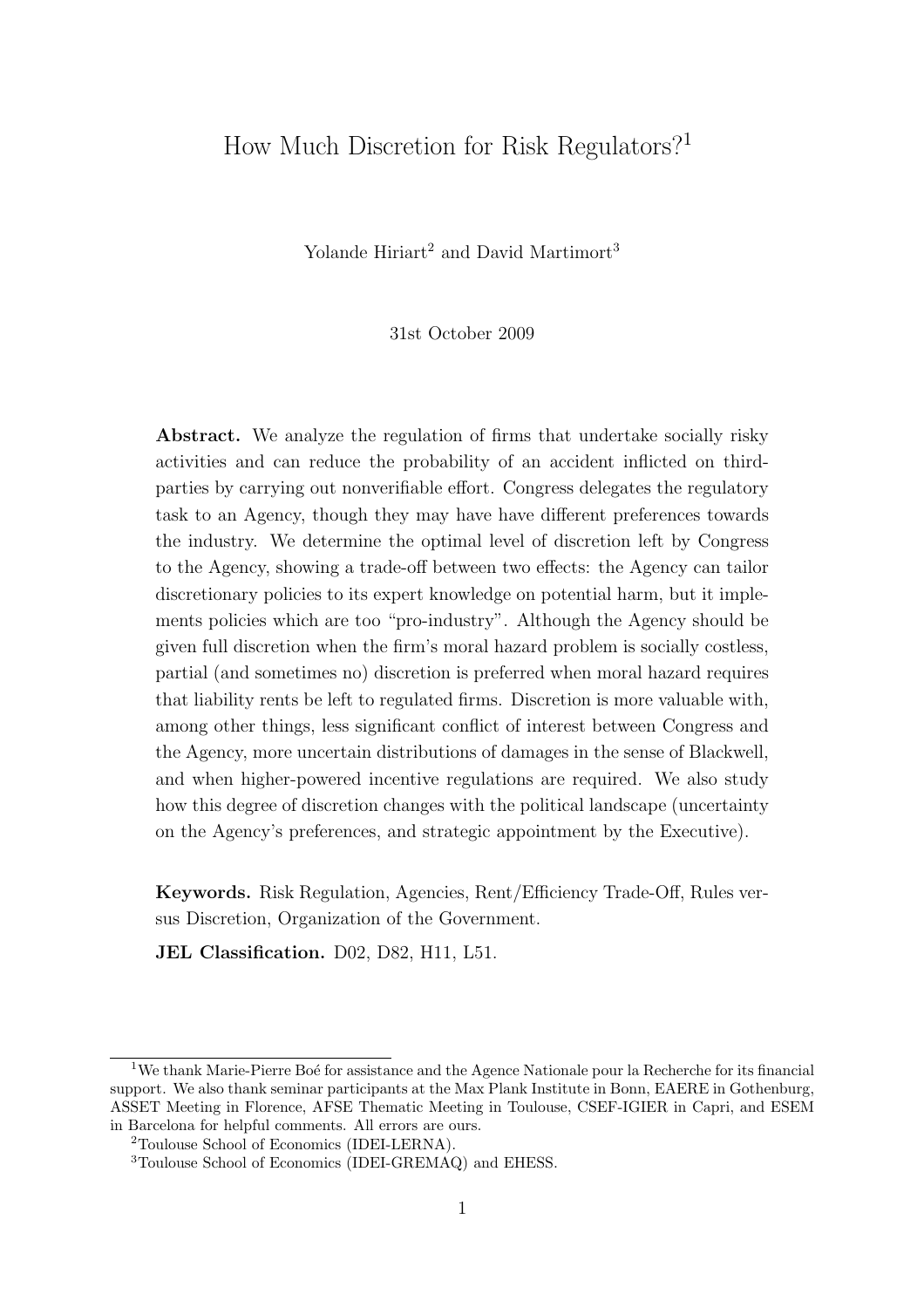## 1 Introduction

Risk regulation differs significantly from one domain to the other not only because of the economic costs and benefits at stake, but also in terms of the actual design of regulatory institutions, the mandate of agencies, and the kind of regulatory procedures they follow.<sup>1</sup> When Congress enacts a new agency or grants new responsibilities to an existing agency to deal with a particular area of concern, it defines its statutory mandate. In some fields, such mandates leave agencies with significant discretion in setting up standards and fines for misconduct, homologating new products and granting licenses. In other circumstances, safety standards are mandatory, fines do not vary much and strict norms apply uniformly across various domains and market conditions.

Evidence on both sides is pervasive. The statutory mandate of many agencies – especially in the areas of health, safety and the environment– is strikingly broad and nonspecific. Section 6 of the Toxic Substances Control Act stipulates that the U.S. Environmental Protection Agency (EPA) should control chemicals that pose "unreasonable risk of injury to health or the environment" without defining what is meant by "unreasonable risk", thereby leaving considerable discretion to EPA to determine which risks are deemed reasonable and which are not. More generally, Van Houtven and Cropper (1996) reported evidence that EPA enjoyed significant discretion in setting up regulatory standards to control chemical risks, taking into account in its decision process both costs and benefits based on its expertise. In a similar vein, and confirming the huge discretion de facto left to the EPA when controlling Superfund sites, Hird (1993, 1994) also reported that the relevant Congressional oversight committee had little or no impact on the pace of cleanups, even at sites located in districts of that committee's members. On the other hand, the Occupational Safety and Health Act has forced the corresponding agency to adopt safety standards as mandatory regulations, ignoring any cost-benefit analysis that could have exploited its expert information. Also, an often observed and controversial feature of liability regimes is that agencies face upper bounds in the damages that firms should cover for the harm inflicted on third-parties or on the environment. The Price-Anderson Act in the U.S. and the Nuclear Liability Act in Canada are examples of regulations that impose such limits for operators of nuclear power stations involved in off-site damages.<sup>2</sup> Similar limits are also found for oil pollution.<sup>3</sup>

Although delegation to administrative agencies has sometimes be viewed as a violation of the so-called "Delegation Doctrine", arguing that legislative powers cannot be

<sup>&</sup>lt;sup>1</sup>Hood, Rothstein and Baldwin (2003) provide an extensive account of the variety of institutions found in risk regulation.

<sup>2</sup>Heyes and Liston-Heyes (2000) stress the political economy aspect of such limits on fines and argue that this can be viewed as an implicit subsidy for the operators.

<sup>3</sup>Jin and Kite-Powell (1999).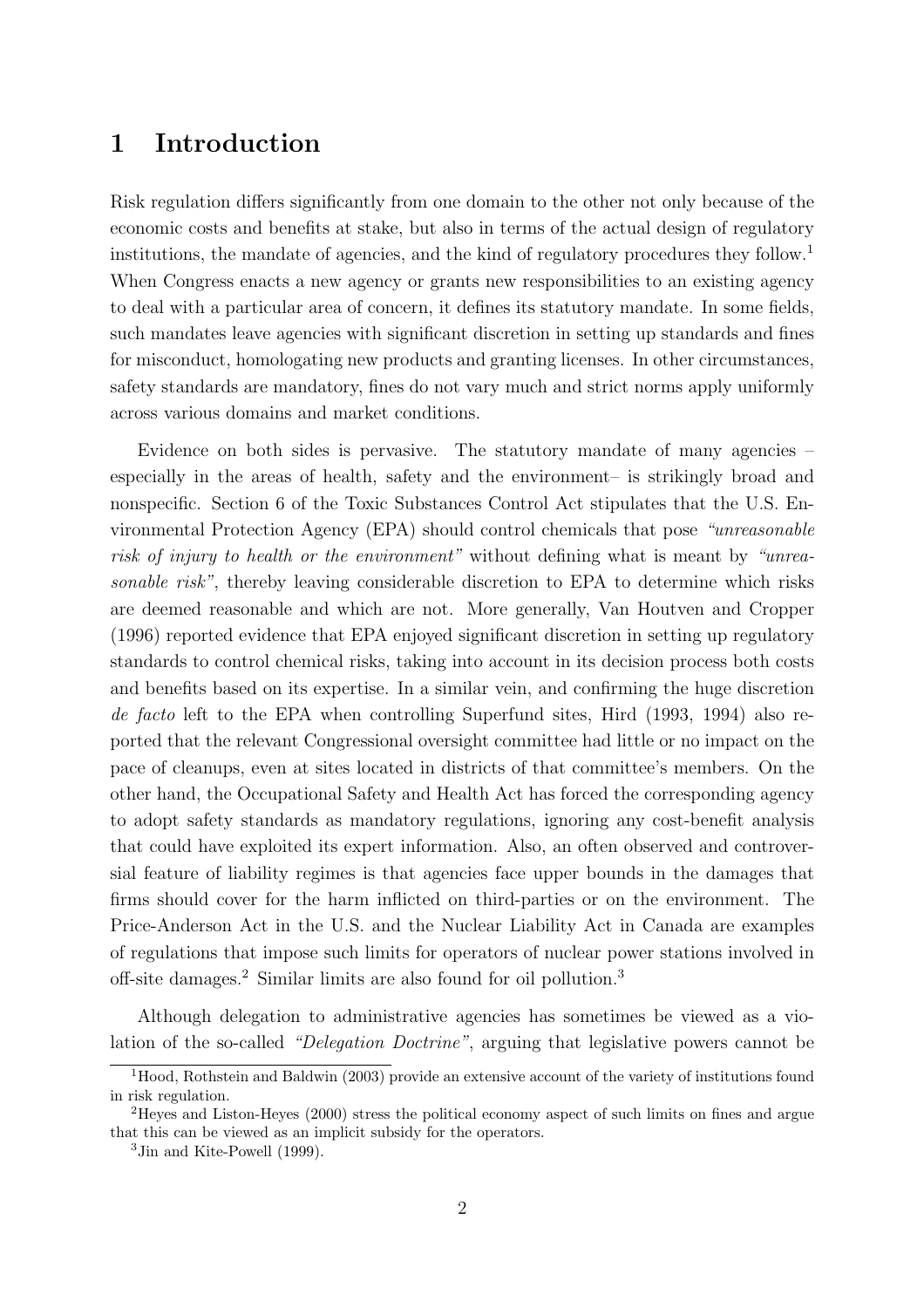granted to administrative agencies, the number of administrative agencies has increased dramatically over the years and agency decision-making has become the principal means of Federal regulation in the U.S.. According to Ashford and Caldart (2008), "broad delegations of substantive authority to administrative agencies have become the rule rather than the exception." Hence, much delegation does take place and the issue of understanding why remains unsettled. Changes in the nature of the regulated risk and the kind of political forces at play might certainly explain why agencies differ in terms of how much discretion they are left with. To understand how it is the case, we analyze the two-tier relationship between Congress, an Agency, and firms concerned by risk regulation. Such an analysis will help us to assess first, how much freedom should be left to risk regulators and, second, how economic and political forces shape this discretion.

The bottom line of our analysis is that restrictions on the Agency's discretion solve an agency problem between that Agency and Congress. This idea has been a recurring theme of the political science literature over recent years.<sup>4</sup> For instance, Epstein and O'Halloran (1999) proved a version of the "Ally Principle" showing (and confirming through some empirical analysis) that more delegation should occur when Congress and agencies have closer preferences.<sup>5</sup> However, and this is the novel insight of our paper, this conflict of interest between Congress and the Agency is not a priori given, as is assumed in the earlier political science literature, but endogenous. This conflict finds its roots in the informational constraints that limit the choice of regulatory instruments. It only arises because asymmetric information, and especially downstream moral hazard on the regulated firm's level of safety care, induces second-best regulations. Although Congress and the Agency agree on regulatory policies when downstream moral hazard is costless, they do disagree when it is costly. Analyzing how this conflict between public bodies arises is key to understand the optimal level of discretion. The agency problems upstream between public bodies and downstream with regulated firms should be studied altogether.

Basic ingredients. To provide some intuition about our results, let us briefly give an overview of our model. Consider a firm involved in activities that put society or the environment at risk. The likelihood of an accident can be reduced if the firm exercises some level of safety care. This effort is nonverifiable and privately costly although socially

<sup>&</sup>lt;sup>4</sup>Although the so-called *Congressional Dominance Theory* (McCubbins and Schwartz, 1984, and Weingast and Moran, 1983) and the Shift The Responsibility approach (Fiorina, 1982) both pushed the view that Congress could perfectly control Agencies, McCubbins, Noll and Weingast (1987, 1989) already pointed out the role of congressional ex ante control in curbing bureaucratic drift. As convincingly argued by Epstein and O'Halloran (1999, p. 74), the assumption of complete information between Congress and the Agency seems quite at odds with the mere observation that not everything is delegated.

<sup>5</sup>Huber and Shipan (2006) provided a nice survey of the political science literature built on that Principle. Note however this literature often obtains the "Ally Principle" by restricting the kind of ex ante instruments that Congress can use to curb the Agency's behavior. No such restrictions are made in our analysis below, since our mechanism design approach allows a full description of the set of allocations available under informational constraints.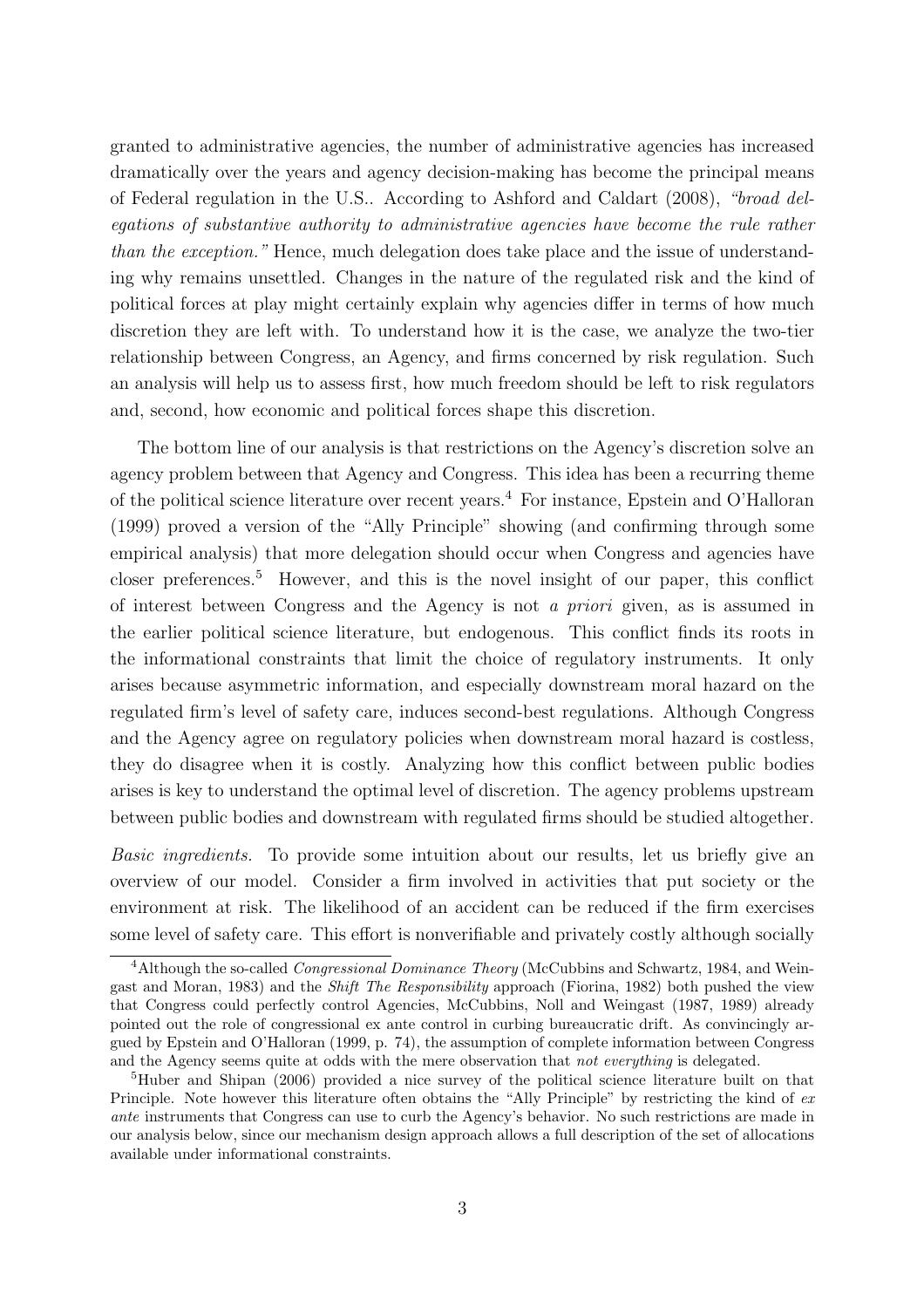attractive. Moral hazard calls for corrective policies. An incentive regulation is designed to properly incentivize the firm to carry out prevention effort. Congress delegates to some extent the tasks of choosing and implementing the regulatory policy to an Agency. Such delegation is justified in the first place by the fact that the Agency has all the expertise to tailor incentive payments to the potential realizations of harm, and has thereby an informational advantage vis- $\grave{a}$ -vis Congress. However, the Agency and Congress may have different objectives and the regulatory mandate can be constrained by Congress.

Full discretion in the absence of downstream moral hazard. Suppose first that the firm has enough wealth to cover any harm its activities might inflict on the rest of society. Downstream moral hazard can then be solved at no cost by making the firm "residual claimant":<sup>6</sup> the deep-pocket firm should just pay a Pigovian fine equal to the realized harm. When downstream moral hazard does not induce any distortion, and even though Congress and the Agency may differ in their "pro-industry" biases, they do agree on what this fine should be. Since it allows to use the regulator's expertise, leaving full discretion to the Agency to tailor that fine to losses is optimal.

Partial (or no) discretion otherwise. Things change when the firm's downstream moral hazard is costly. Suppose that the firm has no assets to cover damages and is protected by limited liability. To induce effort, the optimal regulation can no longer punish for bad performances but must now reward for good ones. Consequently, the firm earns some liability rent. When the Agency and Congress have different "pro-firm" biases, they hold different views on the social cost of that rent. Leaving discretion to the better informed and more "pro-firm" regulator becomes costly from the point of view of Congress. More delegation allows better use of the Agency's private information, but it might also trigger regulatory policies which are too "pro-firm" oriented.

Indeed, the "pro-firm" regulator may inflate possible harms in order to make it more attractive to induce the firm's effort, thereby leaving more liability rent. In other words, the downstream agency problem triggers an upstream agency problem between Congress and the regulatory Agency itself. Some ex ante control of the Agency might then be used to limit the scope for such manipulations: Congress imposes an upper bound on the possible rewards that the Agency could use to incentivize the firm. This establishes an information-based version of the "Ally Principle": delegation is more pronounced when Congress and the Agency have more congruent preferences on what the optimal rent/efficiency trade-off under moral hazard should be.

Using the recent mechanism design literature on delegation in organizations,<sup>7</sup> we characterize the optimal trade-off between "fixing a rule" that applies whatever the level of the

 $6$ See the textbook treatment of moral hazard in Laffont and Martimort (2002, Chapter 4) for instance.  $7H$ olmström (1984), Armstrong (1994), Baron (2000), Armstrong and Vickers (2008), Melumad and Shibano (1991), Martimort and Semenov (2006, 2008) and Alonso and Matouscheck (2008) among others.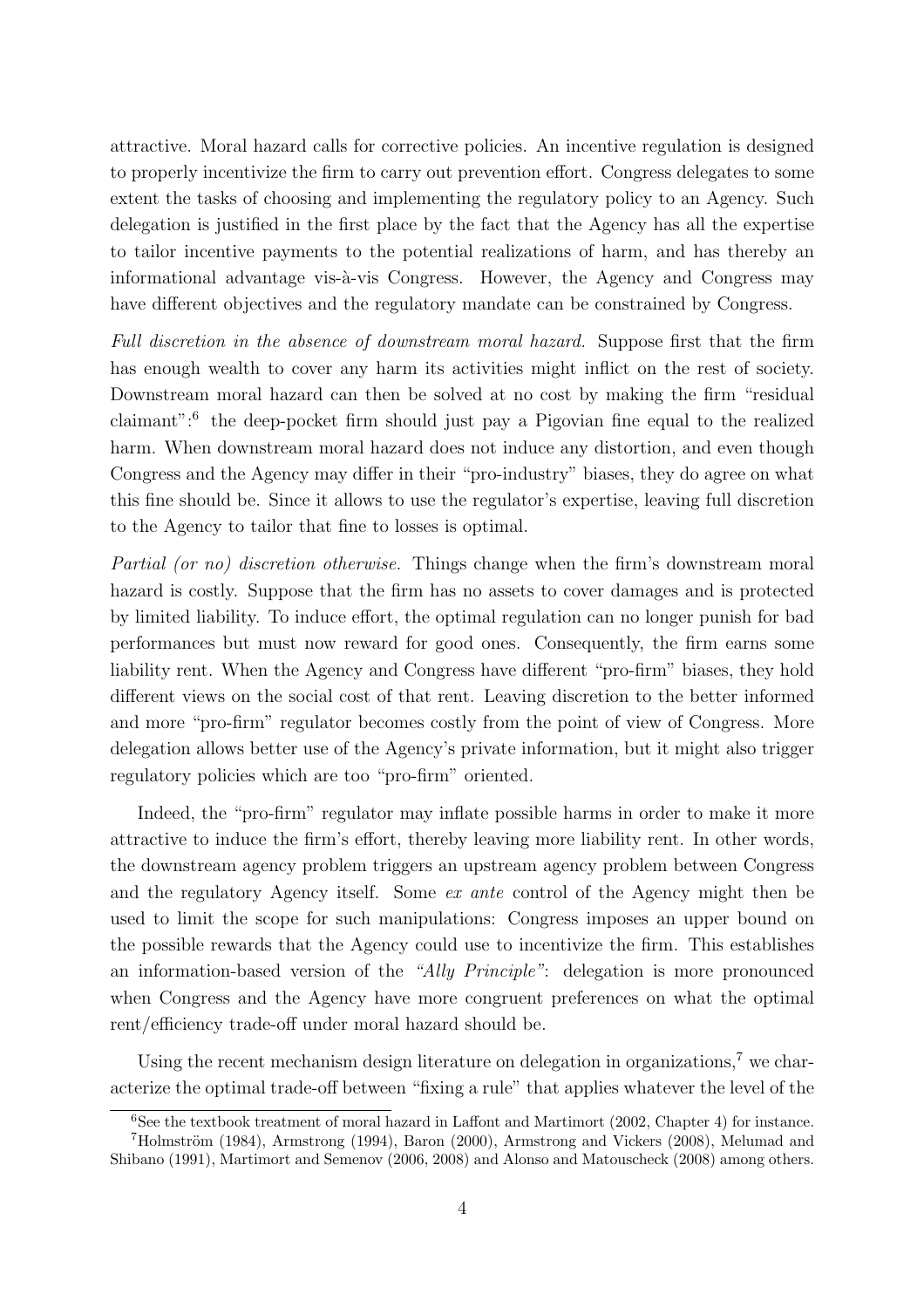harms that firms can cause, and "leaving discretion" to the Agency to set up an incentive regulation tailored to these losses. Leaving full discretion is no longer optimal: Congress always gains by putting an upper bound on the rewards that the Agency might choose to incentivize firms. This limit binds for the upper tail of the distribution of potential harms since risks are very high, liability rents huge, and conflicts between the pro-firm regulator and Congress most significant. Even worse, large conflicts might call for no delegation at all and fully rigid rules based on expected and not realized harm.

This mechanism design approach characterizes the whole set of delegation policies without imposing any *ad hoc* restriction (like, for instance, restricting the choice to either full or no delegation). This illuminates the trade-off between rules and discretion in our context. It allows us to investigate how this trade-off changes as the political and economic landscapes are modified. This approach predicts the role that "uncertainty", be it politically or economically induced, plays on the degree of discretion.<sup>8</sup>

Comparative statics. We perform several kinds of comparative statics exercises. Some results, like the "Ally Principle" stressed above, are directly related to the existing conflict of interest between the Agency and Congress. Roughly, the fact that the misalignment between Agency and Congress endogenously arises from informational problems with regulated firms is not the key aspect of the analysis. Similar comparative statics could as well have been obtained with a more *ad hoc* modeling that would short-cut the precise origin of this conflict and assume upfront that the Agency and Congress disagree about some policy dimension. In our specific context of risk regulation, the main value of these exercises is that they help to understand how changes in the distribution of losses on which the Agency has private information affect the optimal degree of discretion.

Other comparative statics exercises are more specific to the endogenous source of this conflict, i.e. to the existing moral hazard problem on the regulated firms' side. For instance, we discuss how changes in the information structures, or in the intensity of the Agency's monitoring of the firm's effort affect the optimal level of discretion. Our main result here is that discretion is more valuable as incentive regulation is more efficient.

Extensions. We then investigate how the trade-off between rules and discretion is modified in more complex political environments. First, we consider the case where the Agency has private information on its preferences at the time Congress enacts a regulation. This extra degree of asymmetric information restricts even further the Agency's discretion. Second, we turn to a more detailed analysis of the appointment process. The Executive may strategically appoint a regulator with less pronounced pro-firm preferences than its own in order to soften congressional control and increase ultimately the Agency's discretion.

Literature review. Our paper belongs to and deepens several trends of the literature.

<sup>8</sup>This theme echoes the important works of political scientists like Moe (1989) and Horn (1995).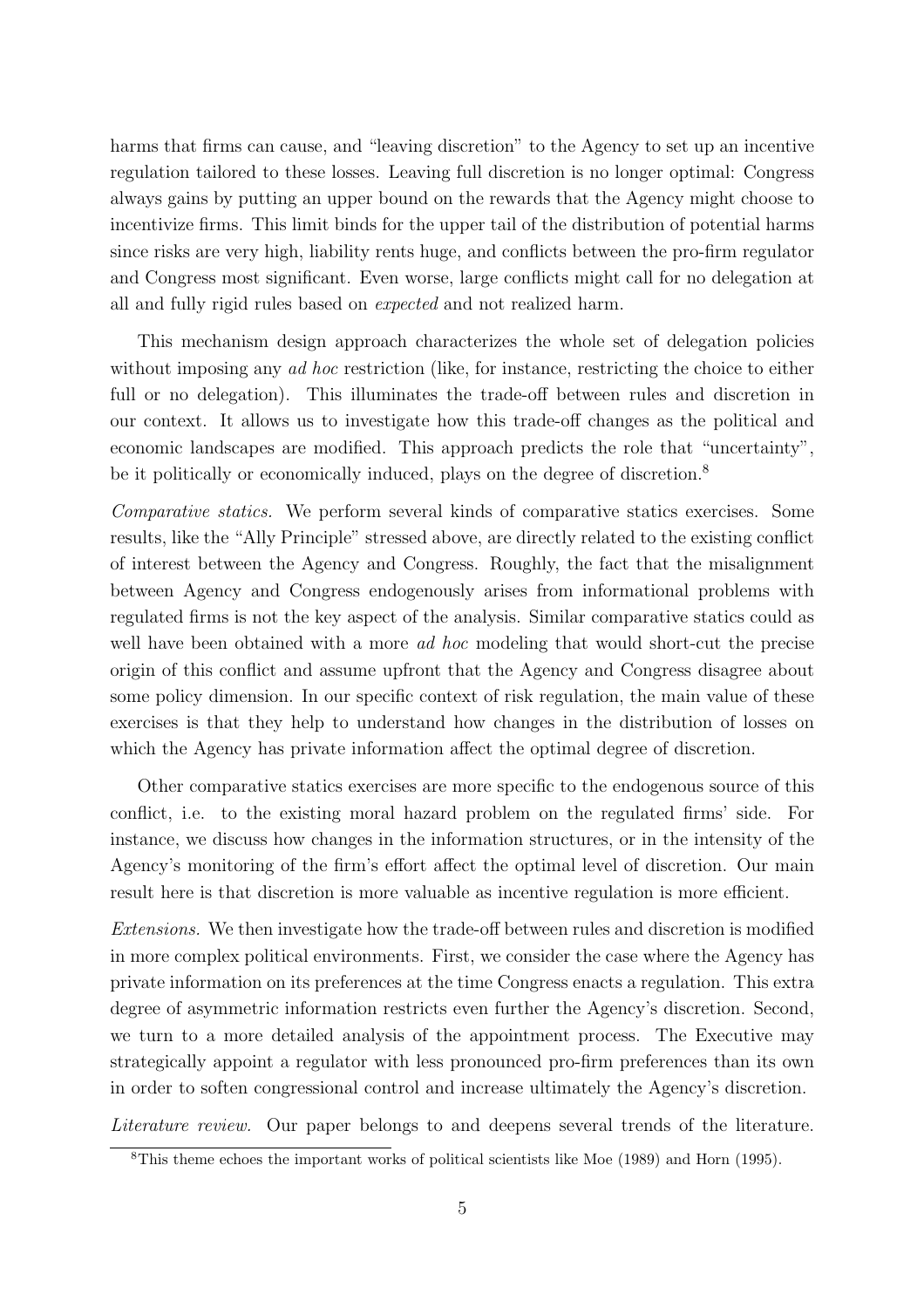The New Economics of Regulation (Baron and Myerson, 1982, Lewis and Sappington 1988, Laffont and Tirole, 1993, Laffont 1994) assumes that the regulator's preferences are exogenously given and, most often, that there is no conflict of interest between the Agency and Congress, both taken as a single entity. The main focus is on the design of optimal incentive regulations under informational constraints. These regulations generally use all information available to regulators and, as a result, the literature has sometimes been criticized for predicting policies which are too flexible.<sup>9</sup> Introducing, as we do hereafter, a difference in the preferences of Congress and the Agency over the rent/efficiency trade-off paves the way to a renewed analysis. Optimal regulations end up being quite rigid.

Laffont and Tirole (1993, Chapters 11 and following), among others, have opened the black-box of the relationship between Congress and agencies. They argued that regulatory capture is at the source of the conflict between different layers of the government. We share with this approach the view that this conflict is better solved with optimal policies that are less sensitive to the regulator's expert information. However, in Laffont and Tirole (1993), a reduced discretion never boils down to a completely rigid rule as in our analysis. A major difference between this line of research and ours is that the former relies on the possibility for Congress to incentivize regulators with some kind of performance pay.<sup>10</sup> Instead, our focus on "rules versus discretion" does not rely on such a possibility. This seems a more appropriate modeling of the crude control that Congress exerts on agencies through legislation and restrictions in procedures.

Other authors have analyzed how various political games influence the preferences of regulators. Using a median-voter theorem, Baron (1989) pointed out that preferences on the rent/efficiency trade-off are inherited from the equilibrium between political forces within the legislature. Laffont (2000) argued that a constitutional commitment to fully rigid regulations may be preferred to a solution leaving more discretion to elected political principals when these principals differ in their preferences on the rent/efficiency tradeoff. Simple standards may be ex ante preferable to optimal incentive regulations because they come "on average" closer to the interim efficiency Pareto frontier.<sup>11</sup> Our results obviously share some flavor of this idea, though several noticeable differences remain. First, Laffont's framework does not distinguish between elected political principals and agencies.<sup>12</sup> Second, the "rule" to which more discretionary policies are compared to is

<sup>9</sup>The literature on countervailing incentives (see for instance Lewis and Sappington, 1989) has nevertheless shown that optimal mechanisms may exhibit pooling, and appear quite rigid in specific environments where privately informed agents are torn between contradictory incentives.

<sup>10</sup>Sometimes, this assumption is motivated as being only a modeling short-cut to capture the regulator's career concerns.

<sup>11</sup>Boyer and Laffont (1999) applied this idea to environmental regulation.

<sup>&</sup>lt;sup>12</sup>On this point, Faure-Grimaud and Martimort (2003) analyzed how the scope for regulatory capture depends on the relationships between short-term political principals, whose identity may fluctuate upon elections, and long-term independent agencies.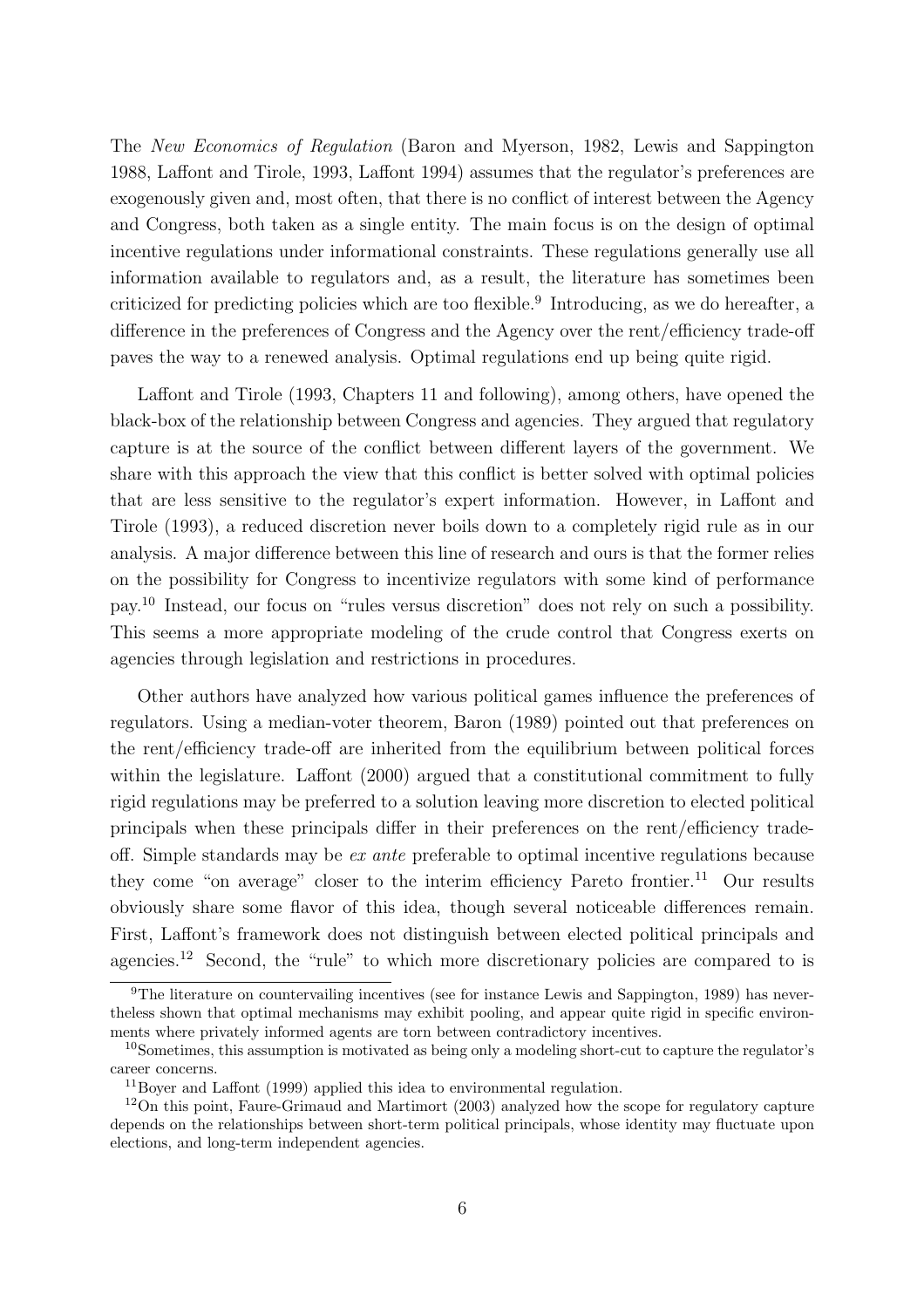exogenously given whereas it is endogenous in our setting.

As we argue below, the trade-off between imposing rules on agencies or leaving them with considerable discretion opens strategic possibilities for the Executive through the appointment process. The idea that the Executive can strategically choose an agent is reminiscent of several branches of economics going from industrial organization (Besanko and Spulber, 1993) to macroeconomics and public finance (Rogoff, 1985, Persson and Tabellini, 1993). Governments or society at large may solve a commitment problem by delegating control to agencies with different preferences than their own. Commitment per se is not an issue in our context. Instead, the compounding of the Agency's expertise and of conflicting interests between different branches of the government is the source of the incentive problem that a partial delegation may solve.

Organization of the paper. Section 2 presents the model. Section 3 shows that the conflict of interests between Congress and the Agency is irrelevant when the firm's moral hazard problem can be solved at no cost. Full discretion should then be left to the Agency. Section 4 demonstrates that such a conflict arises when downstream moral hazard induces a rent/efficiency trade-off. Partial discretion follows. Section 5 provides comparative statics exercices related either to the distribution of harm or to the importance of the firm's moral hazard problem. Section 6 investigates how the level of discretion is affected by various political parameters like asymmetric information on the regulator's ideological preferences, or the Executive's preferences in the appointment process. Section 7 briefly concludes by pointing out alleys for further work. Proofs are relegated to an Appendix.

## 2 The Model

We consider the relationship between a firm whose risky activities might be harmful for society, an Agency and Congress.<sup>13</sup> Our framework has a broad appeal and applies equally well to all kinds of risk regulation (environmental regulation, product safety, medical malpractice, industrial or transportation safety, nuclear power plant regulation, etc...).

**Moral hazard.** By implementing some precautionary level of effort  $e \in [0, 1]$ , the firm reduces the probability  $1-e$  that third-parties suffer losses of size D following an accident. Carrying out effort entails a non-monetary cost  $\psi(e)$  for the firm, with  $\psi(\cdot)$  satisfying the Inada conditions  $(\psi'(0) = 0, \psi'(1) = +\infty, \psi(0) = 0).$ <sup>14</sup> The disutility function  $\psi(\cdot)$  is

<sup>&</sup>lt;sup>13</sup>To fix ideas, one may think of a vessel shipping toxic products and whose leakages might create significant environmental losses. Another example could be firms involved in producing GMOs potentially harmful for existing species.

<sup>&</sup>lt;sup>14</sup>The Inada conditions ensure interior optima under all circumstances below. Sometimes, it will be easier to get comparative statics results by using the quadratic form  $\psi(e) = \frac{\lambda}{2}e^2$ , in which case we will assume that  $\lambda$  is large enough to ensure that optimal efforts lie within the open interval  $(0, 1)$ .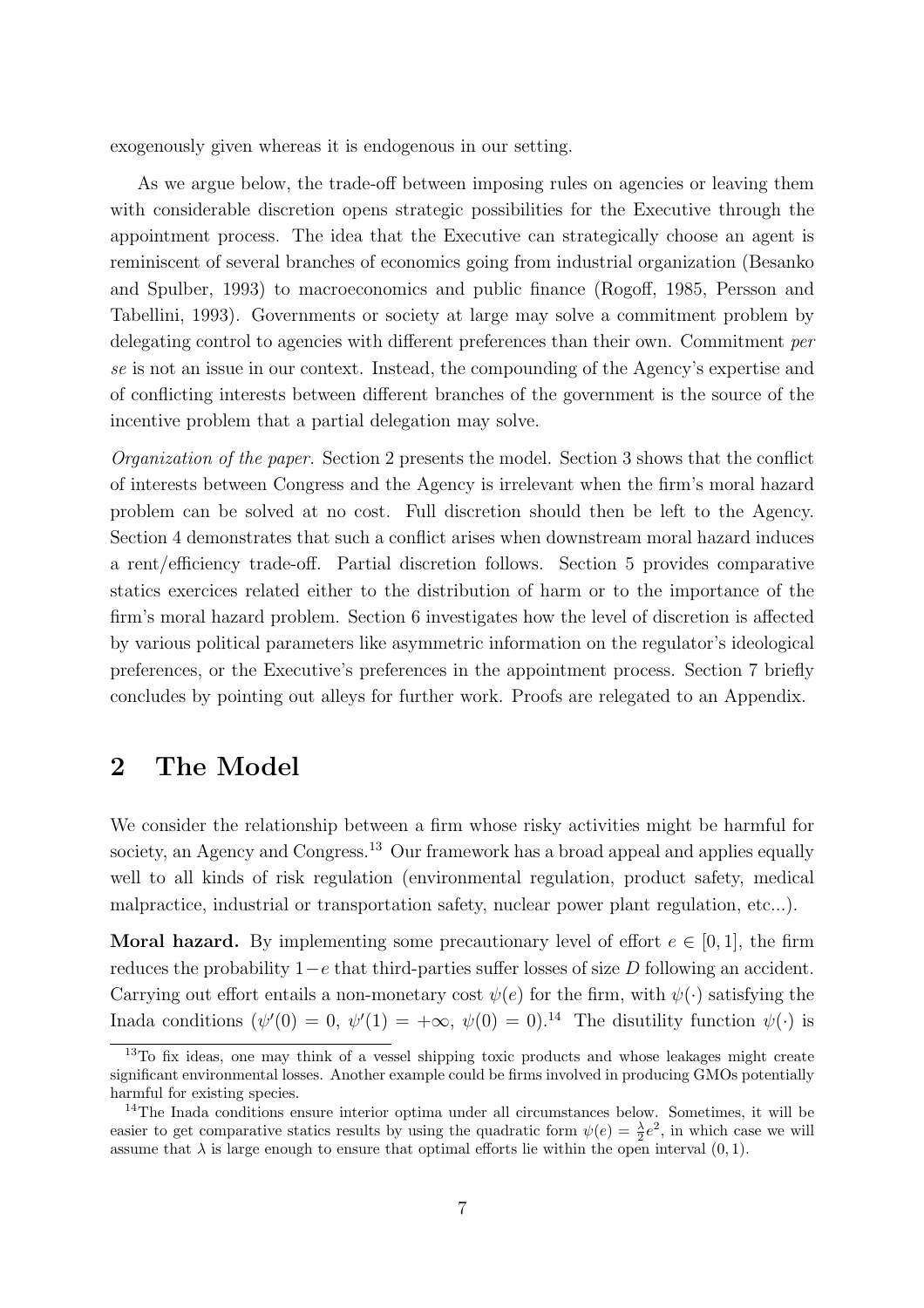increasing and convex  $(\psi'(e) > 0, \psi''(e) > 0)$  and satisfies  $\psi'''(e) \geq 0$ . The level of safety care is non-observable by either the Agency or any third-party, so that moral hazard might increase the risk of a potential harm occurring.

The firm is protected by limited liability and is endowed with a stock of assets whose value falls short to fully compensate the victims for the harm done. To simplify exposition, we assume that the firm has no assets. Limited liability cum the non-verifiability of effort make it impossible to let the firm internalize the externality that its activities might inflict on third-parties. These assumptions are key to justify the existing liability rent that accrues to the firm and to introduce a conflict of interests between Congress and the Agency.

Contracts. An Agency designs an incentive regulation in order to foster the firm's incentives to exercise care. Without loss of generality, such a regulation stipulates a base payment t from the rest of society to the firm as a reward for its activities<sup>15</sup> but also a fine f in case a damage occurs.

Even though our analysis relies on the regulator's ability to use transfers in designing the firm's regulation, a broader and less abstract interpretation of our modeling is available. Fines may not only be viewed as payments given by the firm to compensate victims, but they may also include reputational stigma borne following an accident<sup>16</sup> and more generally be considered as continuation values of the relationships with contractual partners, investors, lenders, etc... Along the same lines, the Agency's choice of incentive rewards and fines could be replaced by its ability to harden or soften future regulations when either canceling or permitting the firm's new products and activities for instance.<sup>17</sup> With these interpretations in mind, it becomes easier to map our findings with existing regulatory practices. For instance, an Agency that only controls safety standards and, a priori does not directly affect the firm's financial incentives, may implement lax standards in the future as an imperfect substitute for monetary rewards.

Players' objectives. With these notations in hand, it is straightforward to rewrite the firm's expected profit  $U$  as:

$$
U = t - (1 - e)f - \psi(e). \tag{1}
$$

Let us denote by  $S$  the gross surplus generated by the firm's activities. Merging consumers and victims as a unique entity (the "rest of society"), its expected payoff V

<sup>&</sup>lt;sup>15</sup>The assumption that the base payment  $t$  is controlled by the risk regulator is only made for simplicity. More generally, this base payment might be determined through product market interactions. For instance, it could be fixed by an economic regulator distinct from the risk regulator, or reflect the extent of competition on the product market and be driven by market/supply considerations.

<sup>&</sup>lt;sup>16</sup>This reputation can ultimately affect the consumers' behavior or the stock market value of the firm. <sup>17</sup>Hiriart and Martimort (2006) provided more motivation for the short-cut of using monetary transfers between the Agency and the regulated firm in the case of risk regulation.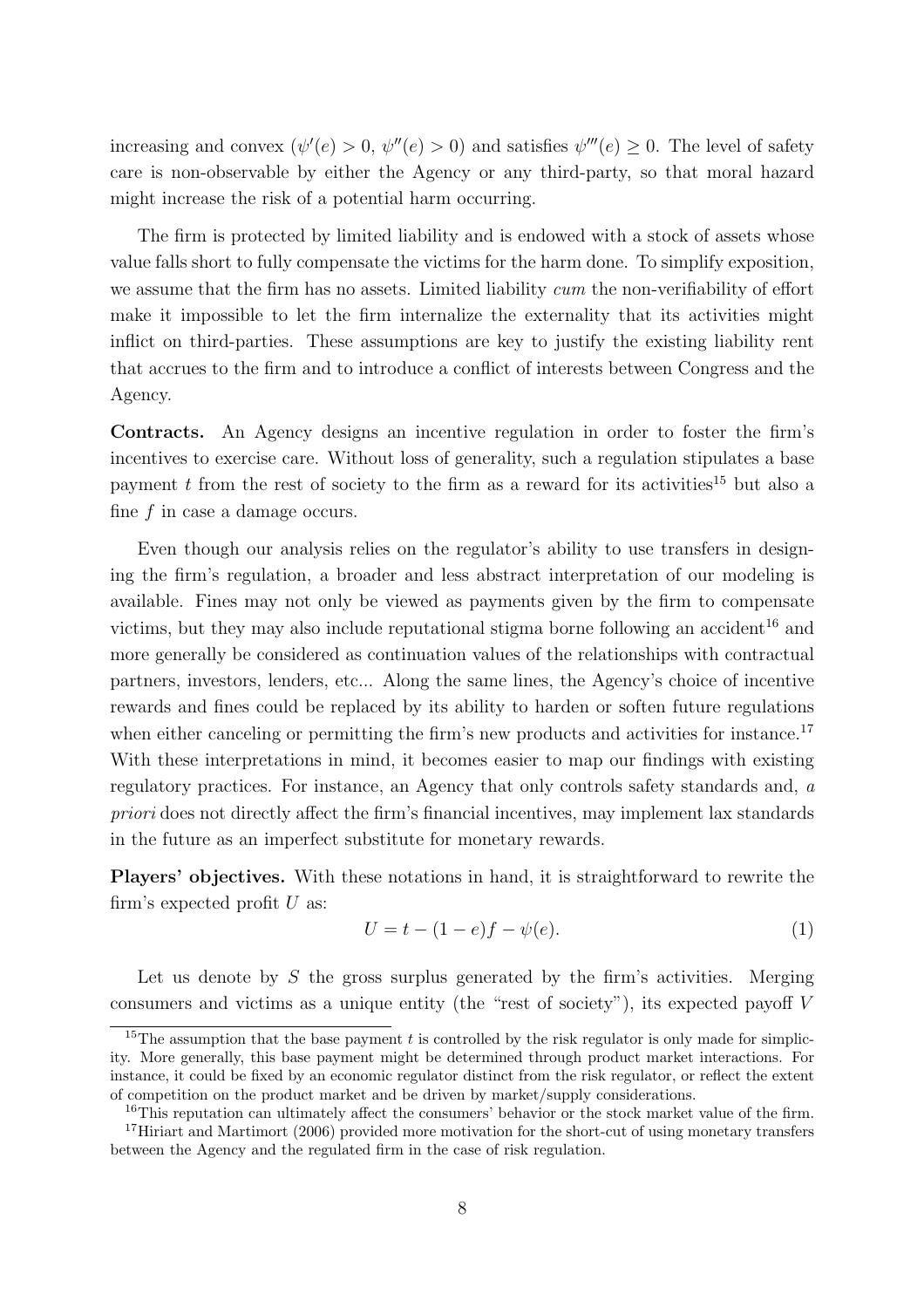can be written as:<sup>18</sup>

$$
V = S - t + (1 - e)(f - D).
$$
 (2)

The Agency is appointed by the Executive branch of the government and its objective thus reflects the preferences of that branch.<sup>19</sup> It is a weighted sum of consumers/victims' payoff and the firm's profit:

$$
W_R = V + \alpha_R U, \qquad \text{with } 0 \le \alpha_R < 1. \tag{3}
$$

The fact that the firm's profit receives a weight strictly less than one in the regulator's objective function captures the idea that the welfare of the "rest of society" is a greater concern for the regulator. As already well-known,<sup>20</sup> this assumption guarantees that the optimal regulation trades off efficiency and rent extraction.

Congress' preferences are slightly different and are written as:

$$
W_C = V + \alpha_C U, \quad \text{with } 0 \le \alpha_C < \alpha_R < 1.
$$

Congress gives less weight than the Agency to the firm's profit. This assumption reflects the possible capture of the Executive and Administrative branches of the government by private interests, and the greater influence that these interests may consequently have on these branches.<sup>21,22</sup> It may also be viewed as a short-cut for the carrierist concerns of the regulator who may want to please the industry to open "revolving doors". Last, and borrowing Baron (1989)'s view that enacted policies reflect the preferences of the median voter in Congress, this assumption may be relevant when this median voter comes from a district where the firm's business is not significant. This also makes sense when representatives who belong to the Committee in charge of overseeing the Agency are not from districts where the firm locates its activities.

We denote by  $\Delta \alpha = \alpha_R - \alpha_C > 0$  the measure of the conflict of interest between Congress and the Agency.

$$
V = S - (1 + \lambda)t + (1 - e)((1 + \lambda)f - D).
$$

 $^{20}$ Baron and Myerson (1982).

 $18$ Note that this expression makes it clear that fines are transferred at no cost from the firm to victims. It would be straightforward to include a cost of public funds  $\lambda$  in our framework so that (2) would become:

The lessons of our model would carry over by rescaling both damages and surplus as it can be easily seen by dividing the latter expression by  $1 + \lambda$ .

<sup>&</sup>lt;sup>19</sup>Section 6.2 analyzes the case where the preferences of the regulator are chosen by the Executive through the appointment process.

 $21$  Horn (1995) pointed out that firms whose costs can be affected by health or environmental regulations take a very active interest in the activities of agencies like OSHA and EPA in the U.S.

 $^{22}$ We will comment in Section 6.3 below on the reverse assumption where Congress is more "pro-firm" than the Agency.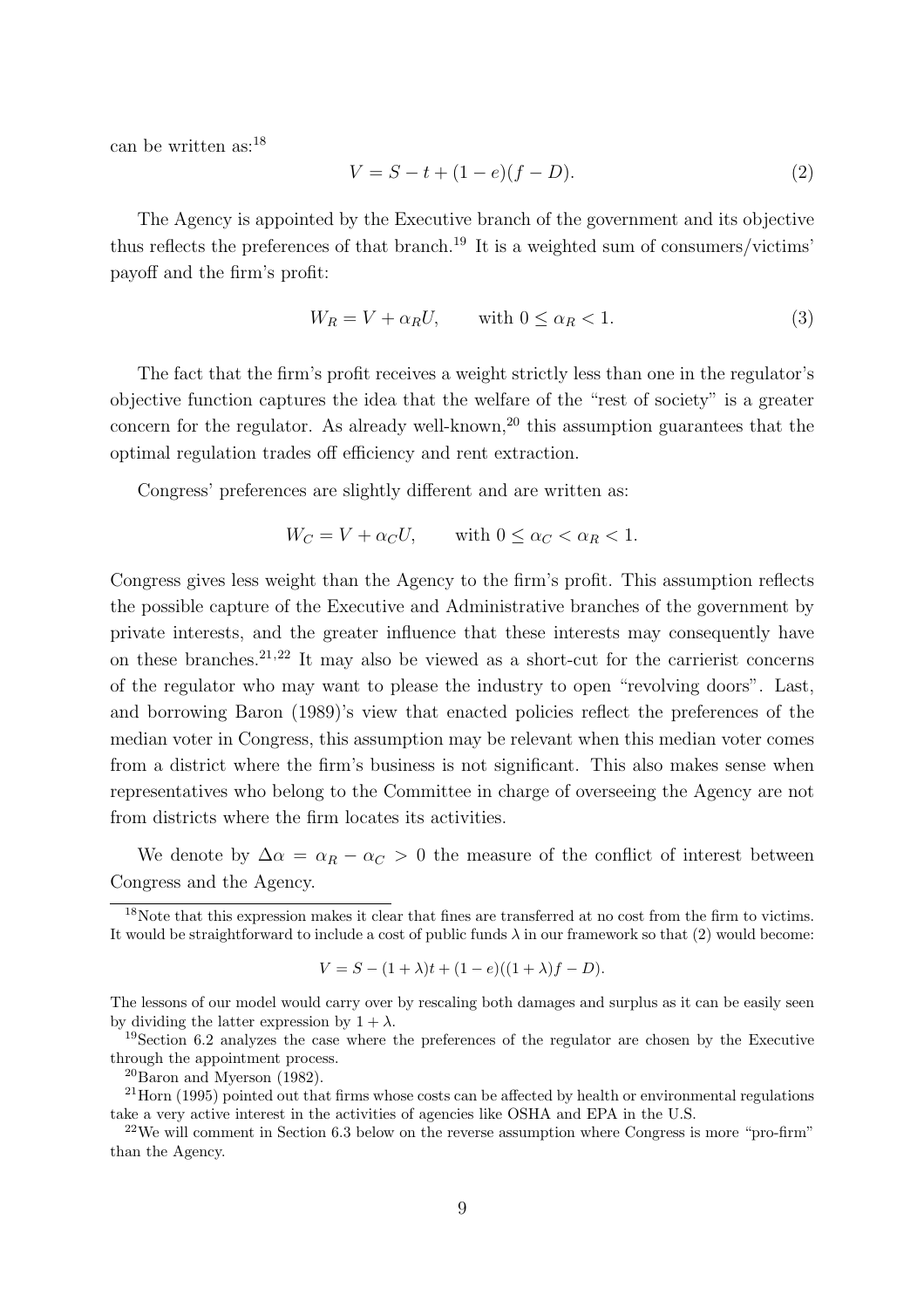Information and Agency's discretion. To model in a simple way the trade-off between discretion and bureaucratic rules in the design of risk regulation, we assume that the Agency, because of its expertise, has private information on the loss  $D^{23}$ . This informational advantage justifies using a regulator in the first place. To further simplify our modeling, we assume that the firm also knows  $D^{24}$ 

The loss D is drawn from a common knowledge cumulative distribution  $H(\cdot)$  over the support  $\mathcal{D} = [D, \overline{D}]$   $(0 \leq D \leq \overline{D} \leq +\infty)$ . The atomless and everywhere positive density is denoted by  $h(\cdot)$ . For technical reasons, we assume that the monotone hazard density is denoted by  $h(\text{rate property holds}, \frac{d}{dD})$  $1-H(D)$  $\left(\frac{-H(D)}{h(D)}\right)$  < 0. Let  $E(\cdot|\cdot)$  be the conditional expectation operator.

## 3 The Optimality of Discretionary Policies

As a useful benchmark, let us first consider the case of a deep-pocket firm that can fully cover losses D. For simplicity, we first assume that potential damages are also known by Congress, but we relax this assumption later on.

In such contexts, the non-verifiability of the firm's effort does not preclude an efficient regulation. Simple instruments implement the efficient level of care without any agency cost. A Pigovian fine just equal to the realized harm is enough to align private and social incentives to exercise effort. Raising sufficiently its base payment ensures that the firm is ready to participate. Another important point given our concerns in the rest of the paper is that the resulting distribution of payoffs between the firm and the rest of society does not depend on the Agency's objectives. To see more formally why, let us first write the firm's incentive constraint as:

$$
e = \arg \max_{\tilde{e} \ge 0} \quad t - (1 - \tilde{e})f - \psi(\tilde{e}) \quad \text{or} \quad f = \psi'(e). \tag{4}
$$

The firm is active when it gets more than its reservation payoff, normalized at zero:

$$
U = t - (1 - e)f - \psi(e) \ge 0.
$$
 (5)

<sup>&</sup>lt;sup>23</sup>Alternatively, we may as well assume that losses remain to a large extent uncertain even to the regulator at the time of designing regulation. The term  $D$  should then be viewed as the expected harm conditional on the regulator's expert information.

<sup>&</sup>lt;sup>24</sup>Relaxing this assumption would not modify any of our results. Assuming that  $D$  is the regulator's private information would introduce an informed principal problem between the regulator and the firm. However, since the loss D does not enter directly into the firm's payoff, this would be a private values context. We know from Maskin and Tirole (1990) that, with a risk-neutral principal, private information on  $D$  would not introduce any distortion with respect to the case where  $D$  is common knowledge. It should nevertheless be noticed that we are implicitly restricting the analysis to the case where revelation mechanisms that would use the separate reports of both the regulator and the firm on the value of the commonly observed loss D are not available. One standard justification for this assumption is that opening direct communication channels between Congress and the firm might be too costly.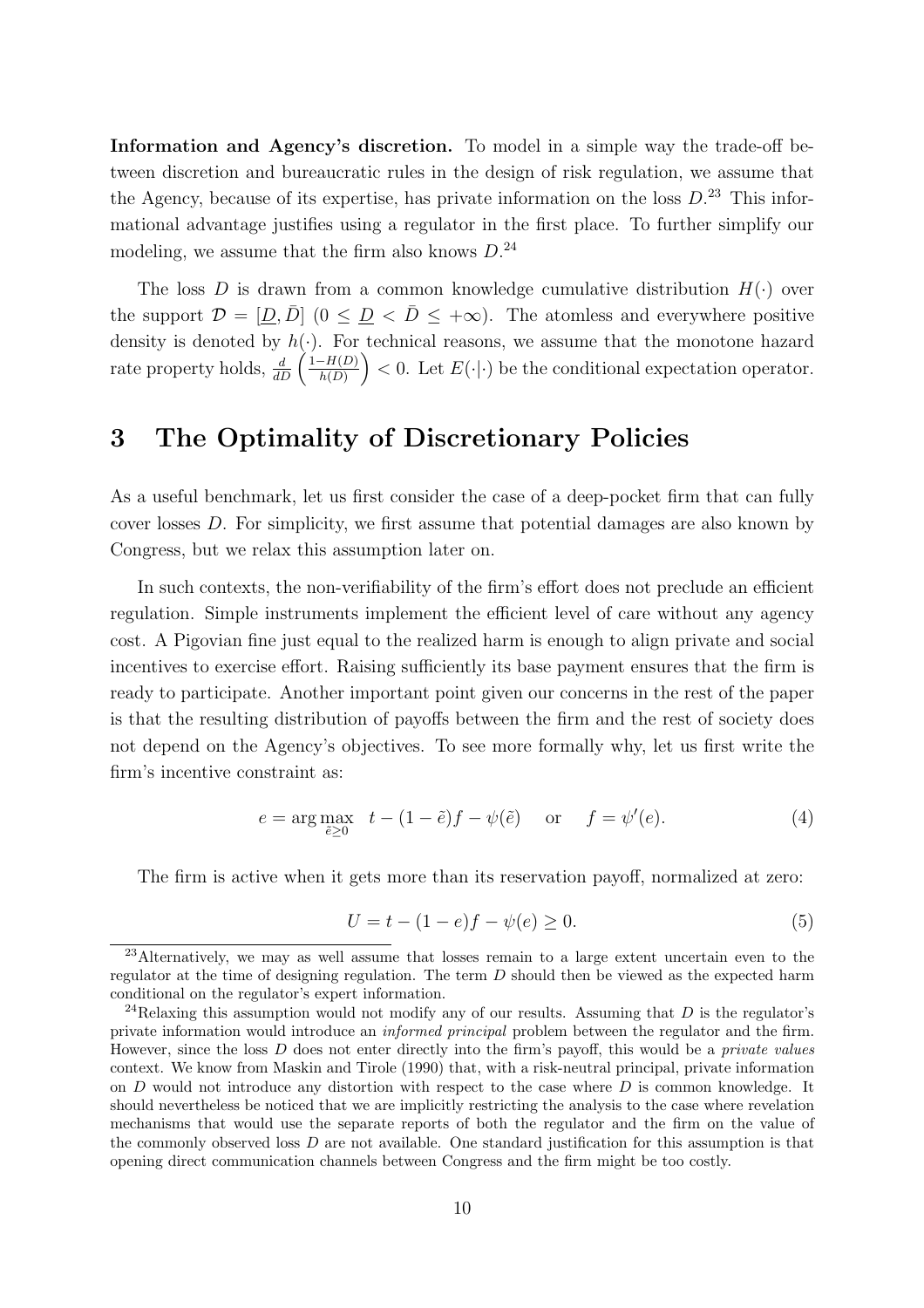Expressing the base payment  $t$  from the rest of society to the firm as a function of  $U$ , we may finally write the regulator's optimization problem as:

$$
(\mathcal{P}_R): \quad \max_{\{U,e\}} \quad S - (1-e)D - \psi(e) - (1-\alpha_R)U \quad \text{subject to (5)}.
$$

The solution to this problem is summarized in the next proposition.

Proposition 1 Absent liability constraints on the firm's side, the optimal risk regulation:

- Is independent of the Agency's preference parameter  $\alpha_R$ ;
- Implements the first-best level of effort  $e^*(D)$  with a Pigovian fine equal to losses

$$
f^*(D) = D = \psi'(e^*(D));
$$
\n(6)

• Extracts all possible rent from the firm  $(i.e. (5)$  is binding)

$$
U^*(D)=0.
$$

When downstream moral hazard is costless, there is no trade-off between efficiency and rent extraction, even if the firm's effort remains non-verifiable. The regulatory policy is independent of the Agency's own preferences and it thus perfectly fits Congress' preferences.

An obvious corollary of Proposition 1 is that the Agency's private information on  $D$  is by itself not an issue since it does not introduce any extra agency problem between that Agency and Congress. Whatever the value of D, the Agency uses its expert knowledge to implement both the efficient level of effort  $e^*(D)$  and induce the proper distribution of payoffs between the firm and the rest of society. This leads to the following important property.

Proposition 2 When downstream moral hazard on the firm's side is costless, leaving full discretion to the Agency is optimal whatever its preferences and those of Congress.

On top of the Pigovian fine  $f^*(D) = D$  that induces the firm to correctly internalize the impact of its safety care on the probability of a damage, a base payment  $t^*(D)$  such that  $t^{*}(D) = (1 - e^{*}(D))D + \psi(e^{*}(D))$  ensures the firm's participation. The firm's net payment in case of accident is negative with such a policy:  $t^*(D) - f^*(D) = -e^*(D)\psi'(e^*(D)) +$  $\psi(e^*(D))$  < 0 since  $\psi(\cdot)$  is convex. Hence, this policy is not feasible when the firm has no assets. This is precisely the case that is our focus in the sequel.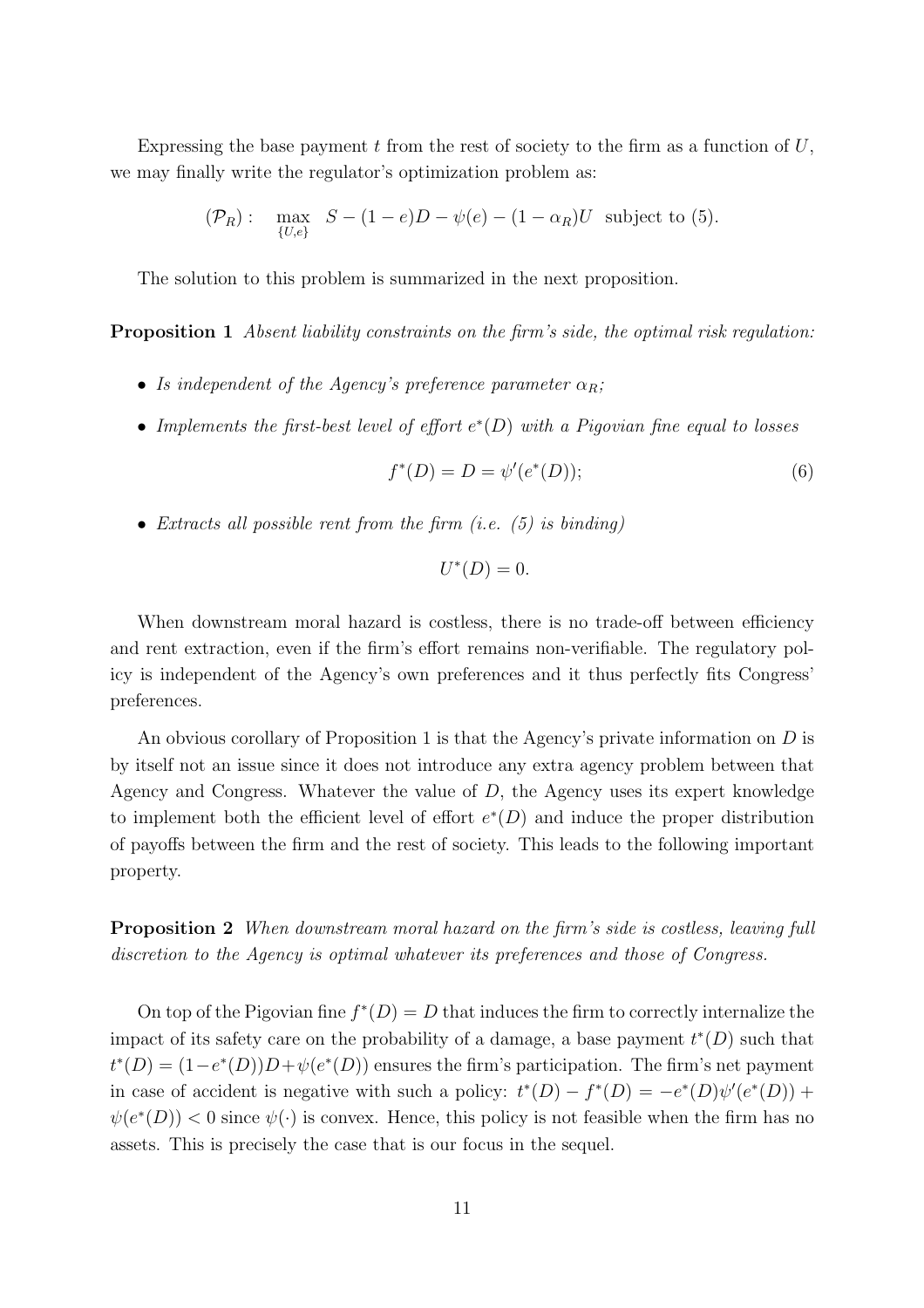# 4 Liability Rent and Endogenous Conflict between the Agency and Congress

Let us now consider the more interesting case where the firm is insolvent but protected by limited liability, i.e. fines cannot exceed the firm's base payment in our setting. The following limited liability constraint must be satisfied:

$$
t - f \ge 0. \tag{7}
$$

Using the definition of the firm's payoff and the moral hazard incentive constraint  $\psi'(e) = f$ , this limited liability constraint can be rewritten more compactly as:

$$
U \ge R(e),\tag{8}
$$

where  $R(e) = e\psi'(e) - \psi(e)$ . In what follows, the term  $R(e)$  will be referred to as the firm's liability rent. Note that  $R(e) \geq 0$  since  $R(0) = R'(0) = 0$  with  $R'(e) = e\psi''(e) > 0$ and  $R''(e) = e\psi'''(e) + \psi''(e) \ge 0$ . Due to the non-verifiability of effort and the potential insolvency of the firm, a rent  $R(e)$  must be given up if one wants to induce a given level of effort e. The higher the effort one wants to implement, the higher the rent received by the firm. More precisely, a higher effort requires a higher fine  $f$  and, since the limited liability constraint is binding, an equal increase in the firm's base payment  $t$ . The latter being socially costly, this is the source of a rent/efficiency trade-off.<sup>25</sup>

#### 4.1 Full Discretion Again

If the Agency had full discretion in choosing the regulatory policy, it would solve the following problem:

$$
(\mathcal{P}_R^L): \quad \max_{\{U,e\}} \quad S - (1-e)D - \psi(e) - (1-\alpha_R)U \quad \text{subject to (8)}.
$$

Optimizing  $(\mathcal{P}_R^L)$  leads to the following proposition.

Proposition 3 Under limited liability, the optimal regulation when the Agency has full discretion:

- Depends on the Agency's preference parameter  $\alpha_R$ ;
- Implements a second-best level of effort  $e^{SB}(\alpha_R, D)$  which is increasing with  $\alpha_R$  and D and such that

$$
D = \psi'(e^{SB}(\alpha_R, D)) + (1 - \alpha_R)R'(e^{SB}(\alpha_R, D));
$$
\n(9)

<sup>&</sup>lt;sup>25</sup>The firm's participation constraint  $(4)$  is implied by  $(8)$  and will thus be omitted in the sequel.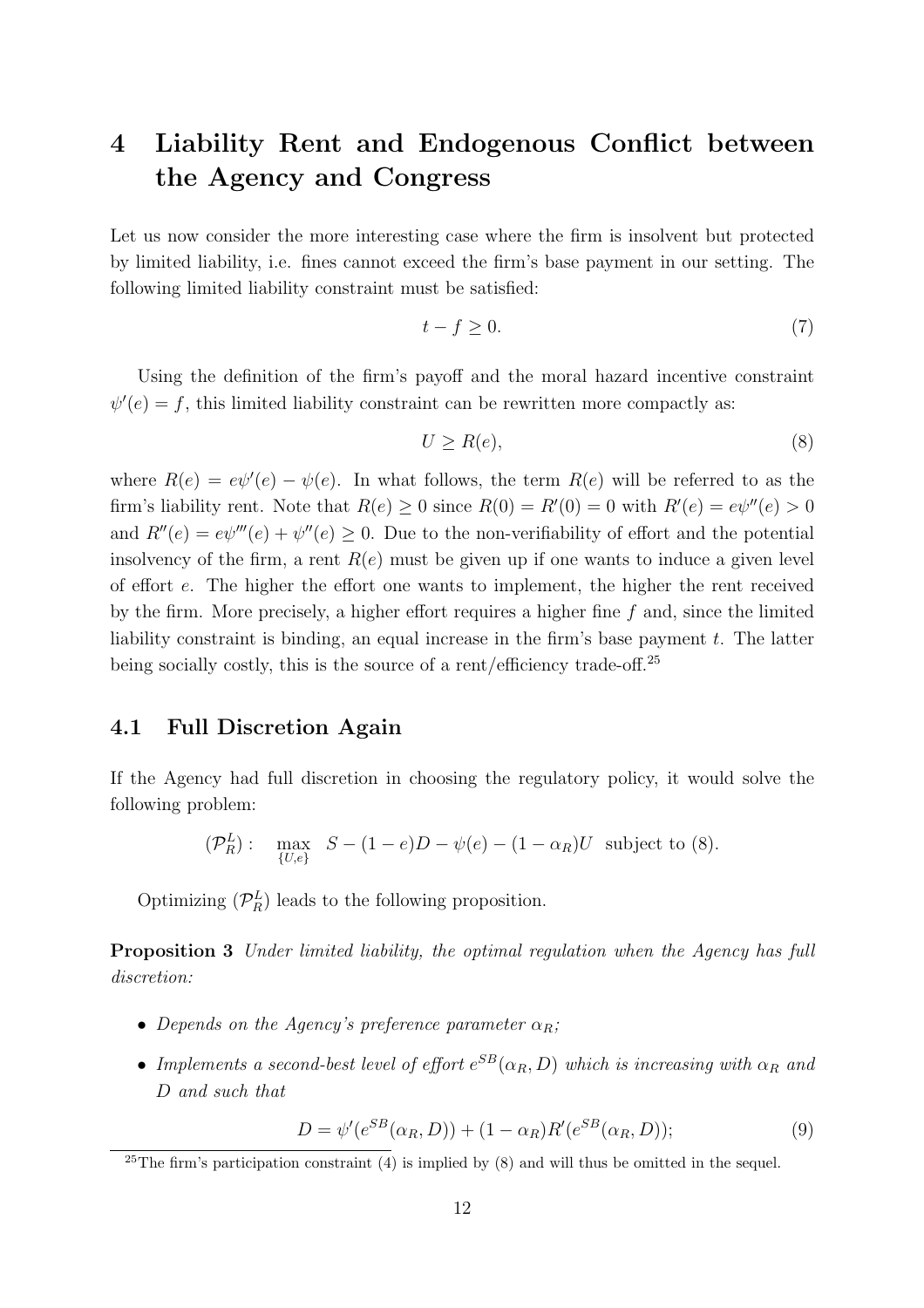• Leaves to the firm a positive rent which is also increasing with  $\alpha_R$  and D

$$
U^{SB}(\alpha_R, D) = R(e^{SB}(\alpha_R, D)).
$$

When the firm is protected by limited liability, it can no longer be residual claimant for the harm caused. Downstream moral hazard now entails agency costs in the optimal regulation. There is a trade-off between extracting the firm's liability rent and achieving efficiency. The first objective calls for distorting downward the firm's effort, contradicting thereby the second one. Under limited liability, the firm can no longer be punished for bad performances ((8) is binding) and the only way to provide incentives is to increase the base payment  $t$  that the firm keeps when no such harm arises. This amounts to leaving a rent  $R(e)$ . This rent is viewed as costly by the Agency since  $\alpha_R < 1$ . To reduce this rent, the firm's effort is distorted downward as shown in (9).

Because it gives a lower weight than the Agency on the firm's profit in its objective function  $(\alpha_C < \alpha_R)$ , Congress would prefer a higher distortion of effort and a smaller rent. The "pro-firm" Agency excessively tilts the rent/efficiency trade-off towards too much efficiency, leaving more rent to the firm compared to what Congress would do.<sup>26</sup>

The downstream agency problem introduces a trade-off between efficiency and rent extraction so that the preferences of Congress and the Agency are no longer aligned in this second-best world. The downstream agency problem trickles up the hierarchy, creating an agency problem between Congress and the Agency itself. The benefit of leaving more discretion to the Agency is that regulatory policies are tailored to its expertise on potential harm, but the cost is that these policies favor excessively the firm.

#### 4.2 Ex ante Optimal Constraints on Regulatory Agency

To better align the regulator's objectives with its own in this second-best world, Congress can design ex ante legislation and rules that put constraints on the Agency's discretion. To understand this control, consider first the case where an exogenous constraint on the firm's possible reward t for good environmental performances is imposed by Congress.

A fully rigid rule. Suppose first that Congress forces the Agency to enforce a fixed reward/punishment  $t_C = f_C$  (where the equality follows from the binding liability constraint

<sup>26</sup>One may find a bit paradoxical the result that a pro-firm Agency, which wants to give more rent to the firm, applies higher fines and implements higher levels of safety care. Remember that, under limited liability, higher fines are covered by higher base payments and incentive rewards. Our interpretation of such incentive rewards as coming from implementing lax regulations in the future offers a response to this seemingly paradoxical result. More generally, the whole incentive regulation literature (Baron and Myerson, 1982, Laffont and Tirole, 1993, Armstrong and Sappington, 2007) makes the point that high-powered incentives also leave lots of information rent to privately informed firms.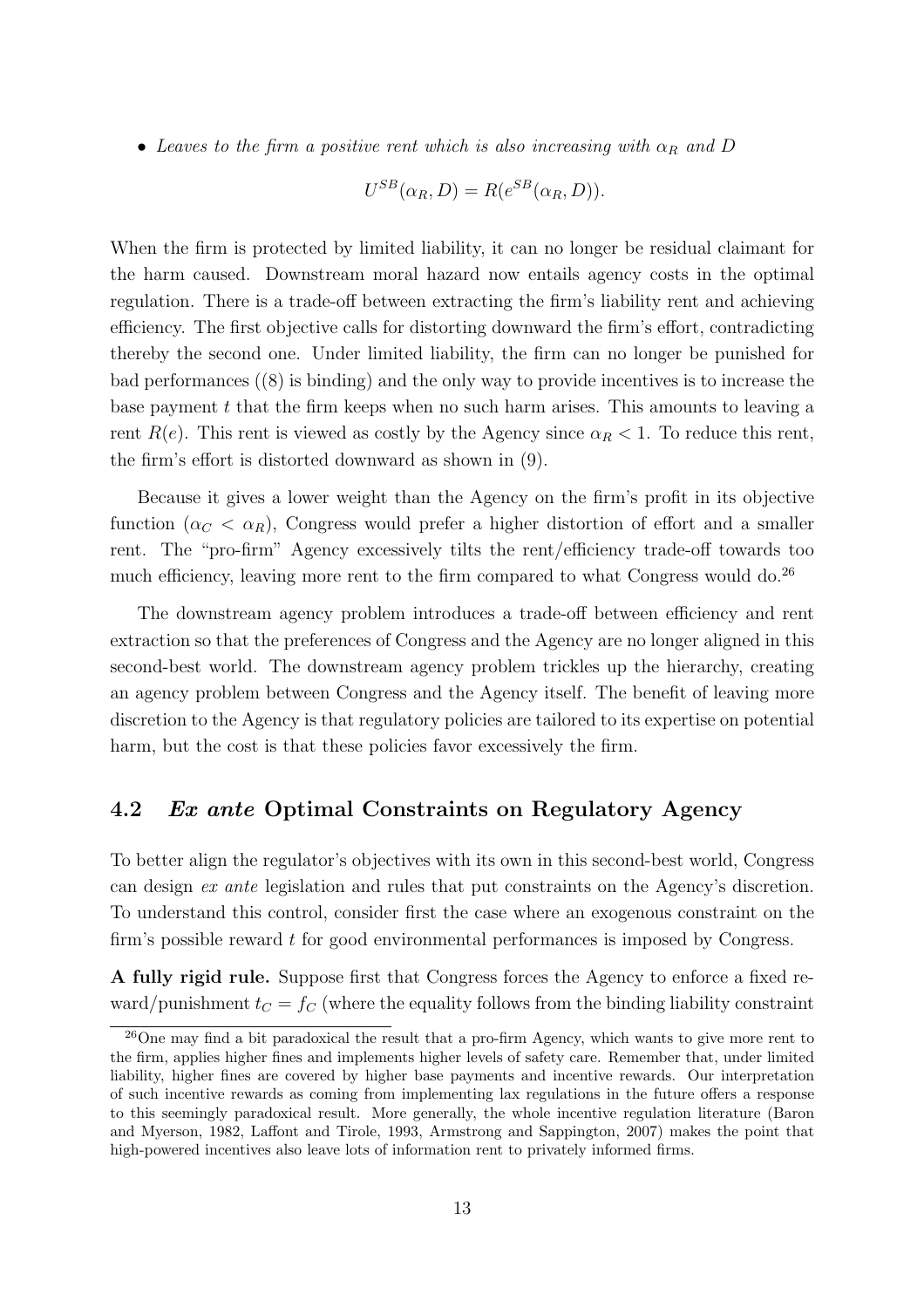(7)) such that:

$$
t_C = f_C = \psi'(e_C) \text{ with } E(D) = \psi'(e_C) + (1 - \alpha_C)R'(e_C), \tag{10}
$$

and where  $E(D)$  is the average loss. This non-discretionary policy corresponds to the ex ante rule that would be chosen by Congress without any expert information.<sup>27</sup> The Agency has no choice except to implement that rule. The benefit of such a rigid rule is that the rent/efficiency trade-off is evaluated according to Congress' preferences. Its cost is that the Agency's expertise on potential harm is not used.

Mechanism design. Let us now take a more general perspective. We want to describe the whole set of incentive mechanisms that might limit the Agency's discretion and still may make use of its expertise, at least over some ranges of possible realizations of D. In looking for such a characterization, we follow the literature that models delegation in organizations as a mechanism design problem<sup>28</sup> and derive the optimal  $ex$  ante limit on what the Agency can do without imposing any *ad hoc* restriction on delegation pattern.<sup>29</sup>

A direct mechanism can a priori be viewed as a collection of transfers  $\{t(\hat{D})\}_{\hat{D}\in\mathcal{D}}$ contingent on the regulator's announcement  $\hat{D}$  on the level of possible harm. From the Revelation Principle, there is no loss of generality in considering such direct and truthful mechanisms. Alternatively, such mechanisms stipulate a range of possible transfers from which the regulator can choose. This interpretation in terms of *delegation sets*, i.e. in terms of the range of mechanisms  $\{t(\hat{D})\}_{\hat{D}\in\mathcal{D}}$ ,<sup>30</sup> stresses the role that Congress plays in restricting ex ante the possible options available to the Agency.<sup>31</sup> Since  $t = f$  from the binding limited liability constraint (7), any upper bound on rewards that would be impose by such a mechanism can alternatively be viewed as a lower bound on punishments.

Alternatively, given the one-to-one mapping between rewards and effort that comes out of the firm's incentive constraint (4) (with again  $t = f$ ), we may as well consider that those

<sup>&</sup>lt;sup>27</sup>This policy is similar to the *ex ante* policy based on average harm in Shavell (1984).

 $^{28}$ Holmström (1984), Melumad and Shibano (1991), Armstrong (1994), Baron (2000), Martimort and Semenov (2006, 2008) and Alonso and Matouscheck (2008).

<sup>29</sup>For instance, an ad hoc restriction would be to allow either always full or no discretion at all.

<sup>30</sup>This interpretation is based on the so-called Taxation Principle that mirrors the Revelation Principle and replaces the direct revelation mechanism by an indirect one where the agent has to choose within the set of relevant options that the corresponding direct revelation mechanism was offering.

<sup>&</sup>lt;sup>31</sup>Two restrictions are made with respect to the largest possible class of mechanisms. First, and for the sake of realism, we focus on deterministic mechanisms. Congress is not allowed to offer possible lotteries of rewards among which the regulator could choose from. Kovac and Mylovanov (2007) analyzed conditions under which such stochastic mechanisms are not optimal. Laffont and Martimort (2002) argued that stochastic mechanisms require the ability to commit to use a public randomizing device which could be manipulated, making those mechanisms less credible than deterministic ones. Our second restriction is our focus on continuous mechanisms (or alternatively on delegation sets which are connected). As we will see below, these mechanisms have a nice and quite tractable characterization. Melumad and Shibano (1991), Martimort and Semenov (2006), Alonso and Matouscheck (2008) and Kovac and Mylovanov (2007) have provided various conditions on type distributions and utility functions ensuring such a continuity.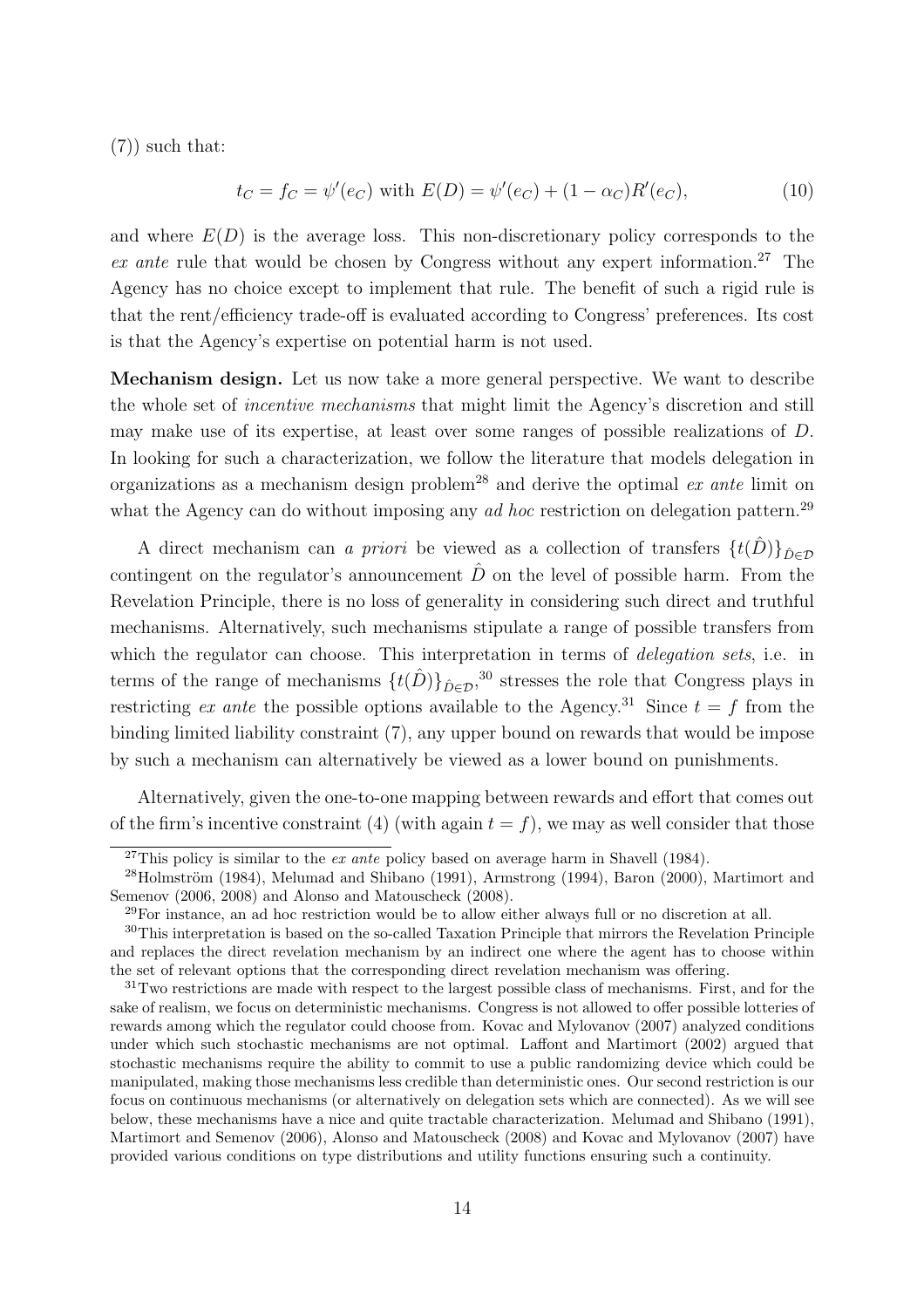mechanisms stipulate the level of effort that the Agency implements in response to its private information. Although effort is non-verifiable, we will slightly abuse terminology and denote such mechanisms as  $\{e(\hat{D})\}_{\hat{D}\in\mathcal{D}}$ .

Given its expert knowledge of the potential harm D, implementing effort  $e(\hat{D})$  yields the following payoff to the Agency:

$$
W_R(\hat{D}, D) = S - (1 - e(\hat{D}))D - \psi(e(\hat{D})) - (1 - \alpha_R)R(e(\hat{D})).
$$

The incentive compatibility constraints which are necessary to induce truthtelling by the Agency can thus be written as:

$$
D \in \arg\max_{\hat{D} \in \mathcal{D}} W_R(\hat{D}, D). \tag{11}
$$

From standard revealed preferences arguments, we obtain the following Lemma.

**Lemma 1** Any incentive compatible mechanism  $\{e(\hat{D})\}_{\hat{D}\in\mathcal{D}}$  is such that  $e(D)$  is monotonically increasing in D and thus almost everywhere differentiable with, at any differentiable point,

$$
\dot{e}(D) \ge 0,\tag{12}
$$

$$
\dot{e}(D)(D - \psi'(e(D)) - (1 - \alpha_R)R'(e(D))) = 0.
$$
\n(13)

The monotonicity condition (12) implies that, as the level of harm increases, the firm's effort also increases. This is a quite natural condition which is satisfied, for instance, by the outcome  $e^{SB}(\alpha_R, D)$  obtained when the Agency has full discretion. The firstorder condition (13) for truthtelling tells us that the optimal reward is either flat and independent of the harm level, or corresponds to the Agency's ideal policy. In this case, the Agency uses its discretion to tailor the firm's incentive reward to the level of harm.

The characterization of continuous mechanisms is then straightforward.

**Lemma 2** Any implementable policy  $\{e(D)\}_{D\in\mathcal{D}}$  that is continuous is fully characterized by two thresholds  $D_*$  and  $D^*$  such that  $\underline{D} \le D_* \le D^* \le \overline{D}$  and:

$$
e(D) = \min\left\{\max\{e^{SB}(\alpha_R, D), e^{SB}(\alpha_R, D_*)\}, e^{SB}(\alpha_R, D^*)\right\}.
$$
 (14)

The amount of discretion left to the regulator is bounded above by a cap on rewards,  $t^{SB}(\alpha_R, D^*) = \psi'(e^{SB}(\alpha_R, D^*)))$ , and below by a floor,  $t^{SB}(\alpha_R, D_*) = \psi'(e^{SB}(\alpha_R, D_*)).$ Within this interval, the Agency has full discretion in setting up incentive rewards according to its own preferences. Our goal is essentially to find these bounds.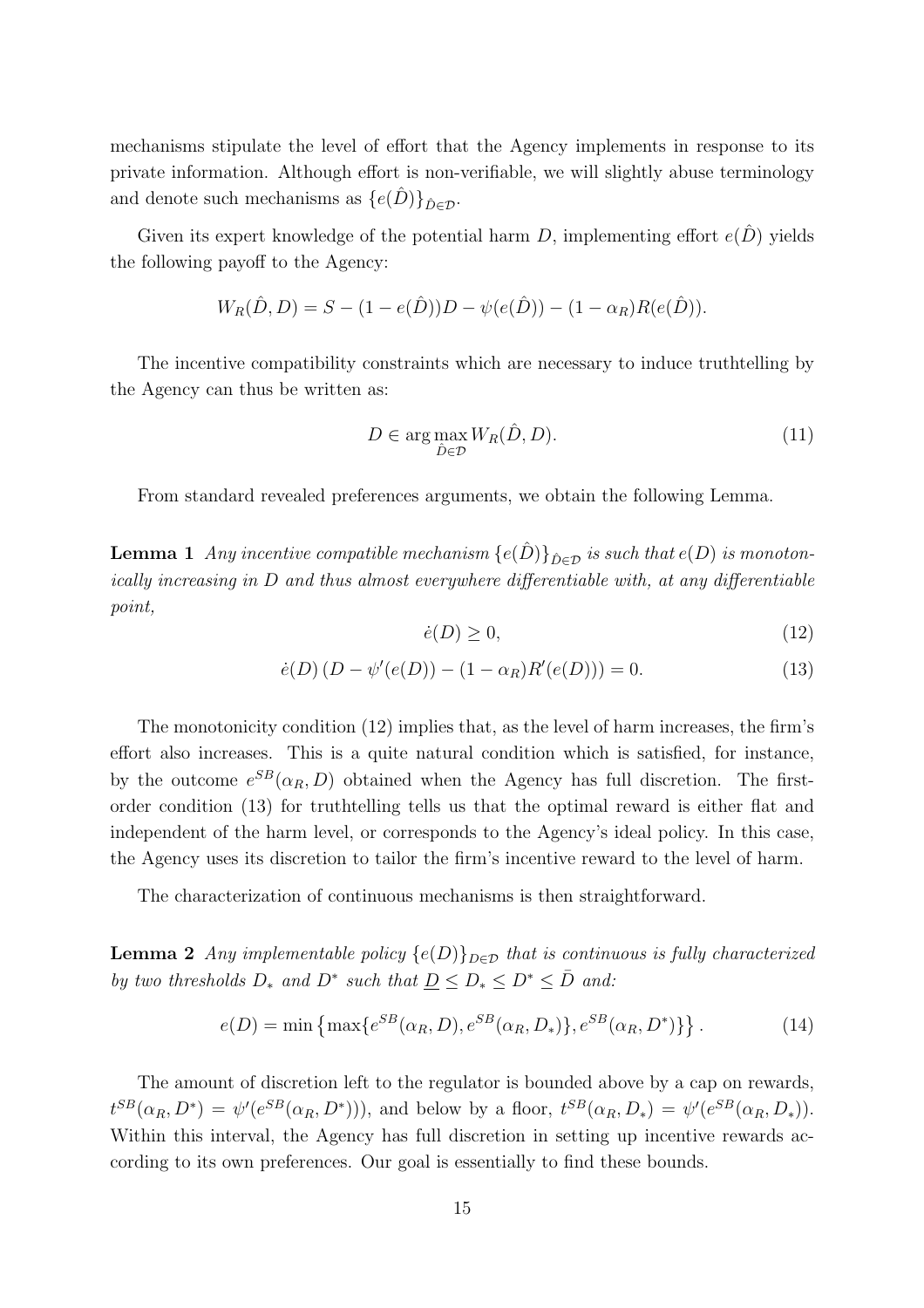To provide more intuition on the limits to the Agency's discretion, we now investigate the kind of incentives it would have for manipulating its announcement  $\hat{D}$  on potential harm if Congress's ideal policy  $e^{SB}(\alpha_C, \hat{D})$  was implemented. We find:

$$
\frac{\partial}{\partial \hat{D}} W_R(\hat{D}, D) \Big|_{\hat{D}=D} = \frac{\partial e^{SB}}{\partial D} (\alpha_C, \hat{D}) \left( D - \psi'(e^{SB}(\alpha_C, \hat{D})) - (1 - \alpha_C) R'(e^{SB}(\alpha_C, \hat{D})) \right) \Big|_{\hat{D}=D}
$$

$$
= \Delta \alpha \frac{\partial e^{SB}}{\partial D} (\alpha_C, D) R'(e^{SB}(\alpha_C, D)) > 0.
$$

The mechanism  $\{e^{SB}(\alpha_C, D)\}_{D \in \mathcal{D}}$  is not incentive compatible. The Agency finds it always optimal to inflate potential harm. By doing so, the "pro-firm" regulator chooses higher levels of effort and increases the firm's rent. This suggests that there is no reason to fix a floor on rewards since the Agency never has an incentive to understate losses. On the other hand, putting a cap certainly helps align the objectives of Congress and those of the Agency.<sup>32</sup> Therefore, the optimal mechanism is of the form  $e(D) = \min\{e^{SB}(\alpha_R, D), e^{SB}(\alpha_R, D^*)\}$  where the level of damage  $D^*$  below which the Agency keeps discretion is the optimization variable left to Congress.

Under asymmetric information on  $D$ . Congress' optimization problem becomes:

$$
(\mathcal{P}_R^{SB}) : \max_{D^* \in \mathcal{D}} S - E((1 - e(D))D + \psi(e(D)) + (1 - \alpha_C)R(e(D)))
$$
  
where  $e(D) = \min\{e^{SB}(\alpha_R, D), e^{SB}(\alpha_R, D^*)\}.$ 

Optimizing  $(\mathcal{P}_R^{SB})$  finally leads to the following proposition.

Proposition 4 The optimal policy can be characterized as follows.

- If  $e^{SB}(\alpha_R, \underline{D}) \ge e_C$ , the Agency has no discretion and implements the effort  $e_C$ which is ex ante optimal from Congress' viewpoint (rigid rule).
- If  $e^{SB}(\alpha_R, \underline{D}) < e_C$ , the Agency has partial discretion but never full discretion. Congress imposes a cap  $e^{SB}(\alpha_R, D^*(\alpha_R))$  on the firm's effort that the Agency may induce, where  $D^*(\alpha_R) \in (\underline{D}, \overline{D})$  is the unique solution to

$$
E(D|D \ge D^*(\alpha_R)) = \psi'(e^{SB}(\alpha_R, D^*(\alpha_R))) + (1 - \alpha_C)R'(e^{SB}(\alpha_R, D^*(\alpha_R))),
$$
 (15)  
with  $e^{SB}(\alpha_R, D^*(\alpha_R)) < e^{SB}(\alpha_C, \bar{D}).$ 

The Agency induces an effort  $e^{SB}(\alpha_R, D)$  when  $D \in [\underline{D}, D^*(\alpha_R)]$  and is constrained by the cap otherwise.

<sup>&</sup>lt;sup>32</sup>This is confirmed in the next proposition with a formal proof in the Appendix.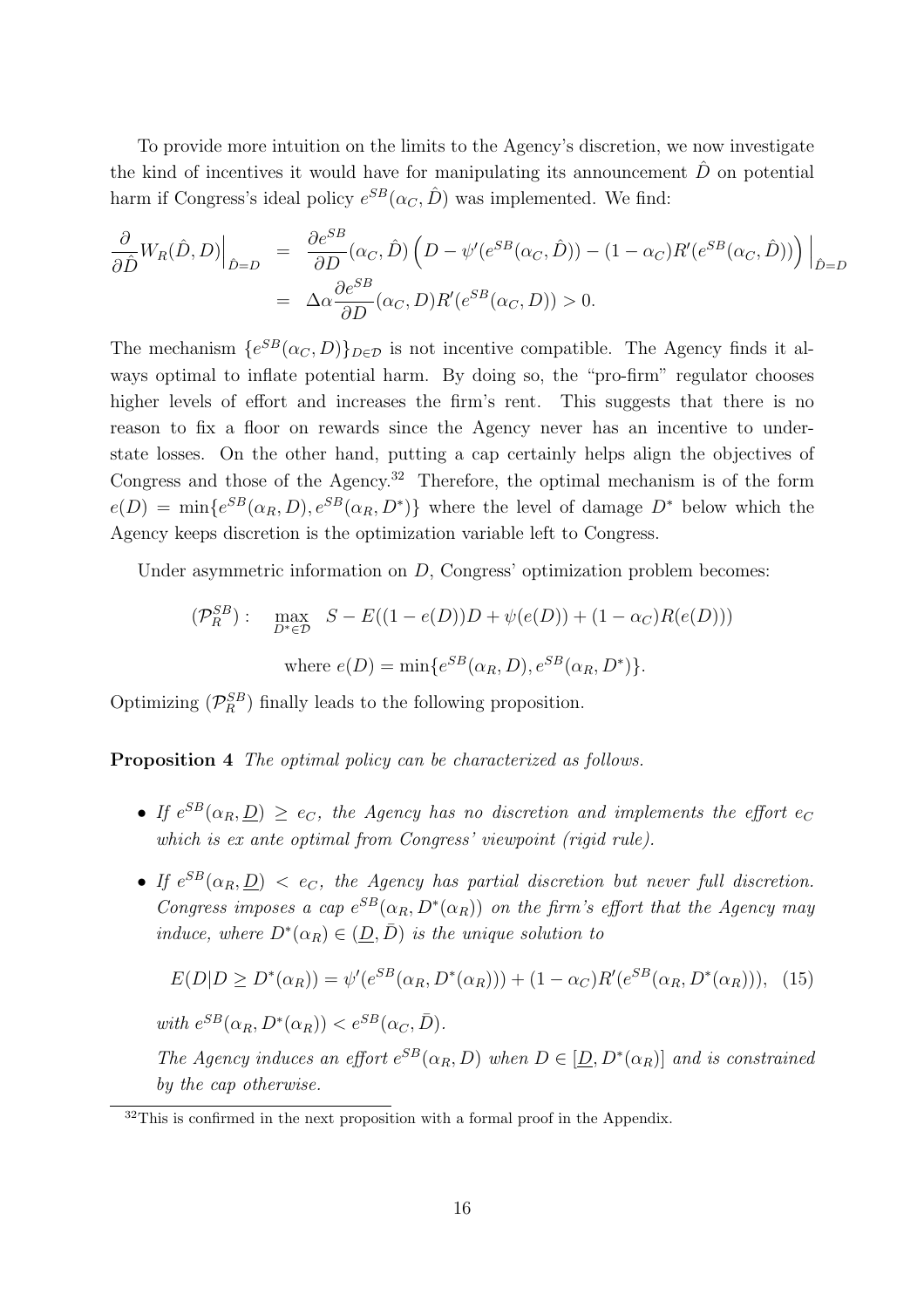Putting a cap on rewards better aligns the regulator's choice with Congress' ideal policy. Once the cap is hit, i.e. when the level of harm is high enough and reaches  $D^*(\alpha_R)$ , the optimal regulation is the Agency's ideal policy for a harm equal to  $D^*(\alpha_R)$ , namely  $e^{SB}(\alpha_R, D^*(\alpha_R))$  (see Figure 1 below). It is higher than the effort level  $e^{SB}(\alpha_C, D^*(\alpha_R))$ that Congress would choose. However, when D increases, such an effort level comes closer to  $e^{SB}(\alpha_C, D)$  up to the point where  $e^{SB}(\alpha_R, D^*(\alpha_R))$  becomes too low compared with  $e^{SB}(\alpha_C, \bar{D})$  for the most extreme values of D. Over the set of possible values of D where a rigid rule applies, the effort is either above or below Congress' ideal choice but on average, when  $D^*(\alpha_R)$  is optimally chosen, these distortions compensate each other.



Figure 1

A rigid rule at  $e_C$  may be optimal when the objectives of the Agency and Congress are sufficiently far apart. More generally, leaving discretion to the Agency over the upper tail of the distribution of harm is never optimal. Indeed, given that  $e^{SB}(\alpha_R, \bar{D}) > e^{SB}(\alpha_C, \bar{D}),$ it is optimal to cap the level of effort in the neighborhood of  $\bar{D}$  to bring it closer to the Congress' preferences.

Implementation. The optimal solution can be implemented by simply imposing a cap  $t^{SB}(D^*(\alpha_R)) = \psi'(e^{SB}(\alpha_R, D^*(\alpha_R)))$  on the rewards that the regulator can choose. Another possible implementation of the optimal mechanism consists in leaving to the Agency the choice of a reward from the interval  $[\psi'(e^{SB}(\alpha_R, \underline{D}))), \psi'(e^{SB}(\alpha_R, D^*(\alpha_R)))]$ . This leads to a nice interpretation of how "vague" the Agency's mandate should be. Indeed, this model of delegation could be reinterpreted as an "incomplete contract" model where the delegation set specifies a priori the possible realizations of uncertainty where the Agency has real authority in setting up the regulation. A vague mandate corresponds to a lot of freedom for the Agency, which typically arises when  $e^{SB}(\alpha_R, \underline{D})$  and  $e^{SB}(\alpha_R, D^*(\alpha_R))$  are sufficiently far apart, i.e. when the distribution of  $D$  is spread enough. Instead, a stricter mandate corresponds to a smaller delegation set.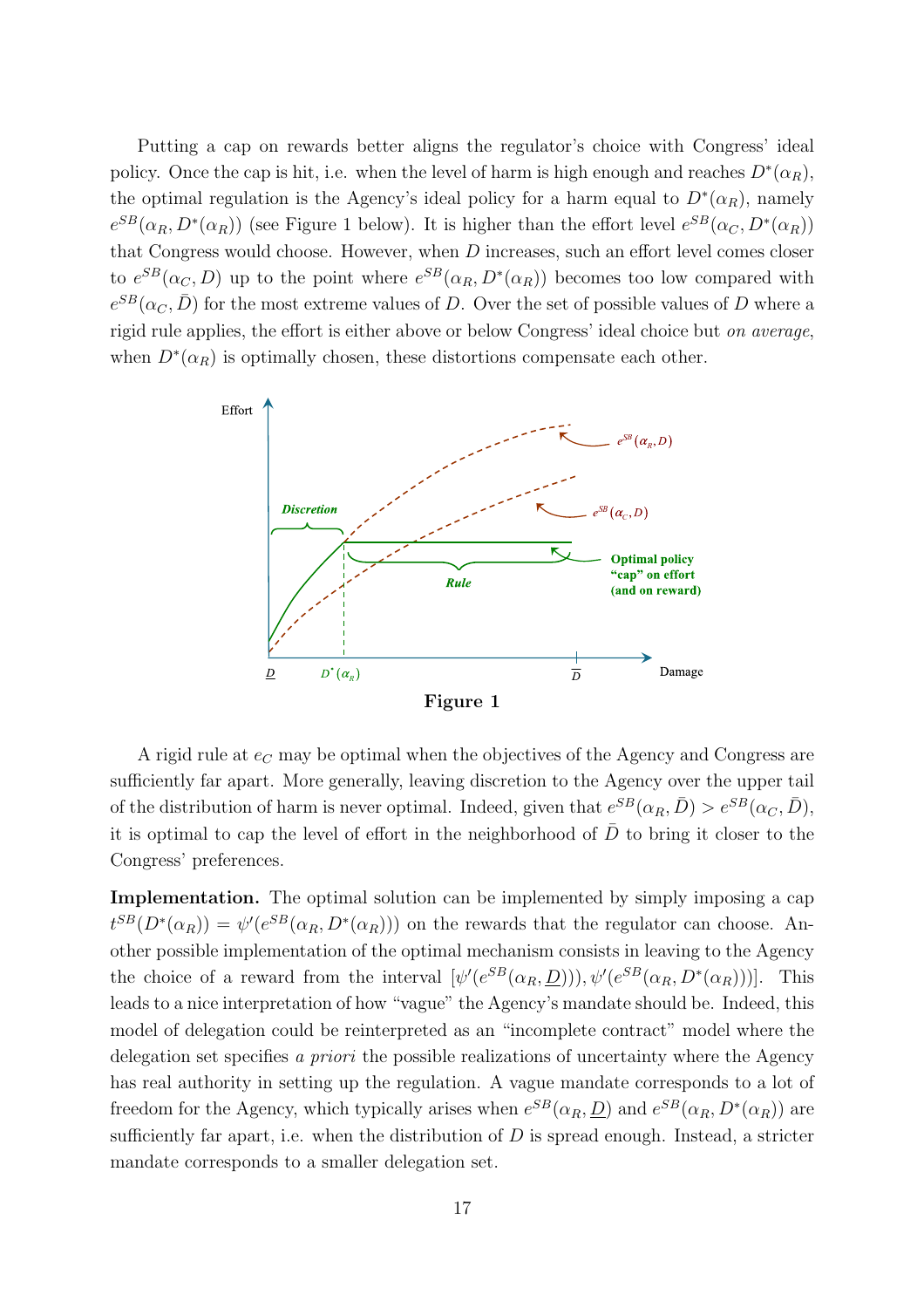### 5 Comparative Statics

We divide this section into two parts. In the first one, we consider how changes in some parameters of the model affect discretion but focus only on those changes related to the upstream agency problem between the Agency and Congress. Although, and we will insist again on it, downstream moral hazard is the source of this upstream agency problem, an ad hoc modeling of the relationship between the Agency and Congress that would shortcut the very origin of the their conflicting preferences over incentive regulations might suffice to get similar insights. In the second part, we analyze more deeply how changes in the intensity of the downstream moral hazard problem with regulated firms affect the Agency's discretion. By definition, these results could not have been obtained with any ad hoc modeling of the upstream agency problem.

#### 5.1 Upstream Agency Problem

To sharpen intuition and simplify the comparative statics exercises, consider the parametric case of a quadratic disutility function,  $\psi(e) = \frac{\lambda e^2}{2}$  with  $\lambda$  large enough so that effort remains in  $(0, 1)$ . Then, it is straightforward to check that

$$
e^{SB}(\alpha_R, D) = \frac{D}{\lambda(2 - \alpha_R)}
$$

and the first-order condition (15) yields

$$
E(D|D \ge D^*(\alpha_R)) - D^*(\alpha_R) = \frac{\Delta \alpha}{2 - \alpha_R} D^*(\alpha_R). \tag{16}
$$

"Ally Principle". From  $(16)$ , we immediately recover the so-called "Ally Principle", i.e. the Agency has more discretion when its objectives are closer to Congress' ones.

**Corollary 1** Assume a quadratic disutility function  $(\psi(e) = \frac{\lambda e^2}{2}$  with  $\lambda$  large enough to avoid corner solutions). An increase in the conflict of interest between Congress and the Agency (i.e.  $\Delta \alpha$  becoming larger) reduces the Agency's discretion (i.e.  $D^*(\alpha_R)$  diminishes).

Beyond the case of risk regulation which is our concern in this paper, this finding has more generally received significant empirical support in the political science literature (Wood and Bothe 2004, Epstein and O'Halloran 1994, and Huber and Shipan 2002). However, this literature specifies a *priori* the upstream conflict of interest rather than deriving it from informational limits on policy instruments.<sup>33</sup>

<sup>&</sup>lt;sup>33</sup>As pointed out by Epstein and O'Halloran (1994), this result also suggests that tougher rules are imposed on regulatory agencies in periods of divided governments, when the preferences of Congress and the Executive are further apart.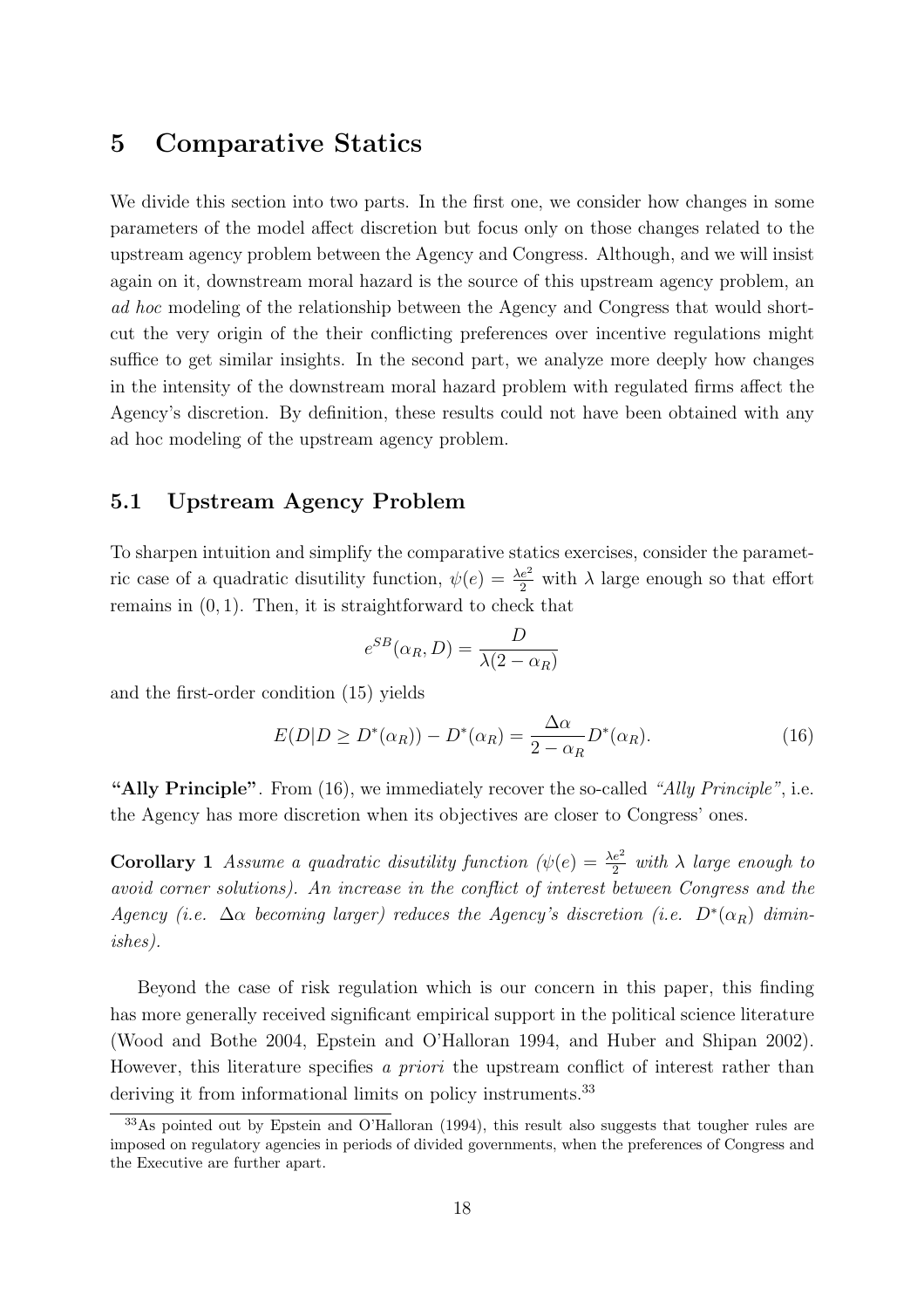Comparison of information structures. It is also interesting to investigate how changes in the distribution of damages affect the degree of discretion left to the Agency. An often-found argument in the political science literature<sup>34</sup> is that more "uncertainty" in the regulatory environment makes it more likely that discretionary power will be delegated to the Agency. This idea, although quite relevant for risk regulation since uncertainty de facto plays a key role, needs to be linked to properties of the distribution of losses.<sup>35</sup>

Front-loading. We say that a distribution  $H_1(\cdot)$  is more "front-loaded" than a distribution  $H_2(\cdot)$  if and only if:

$$
\frac{1}{1 - H_1(D)} \int_D^{\bar{D}} x h_1(x) dx \le \frac{1}{1 - H_2(D)} \int_D^{\bar{D}} x h_2(x) dx \text{ for all } D \in \mathcal{D},\tag{17}
$$

with equality at  $\bar{D}$ . This inequality simply means that the conditional expected harm over the upper tail  $[D, \bar{D}]$  is always greater with  $H_2(\cdot)$  than with  $H_1(\cdot)$ .<sup>36</sup> Intuitively,  $H_1(\cdot)$  puts more mass around the lower tail than  $H_2(\cdot)$ .<sup>37</sup>

**Corollary 2** Assume a quadratic disutility function  $(\psi(e) = \frac{\lambda e^2}{2}$  with  $\lambda$  large enough to avoid corner solutions). The Agency has more discretion when D is drawn from the distribution  $H_2(\cdot)$  than when it is drawn from the distribution  $H_1(\cdot)$  (i.e.  $D^*(\alpha_R)$  increases) if  $H_1(\cdot)$  is more front-loaded than  $H_2(\cdot)$ .

Corollary 2 shows that it is not "uncertainty" (as for instance it could be captured by increasing the variance of the distribution of losses) per se that determines the level of discretion left to the Agency. Instead, the optimal level of discretion is linked to finer properties of conditional expectations. A more front-loaded distribution reduces the likelihood of high damages. This means that "large" reports on potential losses can be interpreted by Congress as coming from a regulator who is very likely to have overstated their level. Stricter rules should be implemented and less discretion should be left to the Agency. Domains where risks are relatively minor "on average" should be mostly ruled by norms, whereas more significant risks should be regulated by Agencies having more discretionary power.

<sup>36</sup>In particular, the average damage is greater with distribution  $H_2(\cdot)$  than with distribution  $H_1(\cdot)$ .

<sup>37</sup>Consider the exponential distributions on  $\mathbb{R}_+$  such that  $H_i(D) = 1 - exp\left(-\frac{D}{\mu_i}\right)$  for  $i = 1, 2$  with  $0 < \mu_1 \leq \mu_2$ . It can be readily verified that (17) holds.

<sup>34</sup>See Epstein and O'Halloran (1994, 1999) and Bawn (1995) for instance.

<sup>35</sup>The political science literature often restricts its study to the binary choice between leaving either full or no discretion to the Agency. What is meant by "the impact of uncertainty on the optimal degree of discretion" in such an environment remains unclear. As shown below, investigating the full impact of a change in the distribution of losses on the optimal degree of discretion requires taking into account the fact that this level is generally in between full and no discretion, and depends itself on the distribution through the optimality condition (16).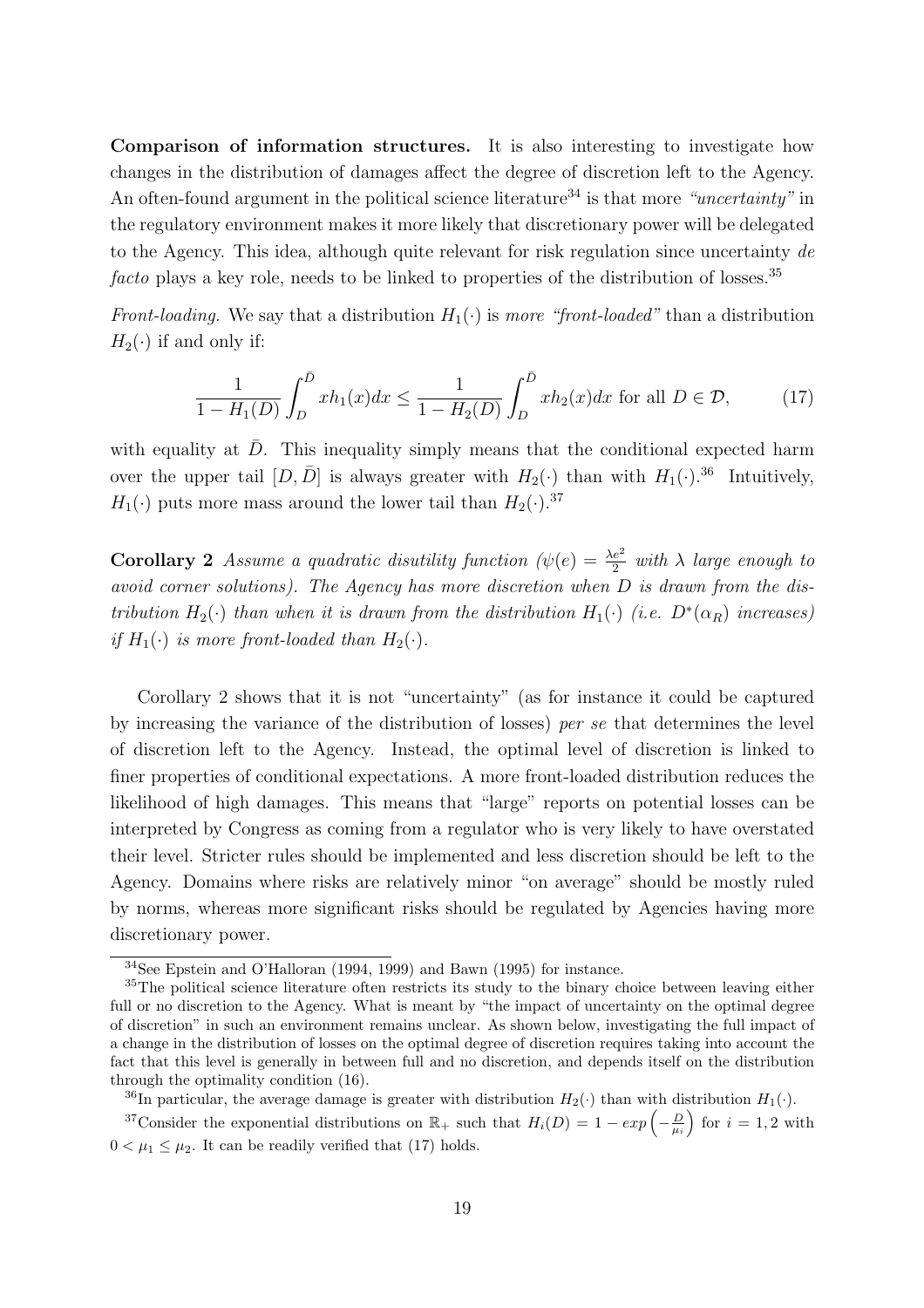More uncertainty in the sense of Blackwell. We now investigate how the amount of discretion left to the Agency evolves when the distribution of losses is better known, maybe thanks to the evolution of scientific knowledge. This question is particularly relevant in the case of GMOs for instance, where little is known on the consequences of homologating some products at the time of enacting regulations, but knowledge on the distribution of potential losses will improve later on. We model the evolution of scientific knowledge as the arrival of some public information that decreases uncertainty in the sense of Blackwell. Under weak assumptions, leaving more discretion to the Agency is preferable in more uncertain contexts. Instead, risks which are better known require more rigid rules.

Consider thus the case where one of  $K$  possible signals on the possible distribution of harm becomes common knowledge. In response to this change in publicly available knowledge, Congress designs new regulations. Denote by  $H_k(\cdot)$  (resp.  $h_k(\cdot)$ ) the cumulative distribution on  $D$  (resp. density) corresponding to signal  $k \in \{1, ..., K\}$  and let  $x_k$ be the positive probability that signal k is realized  $(\sum_{k=1}^{K} x_k = 1, x_k > 0)$ . From an ex ante viewpoint, i.e. before the arrival of scientific knowledge, the cumulative distribution (resp. density) of losses is  $H(D) = \sum_{k=1}^{K} x_k H_k(D)$  (resp.  $h(D) = \sum_{k=1}^{K} x_k h_k(D)$ ).

Ex post, i.e. once the signal k is observed, the amount of discretion  $D_k^*(\alpha_R)$  left to the Agency is obtained from (16) as:

$$
\frac{1}{1-H_k(D_k^*(\alpha_R))} \int_{D_k^*(\alpha_R)}^{\bar{D}} h_k(D) D dD - D_k^*(\alpha_R) = \frac{\Delta \alpha}{2 - \alpha_R} D_k^*(\alpha_R).
$$

Instead, from an ex ante viewpoint, i.e. without having learned yet about the signal, the optimal amount of discretion  $D^*(\alpha_R)$  solves (with  $E_k(\cdot)$  denoting the expectation operator conditional over signals):

$$
\frac{1}{1-E_k(H_k(D^*(\alpha_R)))}\int_{D^*(\alpha_R)}^{\bar{D}}E_k(h_k(D))DdD-D^*(\alpha_R)=\frac{\Delta\alpha}{2-\alpha_R}D^*(\alpha_R).
$$

For the case of exponential distributions having mean  $\mu_k > 0$ , density  $h_k(D) =$ 1 For the  $\frac{1}{\mu_k} exp \left( - \frac{D}{\mu_k} \right)$  $\mu_k$ case of exponential distributions having mean  $\mu_k$  ><br>
) and cumulative distribution  $H_k(D) = 1 - exp(-\frac{D}{\mu_k})$  $\mu_k$  $\frac{0}{1}$ , the above formulae are amenable to a straightforward comparison.

**Corollary 3** Assume a quadratic disutility function  $(\psi(e) = \frac{\lambda e^2}{2}$  with  $\lambda$  large enough to avoid corner solutions) and exponential distributions. More uncertainty in the sense of Blackwell increases the Agency's discretion in the following sense:

$$
E_k\left(D_k^*(\alpha_R)\right) \le D^*(\alpha_R). \tag{18}
$$

The rough intuition for this result comes from observing that the more uncertain distribution  $H(\cdot)$  has a conditional expectation on upper tails which is greater "on average"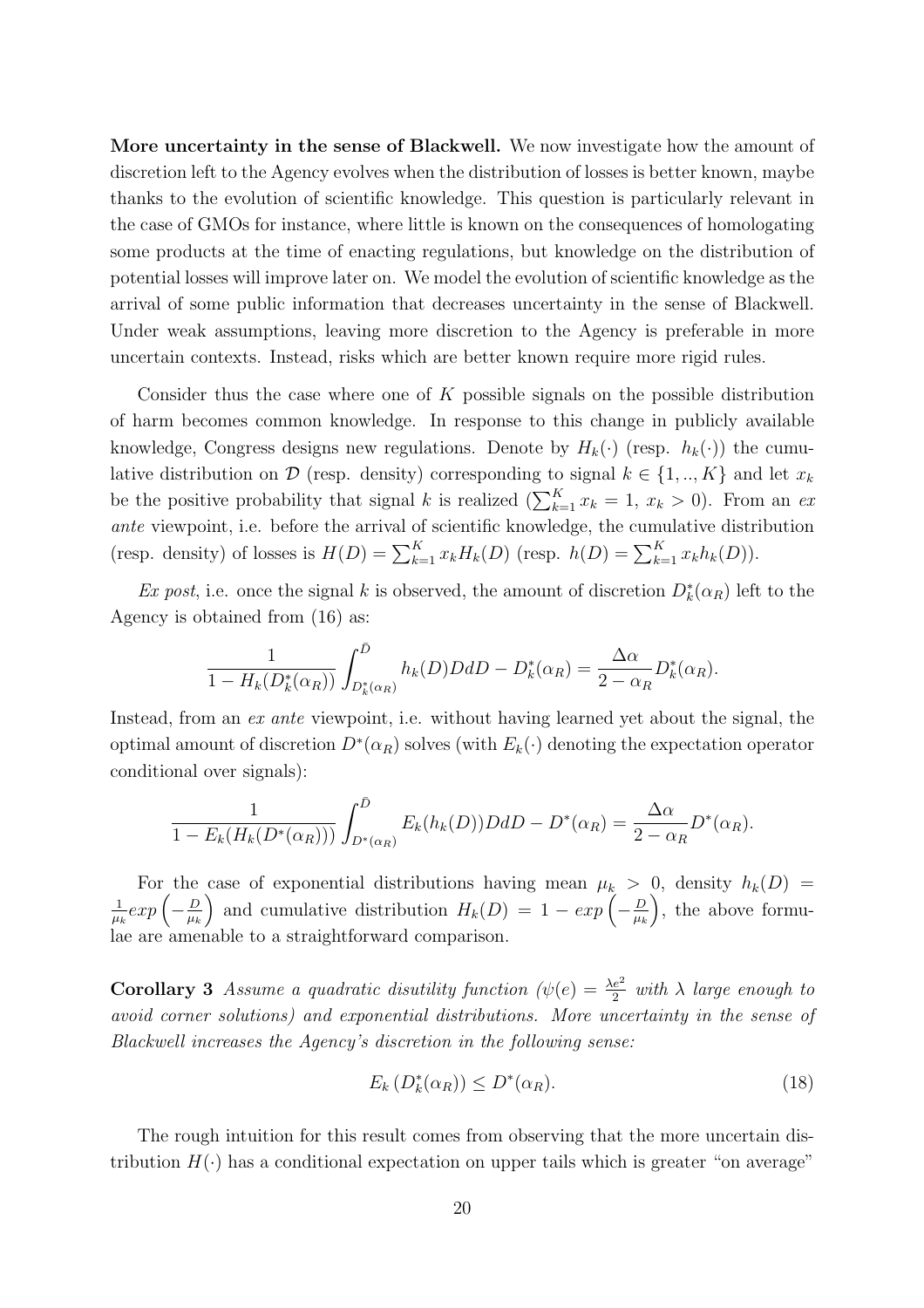than conditional expectations obtained when signals have been revealed. The Agency's claim about high values of  $D$  in a more uncertain world is not so unlikely and cannot be interpreted too much as evidence for manipulating information to favor the firm. This relaxes the Agency's truthtelling incentive constraints and calls for more discretion.

More discretion should be left to the Agency at the inception of regulations but, as time goes on and knowledge on the kind of risks run improves, tighter regulations will be enforced "on average". With such tighter regulations, the firm gets "on average" less liability rent. This example suggests that firms might be net losers when scientific knowledge on potential harm increases.

#### 5.2 Downstream Agency Problem

Let us now turn to some comparative statics with respect to the intensity of the downstream moral hazard problem.

Noisy performances. Suppose that a "bad" performance, which still occurs with probability  $1 - e$ , can only be observed with probability  $(1 - \theta)(1 - e)$  ( $\theta \in (0, 1)$ ). Instead, a "good" performance is observed with probability  $e + (1 - e)\theta$ . This noisy information structure is particularly relevant for environmental regulation. A bad environmental performances might indeed be revealed only with some delay in the future. Then, the firm's incentive constraint under limited liability (where  $t = f$ ) can be written as:

$$
e = \arg \max_{\tilde{e} \ge 0} \quad t - (1 - \tilde{e})(1 - \theta)f - \psi(\tilde{e}) \quad \text{or} \quad (1 - \theta)f = \psi'(e). \tag{19}
$$

This leads to the following expression of the firm's information rent

$$
U = R(e) + \eta \psi'(e). \tag{20}
$$

The parameter  $\eta = \frac{\theta}{1-\theta}$  $\frac{\theta}{1-\theta}$  captures the informativeness of a good performance on the firm's effort,  $\eta$  being greater when such performance is less informative on the firm's effort.

Equation (20) shows that more noise increases the cost of inducing effort and the firm's information rent. It tilts the optimal regulation towards low-powered incentives. Assuming interior solutions, the second-best level of effort  $e^{SB}(\alpha_R, D)$  is even more distorted downwards:

$$
D = \psi'(e^{SB}(\alpha_R, D)) + (1 - \alpha_R)\psi''(e^{SB}(\alpha_R, D))(e^{SB}(\alpha_R, D) + \eta). \tag{21}
$$

From this, we immediately obtain:

**Corollary 4** Assume a quadratic disutility function  $(\psi(e) = \frac{\lambda e^2}{2}$  with  $\lambda$  large enough) and that  $\eta$  is small enough to ensure a positive effort. Noisier performances reduce the Agency's discretion  $(D^*(\alpha_R)$  decreases as  $\eta$  increases).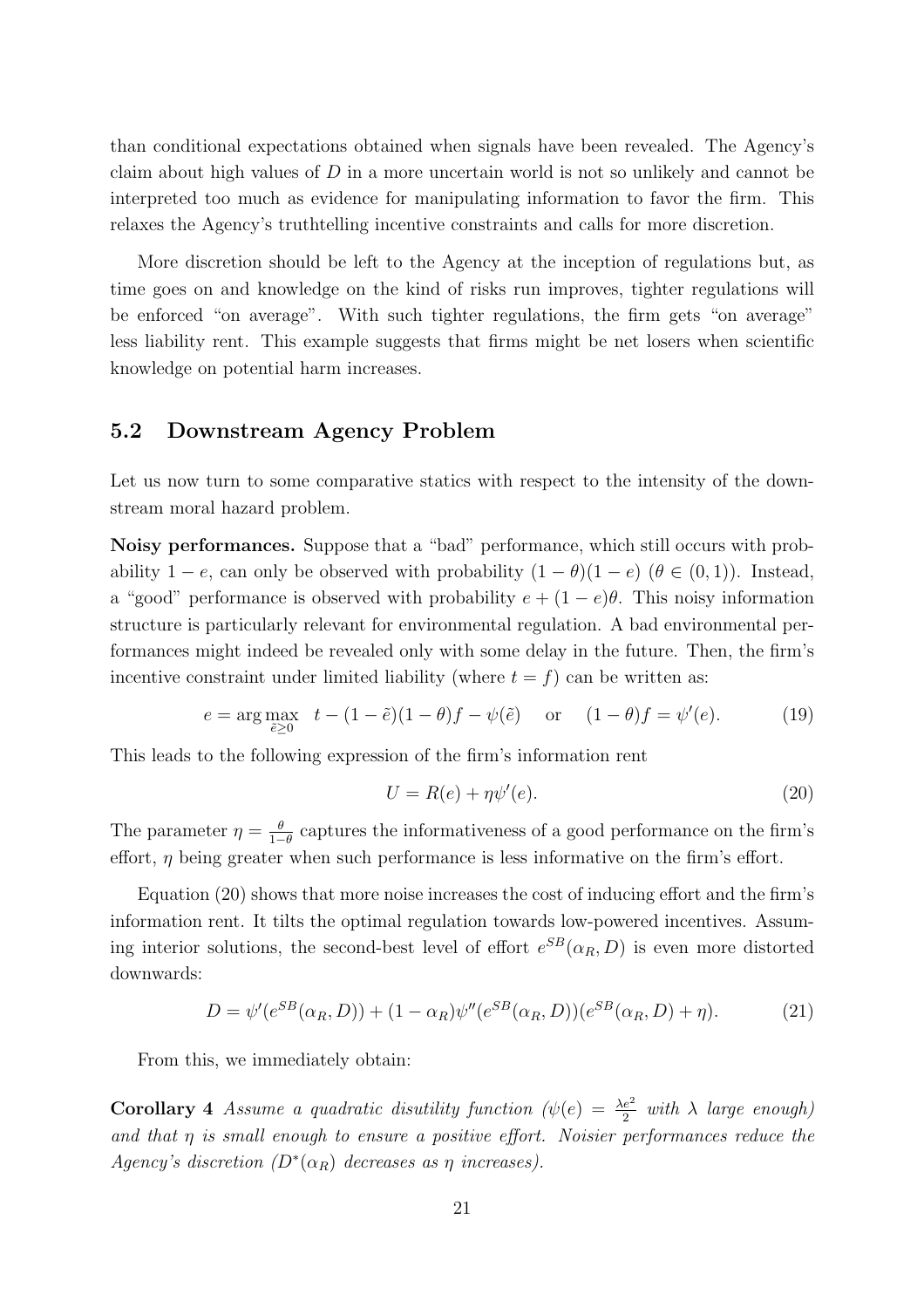To understand this result, remember that the conflict between the Agency and Congress is due to downstream moral hazard. When this downstream agency problem worsens, in particular because of less informative performances, this conflict is exacerbated. The optimal institutional response is thus to leave less discretion to the Agency. Worse agency problems downstream imply worse agency problems upstream.

**Informative signals.** Suppose that the Agency observes an extra signal  $\sigma \in {\sigma, \bar{\sigma}}$ which is informative on the firm's effort even when there is no accident. More precisely, suppose that with probability  $p_1(e) = \frac{1}{2}(e + \eta)$  (state 1), the accident does not take place and the signal  $\sigma$  informs the Agency that this is unlikely to be due to a high effort. Instead, with probability  $p_2(e) = \frac{1}{2}(e-\eta)$  (state 2), there is still no accident but the signal  $\bar{\sigma}$  informs the Agency that this is likely to be due to a high effort. We assume  $\eta > 0$  but not too large. With complementary probability  $p_3(e) = 1 - e$  an accident occurs (state 3). Under limited liability, it is a standard result of the moral hazard literature<sup>38</sup> that the optimal incentive scheme should reward the firm only in the state which has the highest likelihood ratio, i.e. in state 2, which is the most informative on the fact that the firm has exercised some effort.<sup>39</sup> Therefore, the firm's incentive constraint under limited liability (i.e.  $t = f$ ) can be written as:

$$
e = \arg \max_{\tilde{e} \ge 0} \quad t - \left(\frac{\tilde{e} + \eta}{2} + 1 - \tilde{e}\right) f - \psi(\tilde{e}) \quad \text{or} \quad \frac{f}{2} = \psi'(e). \tag{22}
$$

This leads to the following expression of the firm's information rent:

$$
U = R(e) - \eta \psi'(e). \tag{23}
$$

Equation  $(23)$  is the flip-side of  $(20)$ . It shows that using an informative signal helps reducing the firm's information rent and pushes towards higher-powered regulation. Mutatis mutandis, we obtain:

**Corollary 5** Assume a quadratic disutility function  $(\psi(e) = \frac{\lambda e^2}{2} \text{ with } \lambda \text{ large enough})$  and that  $\eta$  is small enough so that state 2 arises with positive probability under all circumstances and the firm's rent remains positive. A more informative signal on the agent's effort increases the Agency's discretion  $(D^*(\alpha_R))$  increases as  $\eta$  increases).

The intuition here is the flip side of that for Corollary 4. When  $\eta$  increases, state 2 becomes more informative on the firm having done a high effort. Providing incentives is easier. The second-best effort comes closer to the first-best and the conflict between the Agency and Congress is less of a concern. The Agency should be given more discretion.

<sup>39</sup>Note that the likelihood ratio  $\frac{p'_2(e)}{p_2(e)} = \frac{1}{e-\eta}$  in state 2 increases with  $\eta$  and that  $\frac{p'_2(e)}{p_2(e)} > \frac{p'_1(e)}{p_1(e)} > \frac{p'_3(e)}{p_3(e)}$  $\frac{p_3(e)}{p_3(e)}.$ 

<sup>38</sup>See for instance Laffont and Martimort (2002, Chapter 4).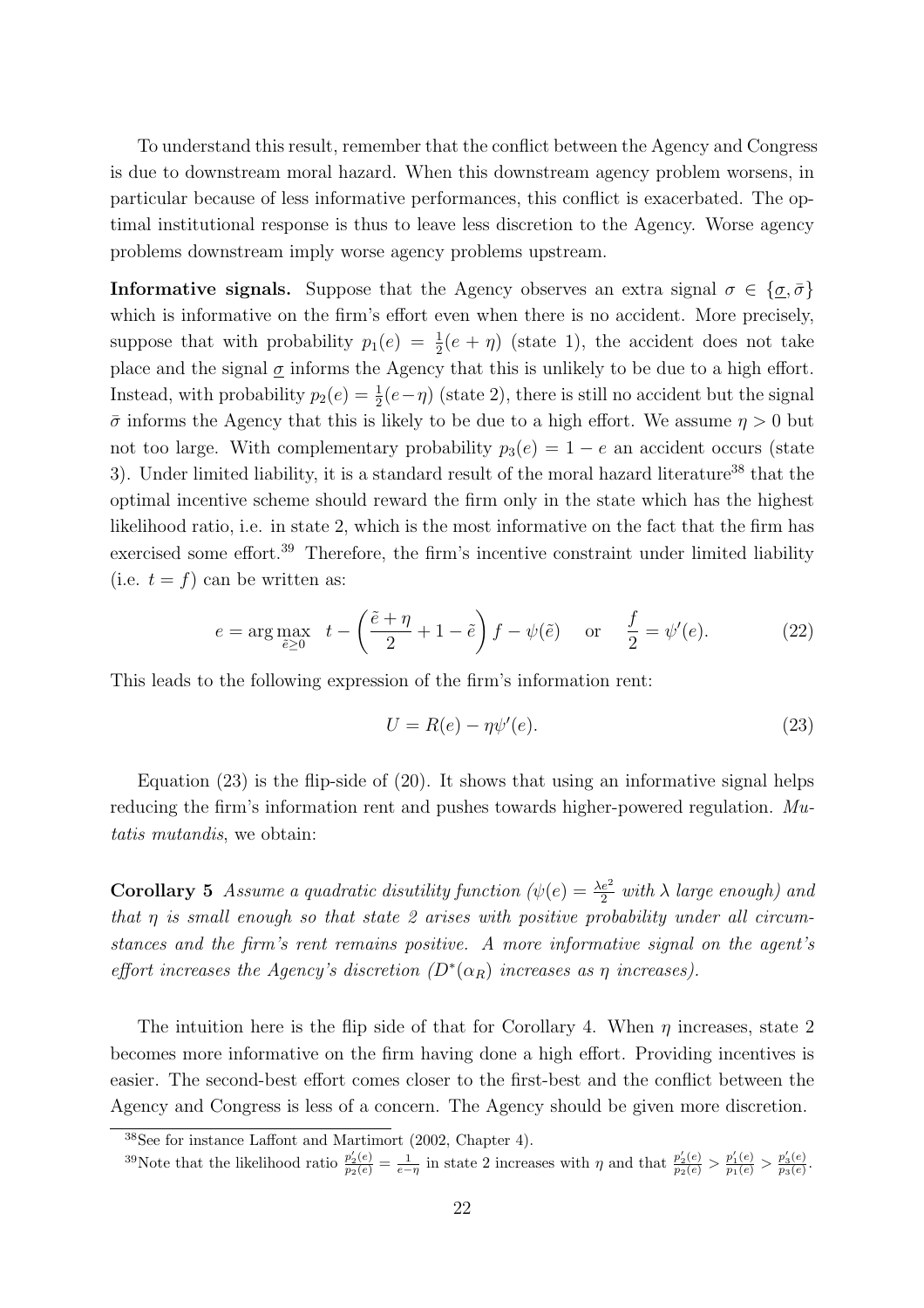Monitoring. Suppose now that the Agency can increase the probability of a good performance by exercising some monitoring. More precisely, assume that, with probability  $1 - e$ , the Agency receives an interim signal that reveals a future damage. With a monitoring effort  $\theta$  of a fixed intensity the probability of such an accident can be reduced to  $(1 - \theta)(1 - e)$ . For simplicity, let us assume that the Agency's monitoring effort is contractible and exogenous. A good performance (resp. damage) occurs now with probability  $e + (1 - e)\theta$  (resp.  $(1 - e)(1 - \theta)$ ). By a standard mechanism,<sup>40</sup> more monitoring makes the firm's incentives more costly. Its information rent is again given by (20).

**Corollary 6** Assume a quadratic disutility function  $(\psi(e) = \frac{\lambda e^2}{2}$  with  $\lambda$  large enough) and that  $\eta$  is small enough. More monitoring of the agent's effort decreases the Agency's discretion  $(D^*(\alpha_R)$  decreases as  $\eta$  increases).

With a more interventionist Agency that can correct the firm's effort early enough to avoid an accident, it becomes harder to provide incentives to the firm. In turn, this move towards low-powered incentives makes it more attractive to choose inflexible rules.

### 6 Extensions

This section proposes several extensions of our basic framework to enrich the modeling of the political sphere, and discuss how the optimal degree of discretion changes thereby.

### 6.1 Political Uncertainty and Asymmetric Information on the Agency's Preferences

 $Ex$  ante constraints on agencies may be designed when there is still significant uncertainty on the preferences of the heads of these agencies. This uncertainty may be exogenous and linked to the intrinsic motivation of the bureaucrats in charge. It might also be endogenous to the political process. For instance, such uncertainty might be induced by random changes in the Agency's head (or significant changes in the composition of the Executive Committee). We characterize the optimal trade-off between rules and discretion in such an environment. The analysis is made complex because of the interplay between two pieces of private information that the Agency handles: first, its expertise on the level of harm and, second, its own bias towards the industry. We show that the Agency should be given less discretion as its preferences are less certain, although this effect is only of a second-order magnitude.

<sup>40</sup>See Aghion and Tirole (1997) for instance.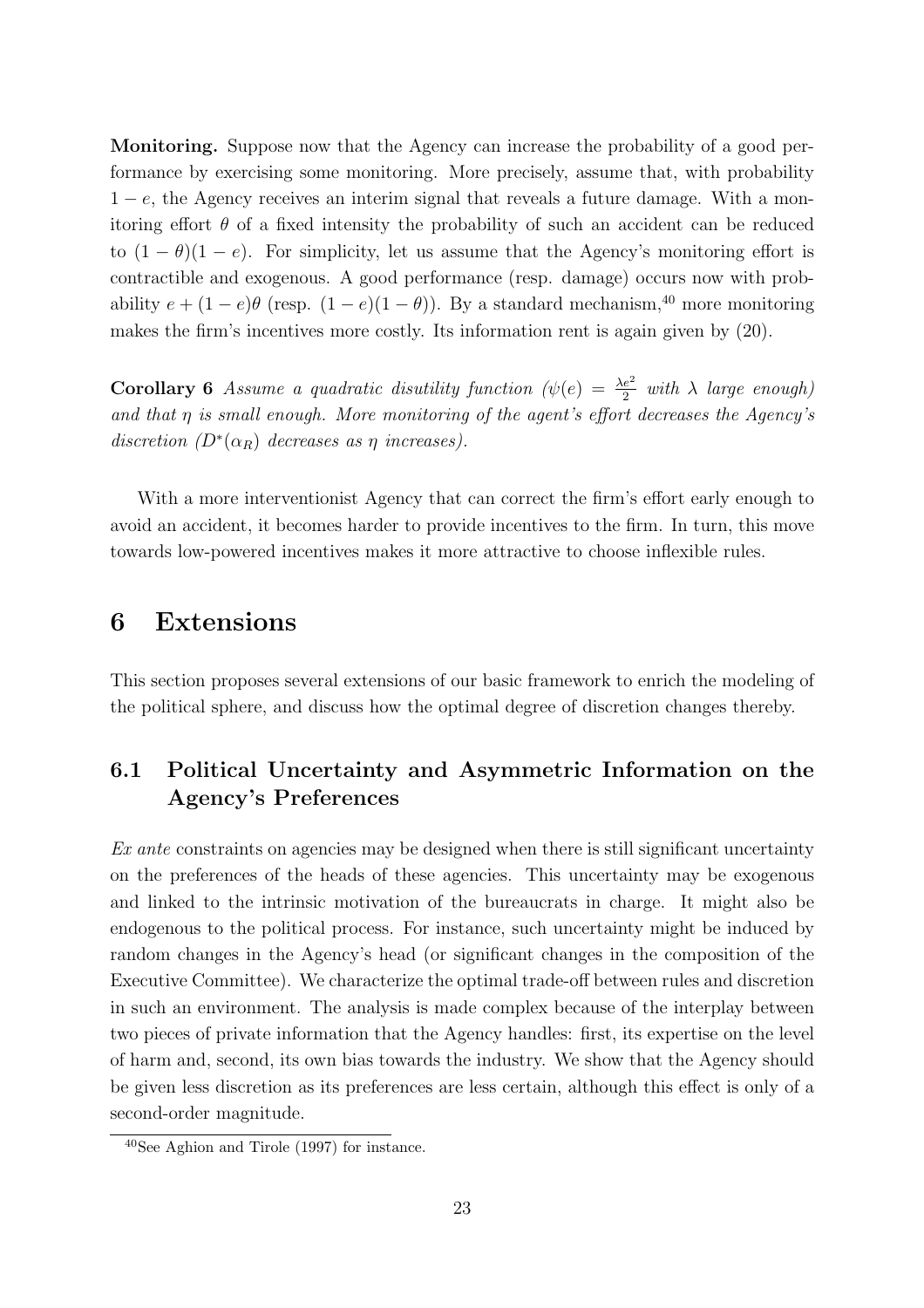To model such settings, we assume that, at the time of designing ex ante constraints on the Agency, the weight  $\tilde{\alpha}_R$  that the firm receives in the Agency's objective is viewed as random by Congress, with  $\tilde{\alpha}_R$  being uniformly distributed on an interval  $[\alpha_R - \epsilon, \alpha_R + \epsilon]$ . We assume that  $\alpha_C < \alpha_R - \epsilon < \alpha_R + \epsilon < 1$  and that  $\epsilon$  is small enough so that even the Agency least eager to favor the firm has nevertheless more pronounced pro-firm preferences than Congress. Denote  $G_{\epsilon}$  the corresponding cumulative distribution (such that  $G_{\epsilon}(\alpha)$ )  $\frac{\alpha-\alpha_R+\epsilon}{\sigma}$  $\frac{\alpha_R+\epsilon}{2\epsilon}$  for  $\alpha \in [\alpha_R-\epsilon, \alpha_R+\epsilon]$ ,  $G_{\epsilon}(\alpha) = 1$  for  $\alpha \geq \alpha_R+\epsilon$ ,  $G_{\epsilon}(\alpha) = 0$  for  $\alpha \in [\alpha_C, \alpha_R-\epsilon]$ ).

In full generality, a deterministic incentive mechanism must now induce the Agency to reveal truthfully all its private information, i.e. not only its expertise but also its own preferences. Such a mechanism is a menu of rewards for the firm  $\{t(\hat{\alpha}, \hat{D})\}_{\{\hat{\alpha}\in[\underline{\alpha}, \bar{\alpha}], \hat{D}\in \mathcal{D}\}}$ as a function of the Agency's reports on the level of potential harm it privately observes and on its own preferences. Equivalently, and again using (4), such a mechanism can be viewed as a menu of effort levels  $\{e(\hat{\alpha}, \hat{D})\}_{\{\hat{\alpha}\in[\underline{\alpha},\bar{\alpha}],\hat{D}\in\mathcal{D}\}}$ .

Incentive compatibility conditions again show that the Agency either chooses its most preferred policy  $e^{SB}(\alpha, D)$  or is bound to an effort level independent of the level of damage and of its own preferences. Following this observation, it is straightforward to see that the possible incentive mechanisms still leave discretion when the effort level that the Agency would like to implement,  $e^{SB}(\alpha, D)$ , is below some threshold  $e^*$ . This is either because D is small enough or because  $\alpha$  itself is low enough, i.e. because the Agency's preferences are close enough to Congress' ones.

We can write Congress' problem of choosing an optimal cap  $e^*$  as:

$$
(\mathcal{P}_R^{AI}) : \max_{e^*} S - E_{(D,\alpha)}((1 - e(\alpha, D))D + \psi(e(\alpha, D)) + (1 - \alpha_C)R(e(\alpha, D)))
$$
  
where  $e(\alpha, D) = \min\{e^{SB}(\alpha, D), e^*\}.$ 

To get sharp predictions, let us assume again a quadratic disutility function  $(\psi(e))$  $\lambda e^2$  $\frac{e^2}{2}$ ). The optimal cap  $e^*$  solves:<sup>41</sup>

$$
\int_{\lambda e^*}^{\bar{D}} (D - (2 - \alpha_C)\lambda e^*) \left(1 - G_{\epsilon} \left(2 - \frac{D}{\lambda e^*}\right)\right) h(D) dD = 0.
$$
 (24)

We want to understand how "more uncertainty" on the Agency's preferences affects the optimal degree of discretion. As  $\epsilon$  increases, the distributions  $G_{\epsilon}$  put mass on a greater interval around  $\alpha_R$ . "More uncertainty" on the regulator's preferences can then be modeled as an increase in  $\epsilon$ . Denote by  $e^*(\epsilon)$  the optimal cap corresponding to the distribution  $G_{\epsilon}$ . In particular, we already know from Section 5 that  $e^*(0) = \frac{D^*(\alpha_R)}{\lambda(2-\alpha_R)}$ . The following proposition provides an approximation of the optimal cap as  $\epsilon$  becomes small.

<sup>41</sup>See the Appendix for details.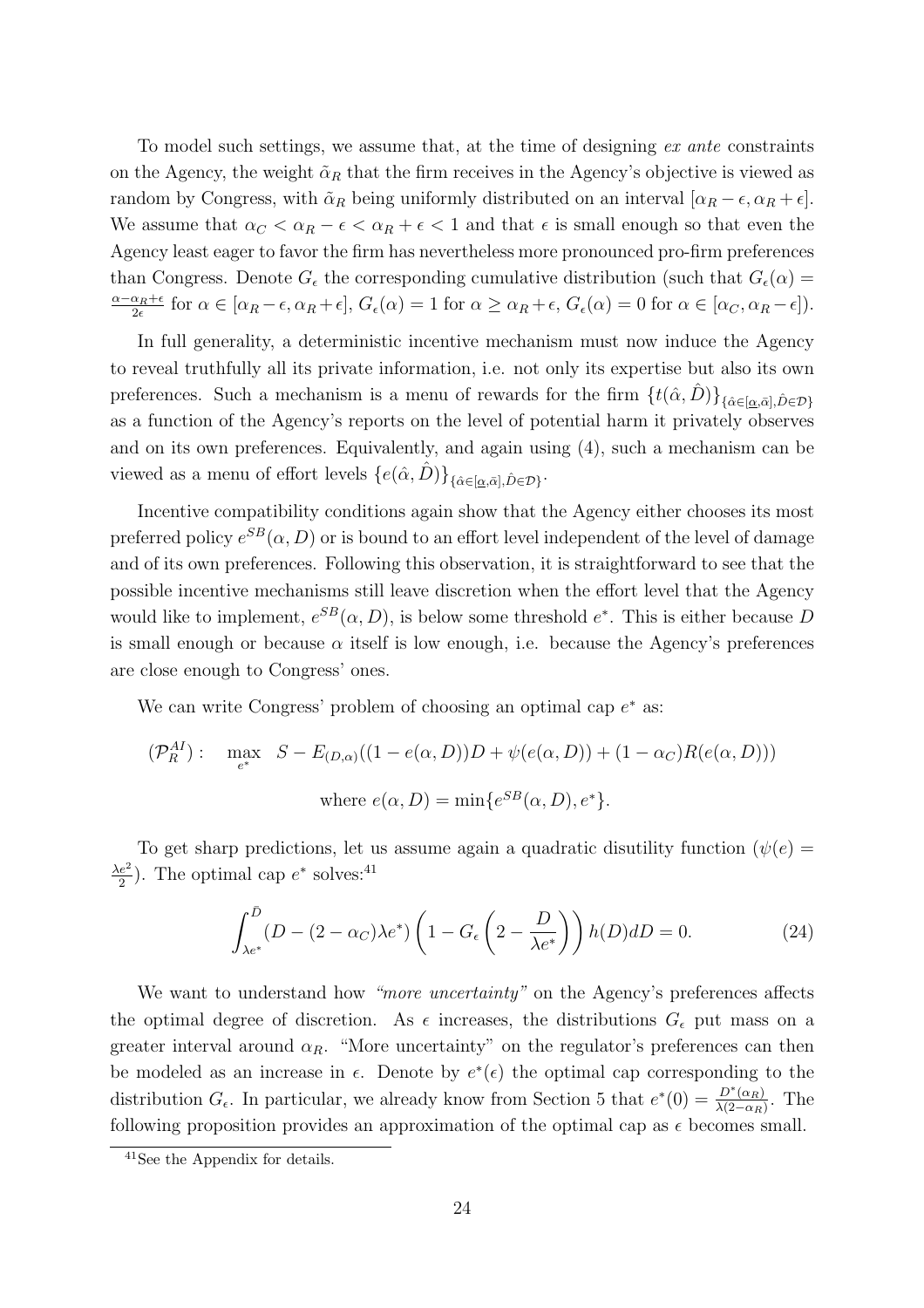**Proposition 5** Assume that damages are drawn from an exponential distribution on  $\mathbb{R}_+$ with mean  $\mu$ . More uncertainty on the Agency's preferences decreases its discretion by a term of second-order magnitude and the following approximation holds

$$
e^*(\epsilon) = e^*(0) - \frac{2\lambda(e^*(0))^2 \epsilon^2}{3\mu(2 - \alpha_C)} + o(\epsilon^2).
$$
 (25)

Everything happens as if more uncertainty on the regulator's preferences increases the conflict of interest between Congress and the Agency. The intuition can again be grasped from a careful analysis of the full consequences of downstream moral hazard. Indeed, downstream moral hazard implies that the set of incentive feasible payoffs pairs  $(V, U)$ that can be implemented is strictly convex. For each possible realization of the Agency's preferences, the optimal policy that this Agency would implement under full discretion lies on the boundary of that set. However, fluctuations in the Agency's preferences yield "average" payoffs that lie strictly within the interior of that incentive-feasible set. With a uniform distribution of possible preferences for the Agency, the average effort induced is greater than the effort that would have been implemented by an Agency presenting "average" preferences. This is akin to an upward shift in the parameter  $\alpha_R$ , and thus to an increased conflict of interest between Congress and the Agency. By an argument which is by now familiar, the Agency should have less discretion.

The consequences of this result for the dynamics of regulation are interesting. As time goes on, the preferences of the Agency may be revealed at least partially by the past history of its actions. When political uncertainty decreases over time, our model predicts that the Agency should be given more discretion. This also suggests that older agencies should have "on average" more freedom in setting regulatory policies than newly established ones. Of course, this insight is obtained when taking risk as given. In this respect, it goes against Corollary 3 which tends to show that more uncertainty on the nature of the risk at stake leads to more discretion, which means leaving more freedom to newly established regulatory agencies that evolve in environments where there is little knowledge on the nature of this risk. The overall evolution of an Agency's discretion may then result from the tension between, on the one hand, a better knowledge of the risk at stake that decreases its discretion and, on the other hand, a better knowledge of its own preferences which, on the contrary, calls for more discretion.

To conclude, this section shows that the impact of asymmetric information on the Agency's preferences is only second-order compared to the impact of its private expertise on potential harm. This appears as a strong justification for our initial focus on the conflict between Congress and the Agency as coming from its expertise and not from private information on its own agenda.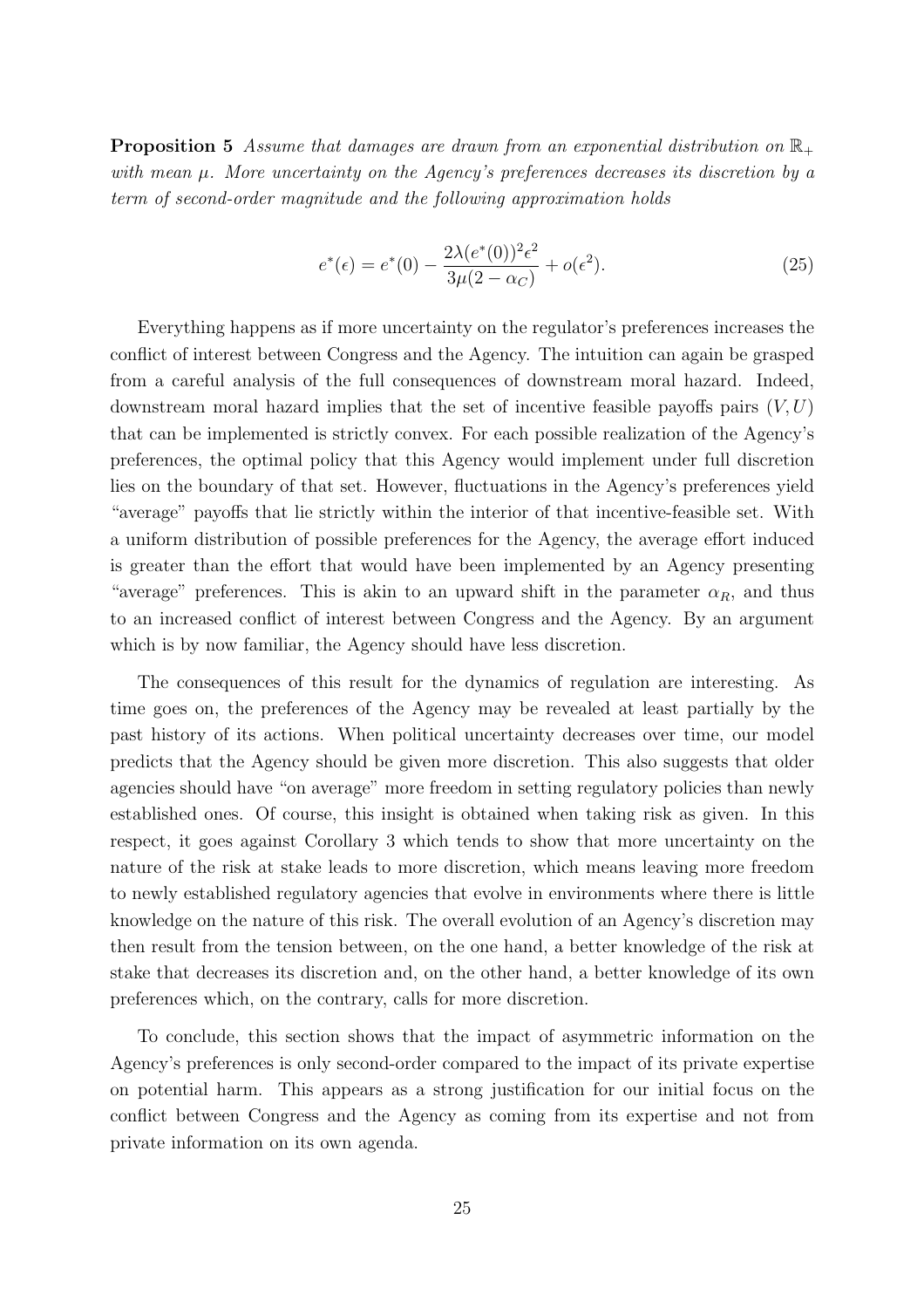#### 6.2 Strategic Appointment

The last section has shown how Congress may enact regulations when anticipating changes or at least some uncertainty on the identity of future political principals in the Executive branch. Politics is often more of an ongoing process, with Congress and the Executive reacting each in turn to the other's move and jointly designing the regulatory environment. In this section, we take the alternative view and give the Executive the lead in the appointment process.<sup>42</sup> The Executive is now able to commit to choose the regulator before Congress decides the level of discretion, even though this choice in practice takes place only after Congress has enacted the regulation. This possibility can be viewed as a reduced form for the complex interactions between the Executive and Legislative branches at the inception of a new regulation. In other words, we no longer consider the Executive and the Agency as a single entity. Instead, we show how such appointments can be used strategically to affect subsequent interactions between Congress and the Agency. More precisely, an Executive with a strong pro-firm bias may strategically appoint a regulator whose preferences are closer to Congress. Accommodating this way Congress' preferences increases the Agency's discretion and favors the firm, in accordance with the Executive's prior objectives. At equilibrium, the Agency's preferences will be chosen somewhere in between those of the Executive and Congress.

To make this point more formally, consider the case where the Executive's preferences  $\alpha_E$  are more "pro-firm" than Congress, namely  $\alpha_C < \alpha_E < 1$ . Anticipating the choice of Congress on the level of discretion left to the Agency, the Executive acts as a Stackelberg leader when choosing the regulator.

**Proposition 6** Assume that the Executive's preferences  $\alpha_E$  are more "pro-firm" oriented than those of Congress, i.e.  $\alpha_C < \alpha_E < 1$ . Then, the Executive chooses a regulator with preferences between those of Congress and its own:  $\alpha_C < \alpha_R < \alpha_E$ .

This result predicts therefore that regulation reflects, at equilibrium, a subtle compromise between the desires of the different public bodies involved. Choosing a regulator who is a little bit less eager than the Executive to please the firm has only a second-order impact on the Executive's expected payoff when  $D$  is low, since the Agency has full discretion in setting up a regulatory policy over that range. However, reducing  $\alpha_R$  aligns

<sup>&</sup>lt;sup>42</sup>Though they are usually created by the Legislative branch, administrative agencies sit within the Executive branch. As a consequence, the Executive also exercises control over agency decision-making. Most of this influence is channeled through the appointment process since the President is permitted by most originating statutes to appoint the agency's top decision-makers (subject to the approval of the Senate). A typical example is given by nominations at the head of the EPA in the U.S. This Federal Agency is under the control of the Presidency, but it implements environmental regulations enacted by Congress. This process often entails a conflict due to non-congruent views of the administration and Congress, but it is "an accepted part of the political process" (Ashford and Caldart 2008, p. 267).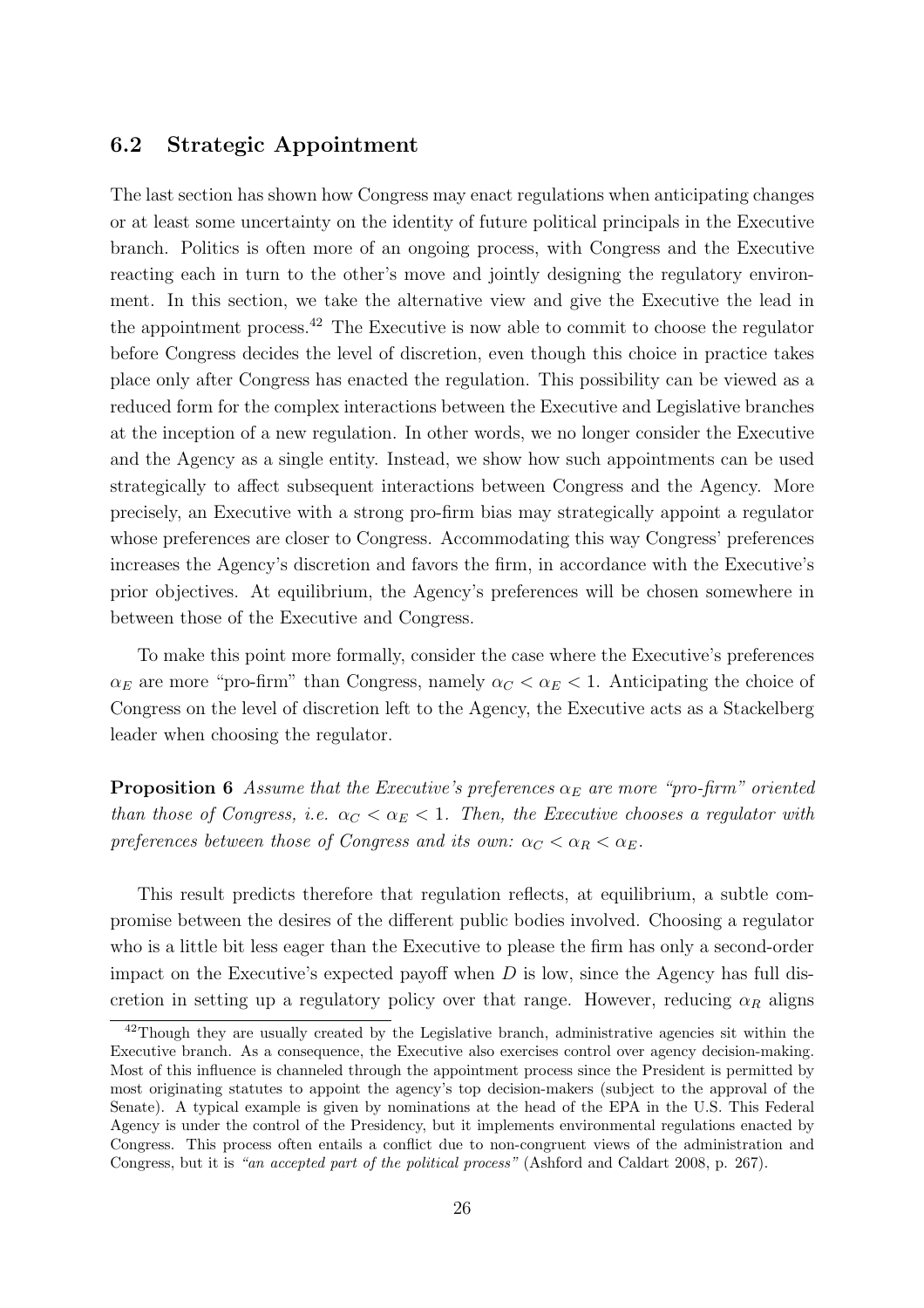somewhat the Agency with Congress' objectives and relaxes by a first-order term the cap on possible rewards that Congress imposes once D becomes large.

#### 6.3 Pro-Firm Congress

Last, consider the case of an Agency which is less "pro-firm" than Congress. This might arise when the median voter in Congress comes from a district which is much concerned by the firm's industrial activity. The problem is now to induce the Agency to adopt higherpowered incentive regulations that leave more rent to the firm.<sup>43</sup> There is still a trade-off between rules and discretion, but now it leads to putting a floor on the firm's rewards. Because it now has incentives to pretend that damages are low to induce low-powered regulations, the regulator should have discretion only on the upper tail of the distribution of these damages. On the lower tail instead, a rigid regulation is implemented.

When  $\alpha_R < \alpha_C$ , it is straightforward to check that the optimal cut-off  $D^*(\alpha_R)$  below which the rigid rule binds solves:

$$
E(D|D \le D^*(\alpha_R)) = \psi'(e^{SB}(\alpha_R, D^*(\alpha_R))) + (1 - \alpha_C)R'(e^{SB}(\alpha_R, D^*(\alpha_R)))
$$

when  $e^{SB}(\alpha_R, \underline{D}) \leq e_C \leq e^{SB}(\alpha_R, \overline{D}).$ 

Except for this reversal in the nature of the ex ante control and for the associated comparative statics,<sup>44</sup> most of our results go through. For instance, the Agency should have more discretion when solving the moral hazard problem downstream requires highpowered incentives.

$$
\frac{1}{H_1(D)}\int_{\underline{D}}^D xh_1(x)dx \le \frac{1}{H_2(D)}\int_{\underline{D}}^D xh_2(x)dx
$$
 for all  $D \in \mathcal{D}$  (with equality at  $\underline{D}$ ).

This inequality simply means that the conditional expectation of the damages over the lower tail  $[D, D]$ is always greater with  $H_2(\cdot)$  than with  $H_1(\cdot)$ . A low report  $\hat{D}$  that hurts the firm and goes counter Congress' objectives is thus more likely to arise with  $H_2(\cdot)$  than with  $H_1(\cdot)$ . Then, one can easily show that the Agency has more discretion with  $H_2(\cdot)$  than with  $H_1(\cdot)$ .

<sup>43</sup>When Congress believes that an agency is pursuing regulatory policies that run counter to legislative intent, it can amend the corresponding statute. The Solid Waste Disposal Act (known as the Resource Conservation and Recovery Act) was modified in 1984 in response to a widespread perception in Congress that EPA was not moving swiftly enough to regulate the disposal of hazardous wastes. In a similar vein, Congress amended the Safe Drinking Water Act in 1986 and the Clean Air Act provisions for hazardous air pollutants in 1990 (Ashford and Caldart 2008, p. 258).

<sup>&</sup>lt;sup>44</sup>For instance, the definition of "front-loading" is now replaced by: a distribution  $H_1(\cdot)$  is more "frontloaded" than a distribution  $H_2(\cdot)$  if and only if: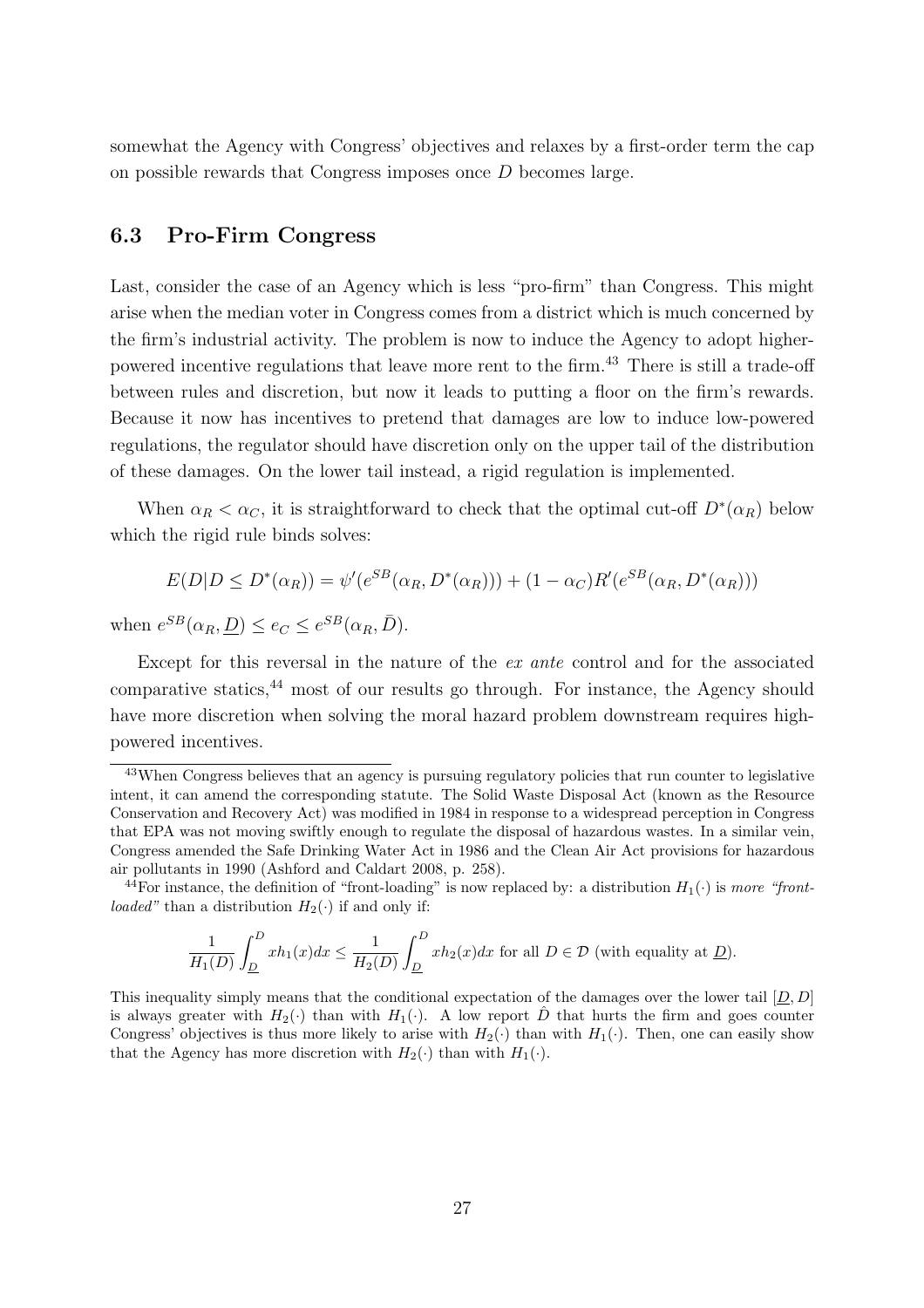# 7 Conclusion

This paper has shown how agency problems may propagate along the regulatory hierarchy. Downstream regulation of a limited liability firm in a moral hazard context requires giving up liability rent to induce safety care. However, the "pro-firm" biased Agency and Congress may have conflicting preferences on the amount of this rent. This upstream conflict leads Congress to put ex ante constraints on the incentive rewards that the Agency can use, even though this Agency could tailor the optimal regulation to its expert information. The trade-off between rules and discretion which arises in such contexts depends on economic (most specifically the detailed properties of the distribution of risks and the intensity of the downstream moral hazard problem) as well as various political factors. Optimal regulations may sometimes look like rigid rules making no use of the Agency's expert information. Moreover, uncertainty in the underlying environment, be it on the economic or political side, affects the Agency's optimal discretion. Importantly, any condition that worsens the downstream moral hazard problem with regulated firms exacerbates the endogenous conflict of interest between the Agency and Congress and, ultimately, leads to give less discretion to the Agency.

These results could be extended along several lines. First, we could investigate how ex post devices help to solve the upstream agency problem between Congress and the Agency. The joint use of ex post monitoring devices and ex ante control is a recurring theme of the political science literature. Direct oversights by congressional committees, regulatory budget reviews and costly audits<sup>45</sup> by specialized agencies such as the General Accounting Office, and fire-alarms by interest groups are all examples of such devices that may help relaxing the Agency's incentive constraints and improve the ex ante trade-off between rules and discretion.

Also, it would be worth investigating the Agency's incentives to acquire information on potential damages in models where the information structure is endogenized. More complex delegation sets that favor discretion for "extreme" values of the damages might be useful to provide such incentives.<sup>46</sup>

Another important extension of our framework would be to consider other agency problems for the regulated sector. Most of the New Economics of Regulation has been developed in a framework where adverse selection downstream generates the regulated firm's informational rent. We conjecture that the lessons of this paper would go through in such an environment. Any kind of asymmetric information downstream is bound to generate a rent/efficiency trade-off. As soon as this trade-off is appreciated differently by the Agency and Congress, the same kind of analysis as the one performed in this paper

<sup>45</sup>See Banks (1989) and Banks and Weingast (1992) on this issue.

<sup>46</sup>Szalay (2005).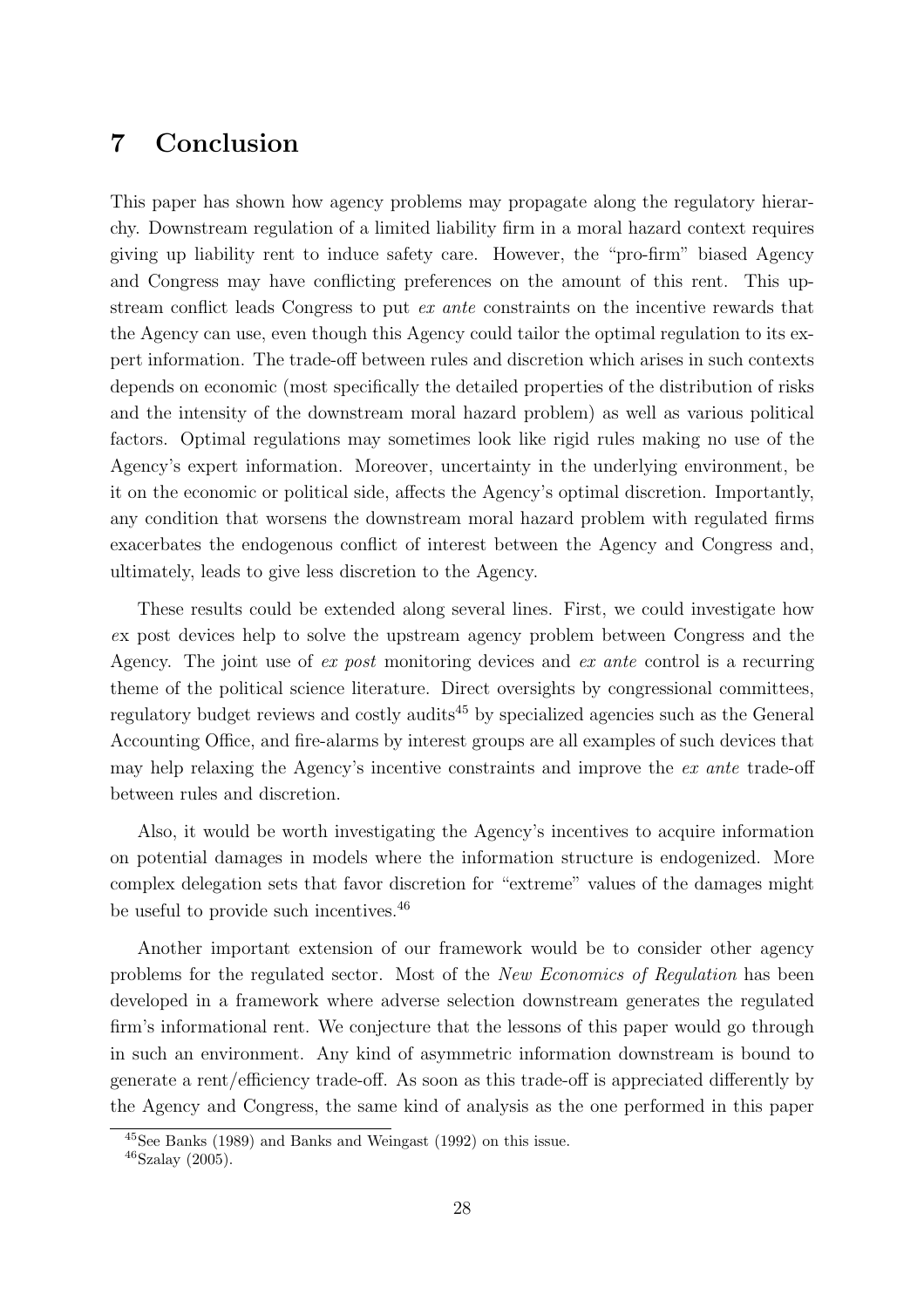would apply. Again rules and limited discretion might be quite attractive.

## References

- Aghion, P. and J. Tirole (1997), "Formal and Real Authority in Organizations," Journal of Political Economy, 105: 1-29.
- Alonso, R. and N. Matousheck (2008), "Optimal Delegation," Review of Economic Studies, 75: 259-293.
- Armstrong, M. (1994), "Delegation and Discretion," Discussion Papers in Economics and Econometrics, 9421, University of Southampton.
- Armstrong, M. and D. Sappington (2007), "Recent Developments in the Theory of Regulation", Handbook of Industrial Organization, Vol. 3, M. Armstrong and R. Porter eds. North-Holland.
- Armstrong, M. and J. Vickers (2008), "A Model of Delegated Project Choice," Mimeo University College of London.
- Ashford, N. and C. Caldart (2008), Environmental Law, Policy, and Economics, MIT Press.
- Banks, J. (1989), "Agency Budgets, Cost of Information, and Auditing," American Journal of Political Science, 33: 670-699.
- Banks, J. and B. Weingast (1992), "The Political Control of Bureaucracies under Asymmetric Information," American Journal of Political Science, 36: 509-524.
- Baron, D. (1989), "Regulation and Legislative Choice," Rand Journal of Economics, 19: 467-477.
- Baron, D. (2000), "Legislative Organization with Informational Committees," American Journal of Political Sciences, 44: 485-505.
- Baron, D. and R. Myerson (1982), "Regulating a Monopolist with Unknown Costs," Econometrica, 50: 911-930.
- Bawn, K. (1995), "Political Control versus Expertise: Congressional Choices about Administrative Procedures," American Political Science Review, 89: 62-73.
- Besanko, D. and D. Spulber (1993), "Contested Mergers and Equilibrium Antitrust Policy," Journal of Law, Economics and Organization, 9: 1-29.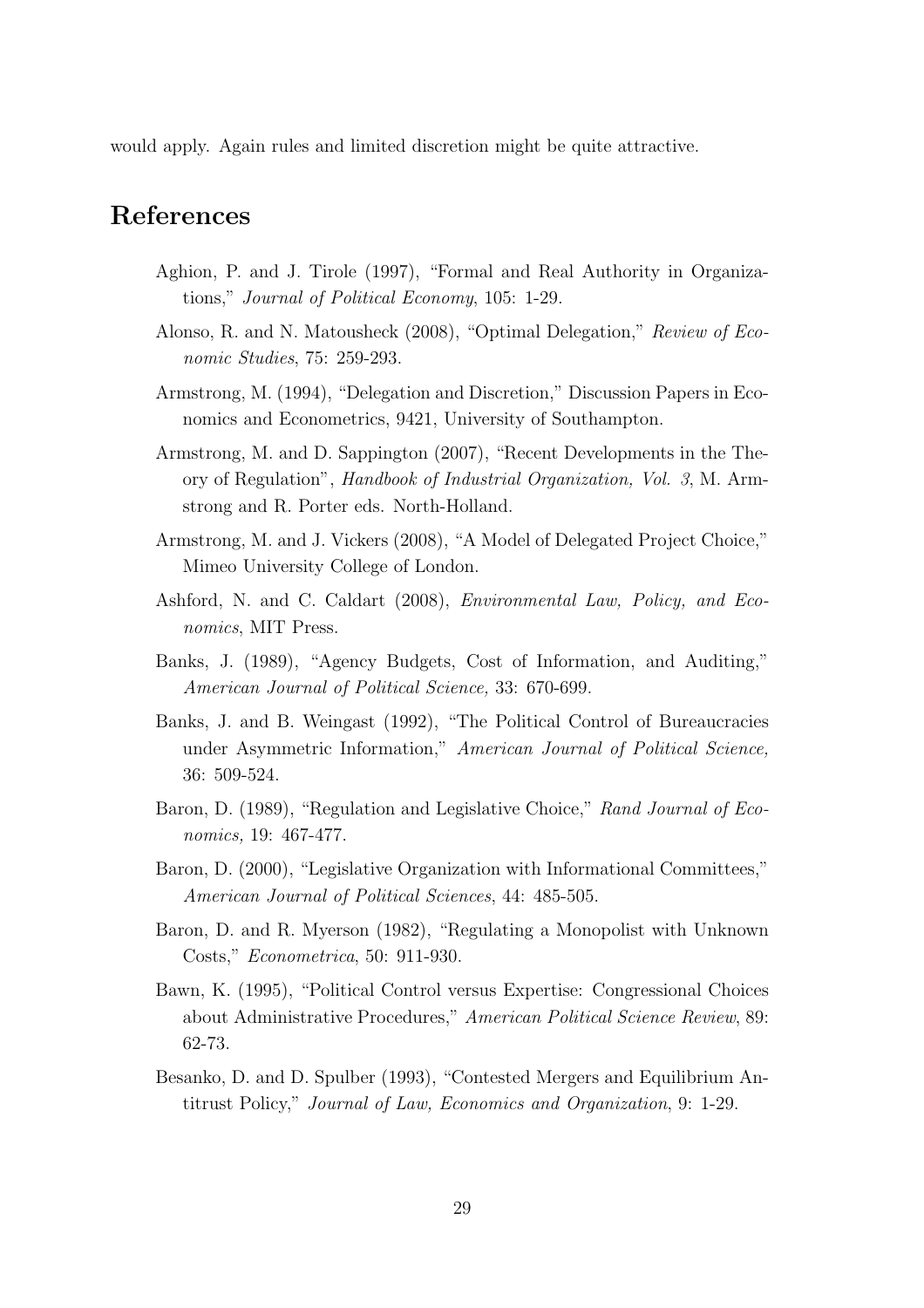- Boyer, M. and J.J. Laffont (1999), "Towards a Political Theory of the Emergence of Environmental Incentive Regulation," Rand Journal of Economics, 30: 137-157.
- Epstein, D. and S. O'Halloran (1994), "Administrative Procedures, Information and Agency Discretion," American Journal of Political Science, 38: 697-722.
- Epstein, D. and S. O'Halloran (1999), Delegating Powers, Cambridge University Press.
- Faure-Grimaud, A. and D. Martimort (2003), "Regulatory Inertia," Rand Journal of Economics, 34: 413-437.
- Fiorina, M. (1982), "Legislative Choice of Regulatory Forms: Legal Process or Administrative Process," Public Choice, 39: 33-71.
- Heyes, A. and C. Liston-Heyes (2000), "Capping Environmental Liability: The Case of North American Nuclear Power," The Geneva Papers in Risk and Insurance, 25: 196-202.
- Hird, J. (1993), "Environmental Policy and Equity: The Case of Superfund," Journal of Policy Analysis and Management, 12: 323-343.
- Hird, J. (1994), Superfund: The Political Economy of Environmental Risk, Johns Hopkins University Press.
- Hiriart, Y. and D. Martimort (2006), "The Benefits of Extended Liability," Rand Journal of Economics, 37: 562-582.
- Holmström, B. (1984), "On the Theory of Delegation," in M. Boyer and R. Kihlstrom (eds), *Bayesian Models in Economic Theory*, Elsevier Science Publishers B.V.
- Hood, C., H. Rothstein and R. Baldwin (2003), The Government of Risk, Oxford University Press.
- Horn, M. (1995), The Political Economy of Public Administration, Cambridge University Press.
- Huber, J. and C. Shipan (2002), Deliberative Discretion: The Institutional Foundations of Bureaucratic Autonomy, Cambridge University Press.
- Huber, J. and C. Shipan (2006), "Politics, Delegation, and Bureaucracy," in B. Weingast and D. Wittman (eds), The Oxford Handbook of Political Economy, Oxford University Press.
- Jin, D. and H. Kite-Powell (1999), "On the Optimal Environmental Liability Limit for Marine Oil Transport," Transport Research, 35: 77-100.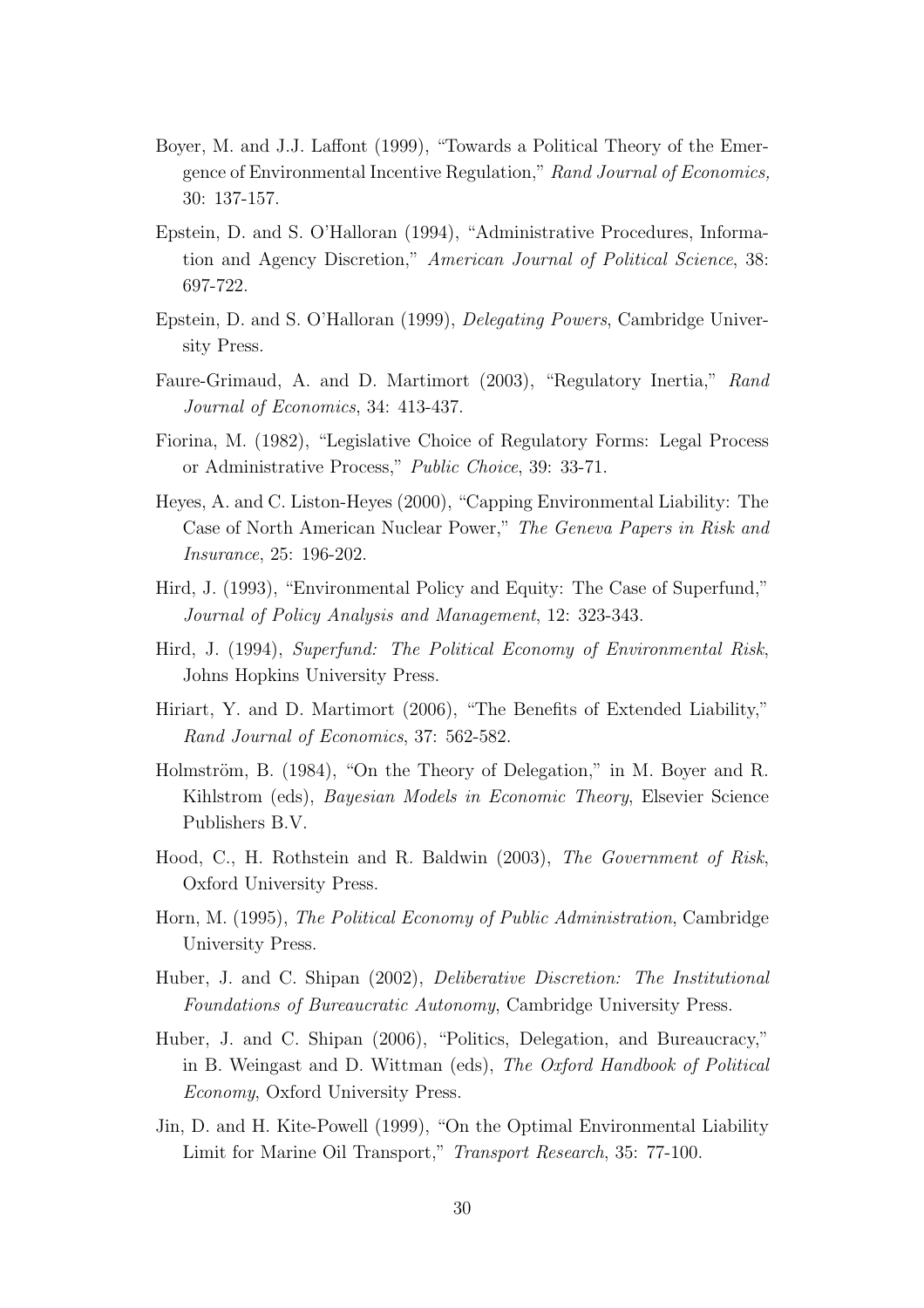- Kovac, E. and T. Mylovanov (2007), "Stochastic Mechanisms in Settings without Monetary Transfers: The Regular Case," forthcoming Journal of Economic Theory.
- Laffont, J.J. (1994), "The New Economics of Regulation Ten Years After," Econometrica, 62: 507-537.
- Laffont, J.J. (2000), Incentives and Political Economy, Oxford University Press.
- Laffont, J.J. and D. Martimort (2002), The Theory of Incentives: The Principal-Agent Model, Princeton University Press.
- Laffont, J.J. and J. Tirole (1993), A Theory of Incentives in Procurement and Regulation, MIT Press.
- Lewis, T. and D. Sappington (1988), "Regulating a Monopolist with Unknown Demand and Cost Functions," Rand Journal of Economics, 19: 438-457.
- Lewis, T. and D. Sappington (1989), "Inflexible Rules in Incentive Problems," American Economic Review, 79: 69-84.
- Martimort, D. and A. Semenov (2006), "Continuity in Mechanism Design without Transfers," *Economics Letters*, 93: 182-189.
- Martimort, D. and A. Semenov (2008), "The Informational Effects of Competition and Collusion in Legislative Politics," Journal of Public Economics, 92: 1541-1563.
- Maskin, E. and J. Tirole (1990), "The Principal-Agent Relationship with an Informed Principal: The Case of Private Values," Econometrica, 58: 379- 409.
- Melumad, N. and T. Shibano (1991), "Communication in Settings with no Transfers," Rand Journal of Economics, 22: 173-198.
- McCubbins, M., R. Noll and B. Weingast (1987), "Administrative Procedures as Instruments of Political Control," Journal of Law, Economics and Organization, 3: 243-277.
- McCubbins, M., R. Noll and B. Weingast (1989), "Structure and Process, Politics and Policy: Administrative Arrangements and the Political Control of Agencies," Virginia Law Review, 75: 431-482.
- McCubbins, M. and T. Schwartz (1984), "Congressional Oversight Overlooked: Police Patrol versus Fire Alarms," American Journal of Political Science, 2: 165-179.
- Moe, T. (1989), "The Politics of Bureaucratic Structure," in J. Chubb and P. Peterson (eds), Can the Government Govern, The Brooking Institution.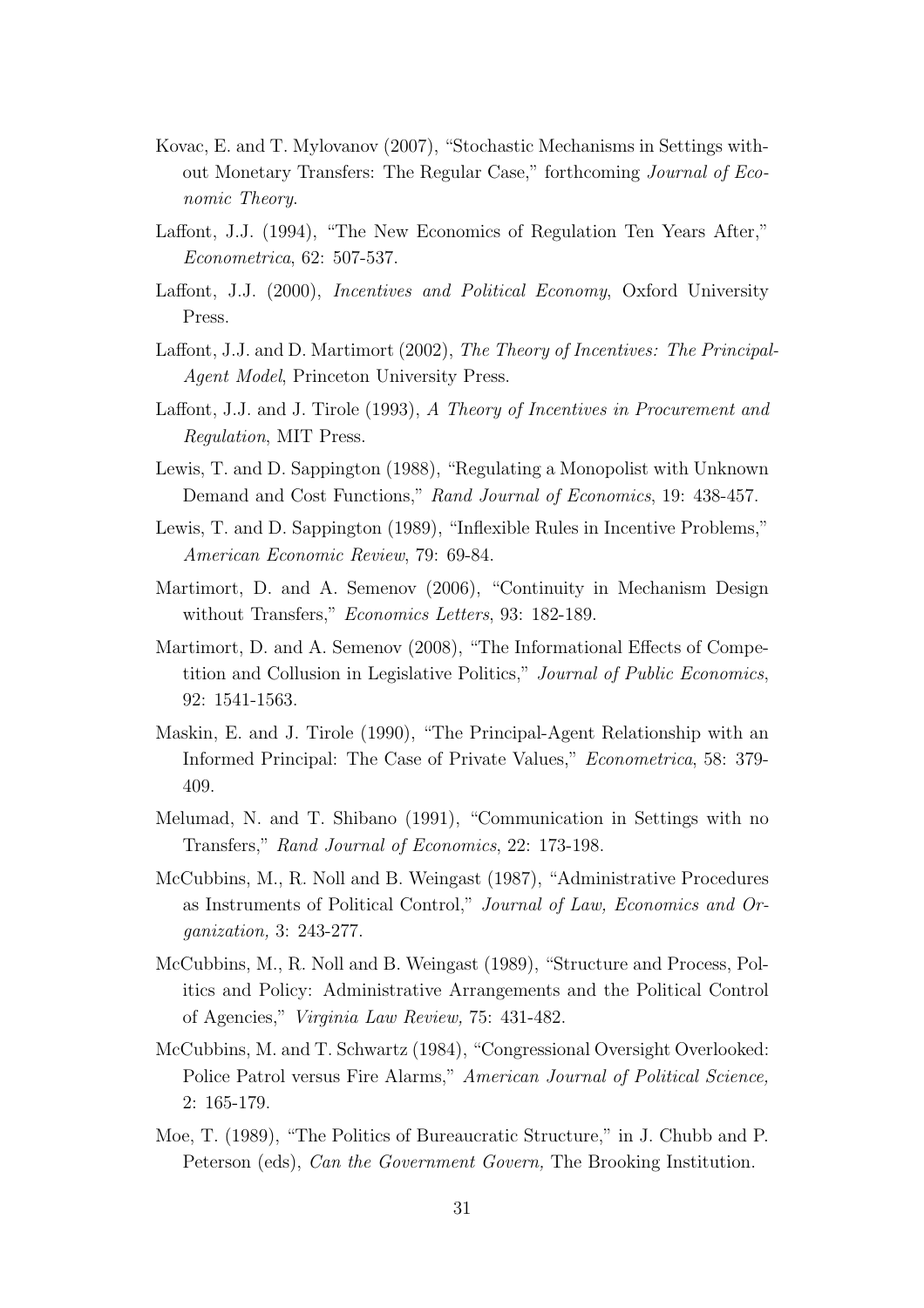- Persson, T. and G. Tabellini (1993), "Designing Institutions for Monetary Stability," Carnegie-Rochester Conferences Series on Public Policy, 39: 53-84.
- Rogoff, K. (1985), "The Optimal Degree of Commitment to an Intermediate Monetary Target," Quarterly Journal of Economics, 100: 1169-1190.
- Shavell, S. (1984), "A Model of the Optimal Use of Liability and Safety Regulation," Rand Journal of Economics, 15: 271-280.
- Szalay, D. (2005), "The Economics of Clear Advices and Extreme Opinions," Review of Economic Studies, 72: 1173-1198.
- Van Houtven, G. and M. Cropper (1996), "When is a Life too Costly to Save? The Evidence from U.S. Environmental Regulations," Journal of Environmental Economics and Management, 30: 348-368.
- Weingast, B and M. Moran (1983), "Bureaucratic Discretion or Congressional Control? Regulatory Policy-Making by the Federal Trade Commission," Journal of Political Economy, 96: 132-163.
- Wood, B. and J. Bothe (2004), "Political Transaction Costs and the Politics of Administrative Design," Journal of Politics, 66: 176-202.

# Appendix

• Proofs of Propositions 1, 2 and 3. Those proofs are immediate and thus omitted.

• Proof of Lemma 1. Fix a pair  $(D, D')$  such that  $D > D'$ . From (11), incentive compatibility constraints for  $D$  and  $D'$  respectively imply:

$$
-D(1-e(D)) - \psi(e(D)) - (1-\alpha)R(e(D)) \ge -D(1-e(D')) - \psi(e(D')) - (1-\alpha)R(e(D')),
$$

$$
-D'(1-e(D'))-\psi(e(D'))-(1-\alpha)R(e(D'))\geq -D'(1-e(D))-\psi(e(D))-(1-\alpha)R(e(D)).
$$

Summing these two inequalities yields:

$$
(D - D')(e(D) - e(D')) \ge 0.
$$

Hence,  $e(\cdot)$  is monotonically increasing and thus almost everywhere differentiable with (12) holding at any differentiability point. At any such point, the first-order condition for (11) writes as (13). (12) is also the local second-order condition for (11).

• Proof of Lemma 2. Lemma 1 shows that  $e(.)$  has either flat parts or is equal to  $e^{SB}(\alpha_R, D)$ . Observing that  $e^{SB}(\alpha_R, D)$  is strictly increasing in D, continuous mechanisms are such that there exist necessarily two thresholds  $D_*$  and  $D^*$  such that (14) holds.  $\blacksquare$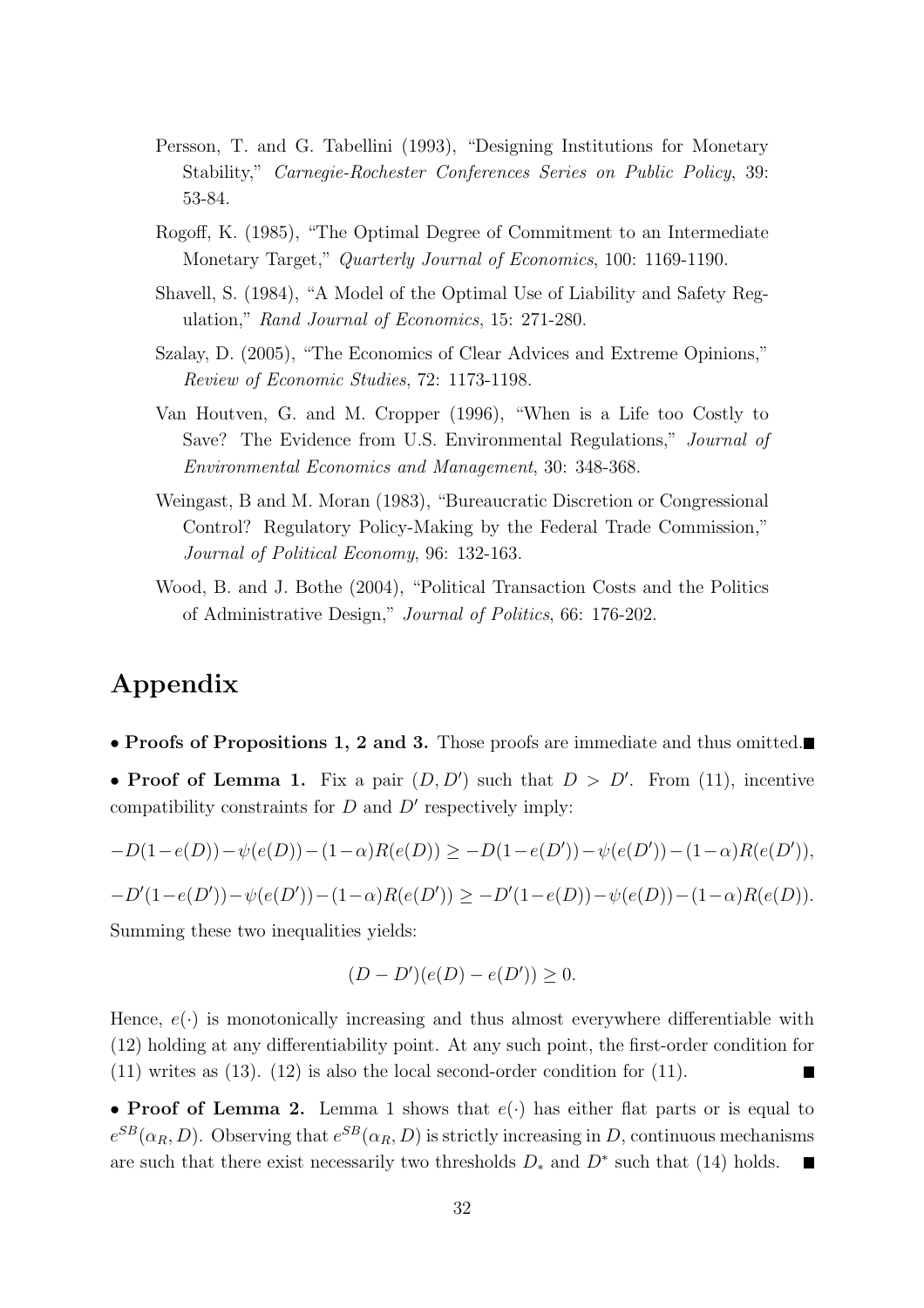• Proof of Proposition 4. Using the fact that the optimal mechanism has a cap on the level of effort that can be implemented by the regulator, we can rewrite the maximand in  $(\mathcal{P}_R^{SB})$  as

$$
W_C(D^*) = S - \int_{D}^{D^*} (D(1 - e^{SB}(\alpha_R, D)) + \psi(e^{SB}(\alpha_R, D)) + (1 - \alpha_C)R(e^{SB}(\alpha_R, D)))h(D) dD
$$

$$
- \int_{D^*}^{D} (D(1 - e^{SB}(\alpha_R, D^*)) + \psi(e^{SB}(\alpha_R, D^*)) + (1 - \alpha_C)R(e^{SB}(\alpha_R, D^*))h(D) dD.
$$

Note that

$$
\dot{W}_C(D^*) = \frac{\partial e^{SB}}{\partial D^*}(\alpha_R, D^*) \int_{D^*}^{\bar{D}} (D - \psi'(e^{SB}(\alpha_R, D^*)) - (1 - \alpha_C)R'(e^{SB}(\alpha_R, D^*))h(D) dD
$$
\nwhere  $\frac{\partial e^{SB}}{\partial D^*}(\alpha_R, D^*) = \frac{1}{\psi''(e^{SB}(\alpha_R, D^*)) + (1 - \alpha_R)R''(e^{SB}(\alpha_R, D^*))} > 0$  with\n
$$
\ddot{W}_C(D^*) = \frac{\partial e^{SB}}{\partial D^*}(\alpha_R, D^*)(\alpha_R - \alpha_C)R'(e^{SB}(\alpha_R, D^*))h(D^*)
$$
\n
$$
+ \frac{\partial^2 e^{SB}}{\partial D^*^2}(\alpha_R, D^*) \int_{D^*}^{\bar{D}} (D - \psi'(e^{SB}(\alpha_R, D^*)) - (1 - \alpha_C)R'(e^{SB}(\alpha_R, D^*))h(D) dD
$$
\n
$$
- \left(\frac{\partial e^{SB}}{\partial D^*}(\alpha_R, D^*)\right)^2 (\psi''(e^{SB}(\alpha_R, D^*)) + (1 - \alpha_C)R''(e^{SB}(\alpha_R, D^*)) (1 - H(D^*)).
$$

Optimizing  $(\mathcal{P}_R^{SB})$  with respect to  $D^*$  yields the following first-order condition for an interior solution  $D^*(\alpha_R)$ :

$$
\dot{W}_C(D^*(\alpha_R)) = 0 \Leftrightarrow \int_{D^*(\alpha_R)}^{\bar{D}} (D - \psi'(e^{SB}(\alpha_R, D^*)) - (1 - \alpha_C)R'(e^{SB}(\alpha_R, D^*(\alpha_R))))h(D) dD = 0.
$$
\n(A.1)

Therefore, an interior  $D^*(\alpha_R) \in (\underline{D}, \overline{D})$  solves (15). Note that  $\dot{W}_C(\underline{D}) \geq 0$  when  $\frac{dD}{dD}(D - \psi'(e^{SB}(\alpha_R, \underline{D})) - (1 - \alpha_C)R'(e^{SB}(\alpha_R, \underline{D})))h(D)dD \geq 0$  or, taking into account the definition of  $e_C$  given in (10), when  $e^{SB}(\alpha_R, \underline{D}) \leq e_C$ . Moreover,  $\dot{W}_C(\bar{D}) = 0$  so that  $\bar{D}$  satisfies the first-order condition (A.1) but  $\ddot{W}_C(\bar{D}) > 0$  (so that  $\dot{W}_C(\bar{D}) < 0$  in a left-neighborhood of  $\overline{D}$  and the second-order condition for optimality does not hold at that point. Putting together these two facts, there always exists an interior solution to (15) that satisfies the second-order condition.

In fact, this interior solution to  $(15)$  is unique. To see why, denote respectively the leftand right-hand sides of (15) as  $A(D^*) = E(\tilde{D} | \tilde{D} \ge D^*) = D^* + \frac{1}{1-H}$  $1-H(D^*)$  $\frac{\partial C}{\partial \bar{D}}$  $\int_{D^*}^{D} (1 - H(x)) dx$ and  $B(D^*) = \psi'(e^{SB}(\alpha_R, D^*)) + (1 - \alpha_C)R'(e^{SB}(\alpha_R, D^*)).$ 

First, observe that

$$
\dot{A}(D^*) = \frac{h(D^*)}{(1 - H(D^*))^2} \int_{D^*}^{\bar{D}} (1 - H(x)) dx \le 1 \Leftrightarrow \varphi(D^*) \ge 0 \tag{A.2}
$$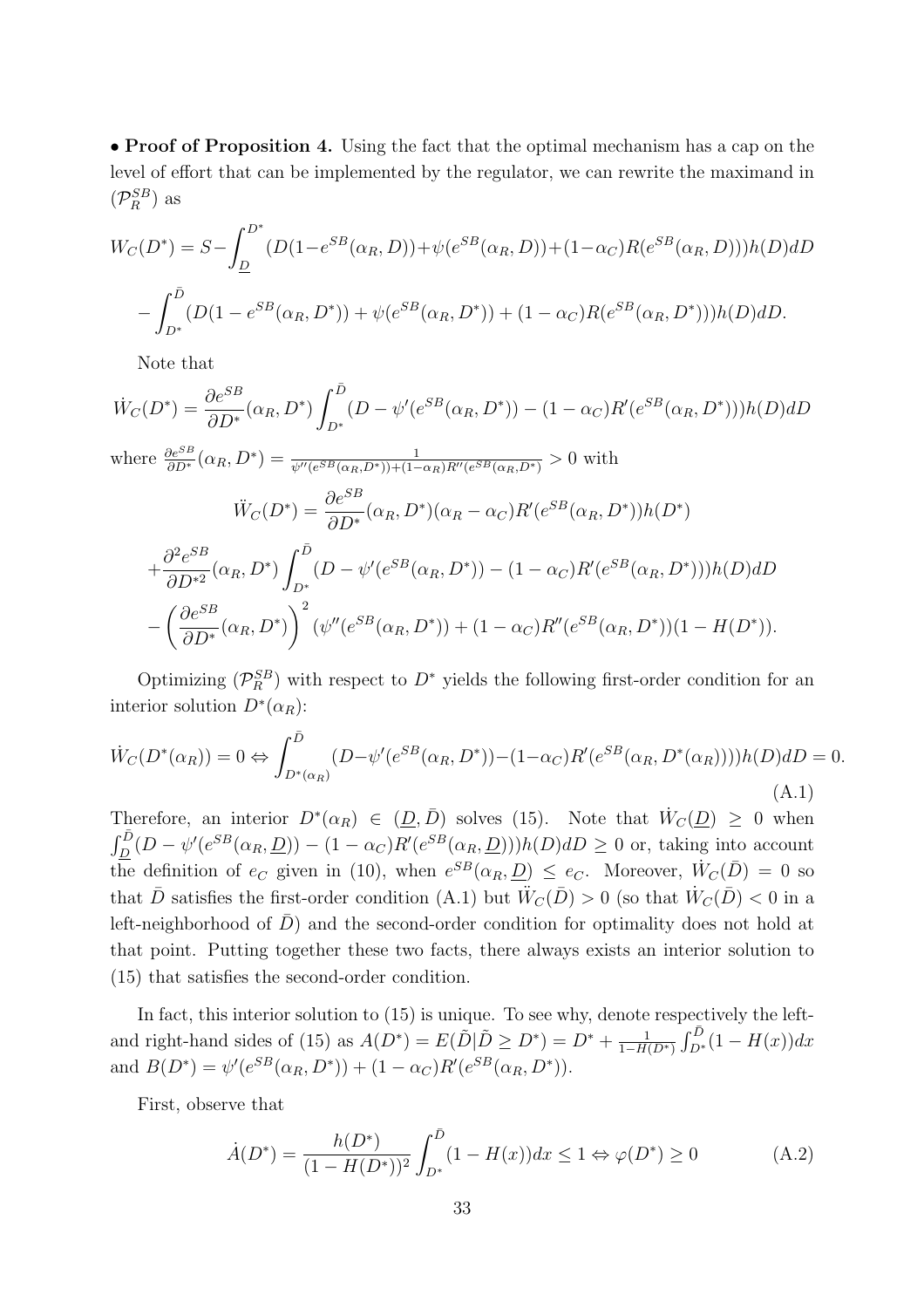where  $\varphi(D^*) = \frac{(1 - H(D^*))^2}{h(D^*)}$  $r\bar{D}$  $\sum_{D^*}^{D} (1 - H(x)) dx$ . Note that  $\dot{\varphi}(D^*) = (1 - H(D^*)) \frac{d}{dD^*}$  $(1-H(D^*))$  $h(D^*)$ ´ ≤ 0 and thus  $\varphi(D^*) \geq \varphi(D) = 0$  for all  $D \in \mathcal{D}$ .

Second, observe also that, since  $\alpha_R > \alpha_C$ ,

$$
\dot{B}(D^*) = \frac{\partial e^{SB}}{\partial D^*}(\alpha_R, D^*)(\psi''(e^{SB}(\alpha_R, D^*)) + (1 - \alpha_C)R''(e^{SB}(\alpha_R, D^*))
$$
  
= 
$$
\frac{\psi''(e^{SB}(\alpha_R, D^*)) + (1 - \alpha_C)R''(e^{SB}(\alpha_R, D^*))}{\psi''(e^{SB}(\alpha_R, D^*)) + (1 - \alpha_R)R''(e^{SB}(\alpha_R, D^*))} > 1.
$$

Hence,  $\dot{A}(D^*) < \dot{B}(D^*)$  which in passing shows that  $W_C(\cdot)$  is quasi-concave. Since  $A(\underline{D}) \geq B(\underline{D})$  when  $e^{SB}(\alpha_R, \underline{D}) \leq e_C$  and  $A(\overline{D}) < B(\overline{D})$  since  $e^{SB}(\alpha_R, \overline{D}) > e^{SB}(\alpha_C, \overline{D})$ ,  $D^*(\alpha_R)$  such that  $A(D^*(\alpha_R)) = B(D^*(\alpha_R))$  is uniquely defined.

Since  $A(D^*) < \bar{D}$ , we have also  $e^{SB}(\alpha_R, D^*(\alpha_R)) < e^{SB}(\alpha_C, \bar{D})$  as shown on Figure 1. **Rigid rule.** When  $e^{SB}(\alpha_R, \underline{D}) > e_C$ ,  $\dot{W}_C(\underline{D}) < 0$ , and a rigid rule at  $e_C$  is optimal.

**Partial discretion.** Full discretion never arises since  $D^* = \overline{D}$ , although it solves (A.1) never satisfies the second-order condition since  $\ddot{W}_C(\bar{D}) > 0$ .

**Suboptimality of a floor.** Suppose now that the Agency adds a floor at  $e^{SB}(\alpha_R, D^{**})$ with  $D^{**} < D^*$ . We can now rewrite Congress's objective as:

$$
W_C(D^{**}, D^*) = S - \int_{D^{**}}^{D^*} (D(1 - e^{SB}(\alpha_R, D)) + \psi(e^{SB}(\alpha_R, D)) + (1 - \alpha_C)R(e^{SB}(\alpha_R, D)))h(D) dD
$$
  

$$
- \int_{D^*}^{D} (D(1 - e^{SB}(\alpha_R, D^*)) + \psi(e^{SB}(\alpha_R, D^*)) + (1 - \alpha_C)R(e^{SB}(\alpha_R, D^*))h(D) dD
$$
  

$$
- \int_{D}^{D^{**}} (D(1 - e^{SB}(\alpha_R, D^{**})) + \psi(e^{SB}(\alpha_R, D^{**})) + (1 - \alpha_C)R(e^{SB}(\alpha_R, D^{**})))h(D) dD.
$$

Observe then that:

$$
\frac{\partial W_C}{\partial D^{**}}(D^{**}, D^*) = \frac{\partial e^{SB}}{\partial D^{**}}(\alpha_R, D^{**}) \int_{\underline{D}}^{D^{**}} (D - \psi'(e^{SB}(\alpha_R, D^{**})) - (1 - \alpha_C)R'(e^{SB}(\alpha_R, D^{**})))h(D) dD
$$

so that  $\frac{\partial W_C}{\partial D^{**}}(\underline{D}, D^*) = 0$  and

$$
\frac{\partial^2 W_C}{\partial (D^{**})^2}(\underline{D}, D^*) = \frac{\partial e^{SB}}{\partial D^{**}}(\alpha_R, \underline{D})(\alpha_C - \alpha_R)R'(e^{SB}(\alpha_R, \underline{D}))h(\underline{D})
$$

$$
-\left(\frac{\partial e^{SB}}{\partial D^{**}}(\alpha_R, \underline{D})\right)^2(\psi''(e^{SB}(\alpha_R, D^{**})) + (1 - \alpha_C)R''(e^{SB}(\alpha_R, D^{**}))) \le 0.
$$

 $\blacksquare$ 

Hence,  $D^{**} = D$  is optimal.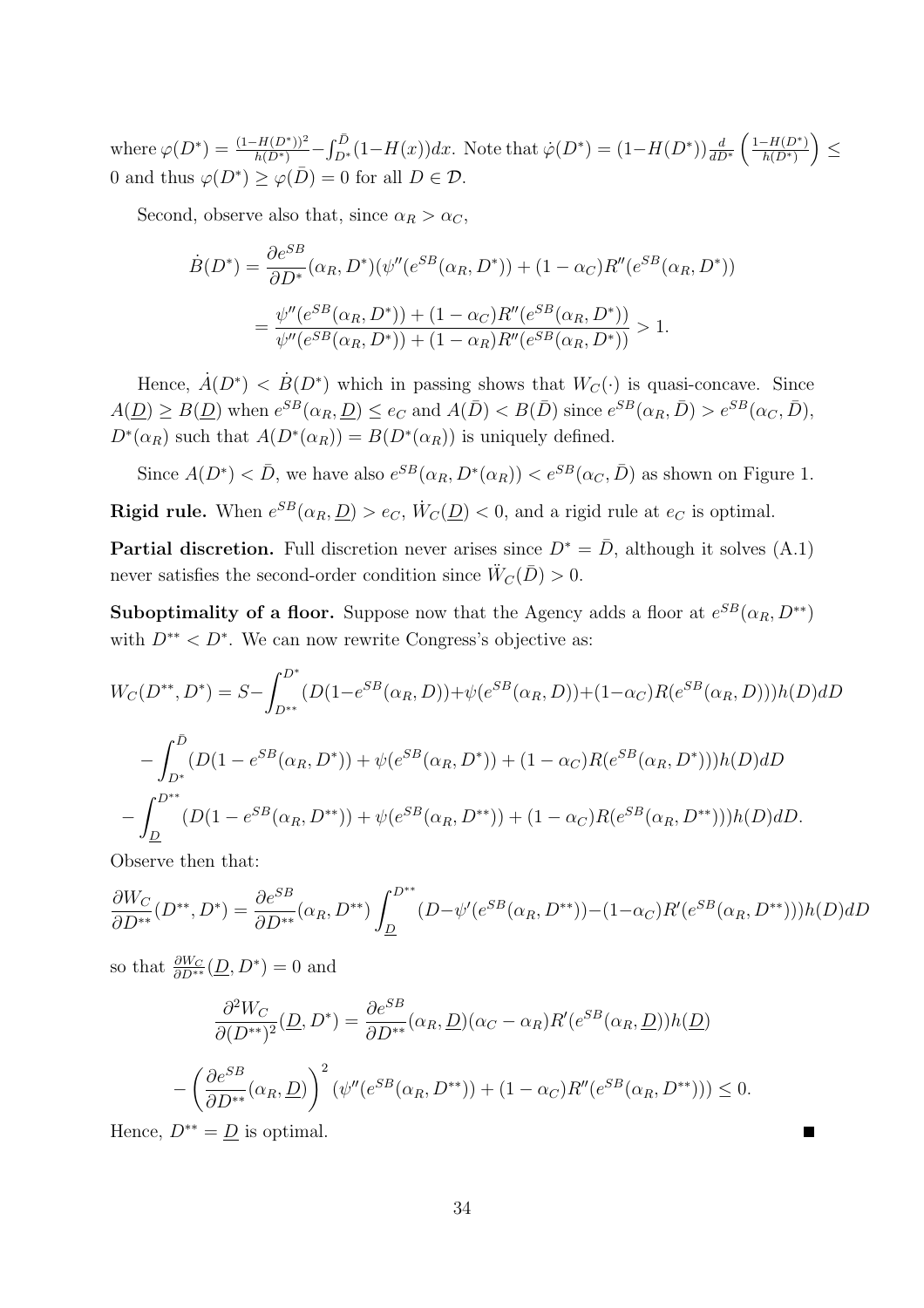• Proof of Corollary 1. From (A.2), we deduce that  $A(D) - D$  is decreasing. The solution  $D^*(\alpha_R)$  to (16) which writes as  $A(D^*(\alpha_R)) - D^*(\alpha_R) = \frac{\Delta \alpha}{2 - \alpha_R} D^*(\alpha_R)$  decreases with  $\Delta \alpha$ .

• Proof of Corollary 2. Suppose that  $H_1(\cdot)$  is more front-loaded than  $H_2(\cdot)$ , i.e. (17) holds. Denote by  $D_i^*(\alpha_R)$  the optimal cap for distribution  $H_i(\cdot)$ . From (16), we have then:

$$
\frac{1}{1-H_2(D_1^*(\alpha_R)))} \int_{D_1^*(\alpha_R)}^{\bar{D}} x h_2(x) dx \geq \psi'(e_R(D_1^*(\alpha_R))) + (1-\alpha_C)R'(e_R(D_1^*(\alpha_R))).
$$

Using the fact that  $W_C(\cdot)$  (when expectations are computed with  $H_2(\cdot)$ ) is quasi-concave, we have necessarily  $D_1^*(\alpha_R) \geq D_2^*(\alpha_R)$ .

• Proof of Corollary 3. First observe that  $D_k^*(\alpha_R)$  and  $D^*(\alpha_R)$  solve

$$
D_k^*(\alpha_R) = \mu_k \frac{2 - \alpha_R}{\Delta \alpha} \text{ and } \frac{E_k \left( \mu_k exp\left(-\frac{D^*(\alpha_R)}{\mu_k}\right) \right)}{E_k \left(exp\left(-\frac{D^*(\alpha_R)}{\mu_k}\right) \right)} = \frac{\Delta \alpha}{2 - \alpha_R} D^*(\alpha_R).
$$

Because  $exp(-\frac{D^*}{u})$  $(\mu^2)$  and  $\mu$  are both increasing in  $\mu$ , they both covary in the same direction which implies:

$$
\frac{\Delta\alpha}{2-\alpha_R}D^*(\alpha_R) = \frac{E_k\left(\mu_k exp\left(-\frac{D^*(\alpha_R)}{\mu_k}\right)\right)}{E_k\left(exp\left(-\frac{D^*(\alpha_R)}{\mu_k}\right)\right)} \ge E_k(\mu_k) = \frac{\Delta\alpha}{2-\alpha_R}E_k(D_k^*(\alpha_R)).
$$

This yields (18).

• **Proof of Corollary 4.** For the case of a quadratic disutility function,  $\psi(e) = \frac{\lambda e^2}{2}$  with  $\lambda$  large enough so that effort remains in  $(0, 1)$ , we obtain

$$
e^{SB}(\alpha_R, D) = \frac{D - (1 - \alpha_R)\lambda \eta}{\lambda (2 - \alpha_R)},
$$
\n(A.3)

which remains positive when

$$
\eta < \frac{D}{\lambda (1 - \alpha_R)}.\tag{A.4}
$$

The optimal level of discretion now satisfies:

$$
E(D|D \ge D^*(\alpha_R)) - D^*(\alpha_R) = \frac{\Delta \alpha}{2 - \alpha_R} \left( D^*(\alpha_R) + \lambda \eta \right). \tag{A.5}
$$

Since  $A(D) - D$  is decreasing, the solution  $D^*(\alpha_R)$  to  $(A.5)$  which writes now as  $A(D^*(\alpha_R)) - D^*(\alpha_R) = \frac{\Delta \alpha}{2 - \alpha_R} (D^*(\alpha_R) + \lambda \eta)$  decreases with  $\eta$ .

• Proof of Corollary 5. Everything happens as if the formula for the second-best effort and the optimal level of discretion were the same as in  $(A.3)$  and  $(A.5)$ , with  $\eta$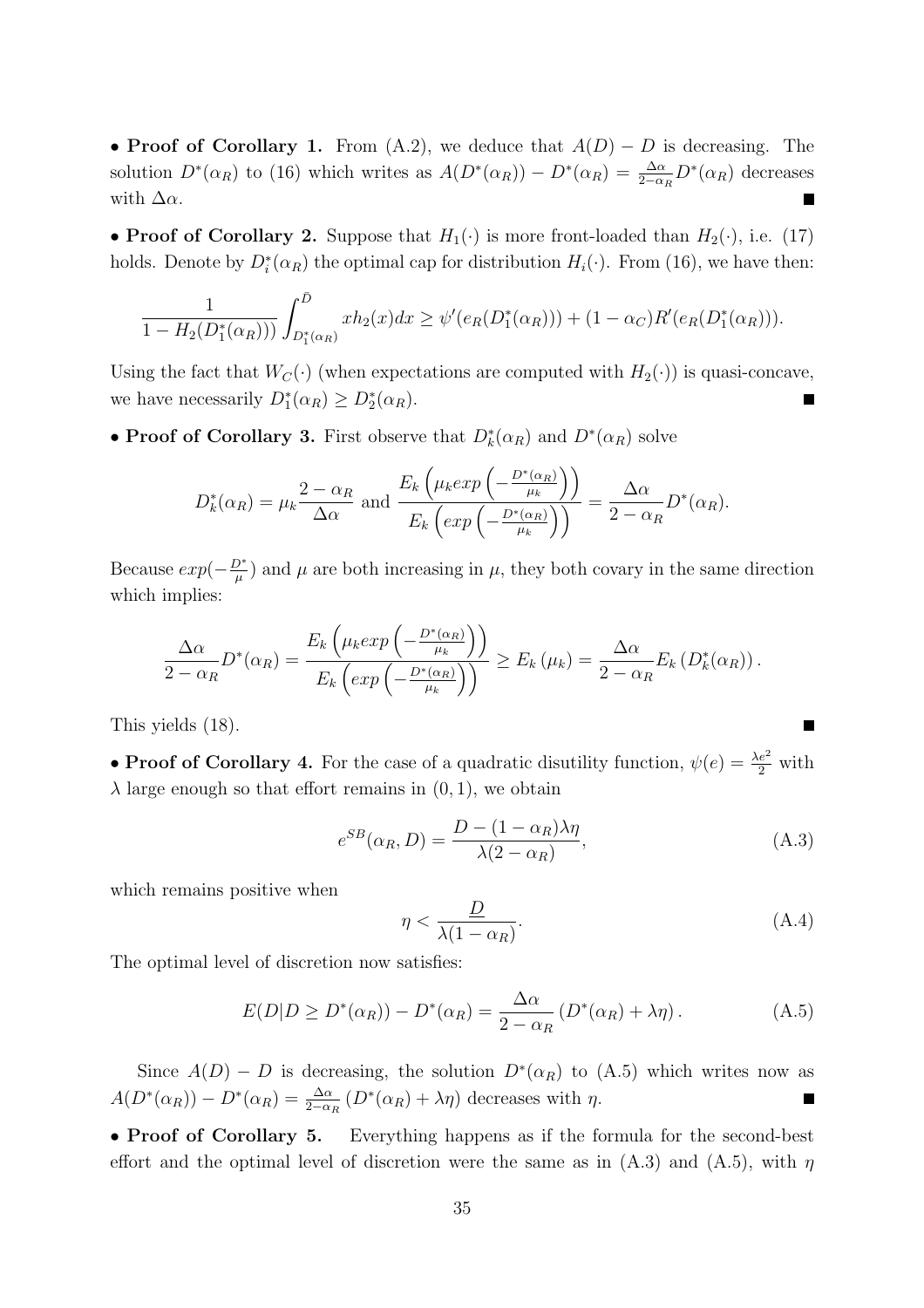being preceded by a sign −. Moreover, state 2 has a positive probability as long as  $\eta$  still satisfies (A.4). п

• Proof of Corollary 6. Still in the quadratic case, the optimal level of discretion now solves:  $\overline{a}$  $\mathbf{r}$ 

$$
E(D|D \ge D^*(\alpha_R)) - D^*(\alpha_R) = \frac{\Delta \alpha}{2 - \alpha_R} \left( D^*(\alpha_R) + \frac{\lambda \eta}{1 - \theta} \right) \tag{A.6}
$$

which is similar to (A.5) when damages have been scaled down by  $1 - \theta$  to take into account the fact that an accident only occurs when monitoring fails. Now effort remains positive when  $\eta < \frac{D}{\lambda(1-\alpha_R)(1-\theta)}$ .

• Proof of Proposition 5. In this context, incentive compatibility constraints necessary to induce truthtelling now become:

$$
(\alpha, D) \in \arg \max_{(\hat{\alpha}, \hat{D})} S - (1 - e((\hat{\alpha}, \hat{D}))D - \psi(e(\hat{\alpha}, \hat{D})) - (1 - \alpha)R(e(\hat{\alpha}, \hat{D})).
$$

Standard revealed preferences arguments lead to the following Lemma whose proof is similar to that of Lemma 1 and is thus omitted.

**Lemma 3** Any incentive compatible mechanism  ${e(\hat{\alpha}, \hat{D})}_{\{\hat{\alpha} \in [\underline{\alpha}, \bar{\alpha}], \hat{D} \in [\underline{D}, \bar{D}]\}}$  is such that  $e(\cdot)$ is monotonically increasing in  $\alpha$  and  $D$  and is thus almost everywhere differentiable with, at any differentiable point,

$$
\frac{\partial e}{\partial \alpha}(\alpha, D) \ge 0 \text{ and } \frac{\partial e}{\partial D}(\alpha, D) \ge 0,
$$
\n(A.7)

$$
\frac{\partial e}{\partial \alpha}(\alpha, D) (D - \psi'(e(\alpha, D)) - (1 - \alpha)R'(e(\alpha, D))) = 0,
$$
\n(A.8)

$$
\frac{\partial e}{\partial D}(\alpha, D) (D - \psi'(e(\alpha, D)) - (1 - \alpha)R'(e(\alpha, D))) = 0.
$$
 (A.9)

Hence, (A.8) and (A.9) when taken altogether again show that the Agency either chooses its most preferred policy  $e^{SB}(\alpha, D)$  or is forced to choose an effort level independent of the level of damage and of its own preferences. Mechanisms with a cap on effort levels are thus of the form  $e(\alpha, D) = \min\{e^{SB}(\alpha, D), e^*\}.$ 

**Optimality condition.** We can rewrite the maximand  $W_C(e^*)$  in  $(\mathcal{P}_R^{AI})$  as

$$
W_C(e^*) = S - \int_{\overline{\Omega}} D(1 - e^{SB}(\alpha, D)) + \psi(e^{SB}(\alpha, D)) + (1 - \alpha_C)R(e^{SB}(\alpha, D))dH(D)dG_{\epsilon}(\alpha)
$$

$$
- \int_{\Omega} D(1 - e^*) + \psi(e^*) + (1 - \alpha_C)R(e^*))dH(D)dG_{\epsilon}(\alpha)
$$

where

$$
\Omega = \{ (\alpha, D) \in [\alpha_C, 1] \times \mathcal{D} \text{ such that } D - \psi'(e^*) - (1 - \alpha)R'(e^*) \ge 0 \}
$$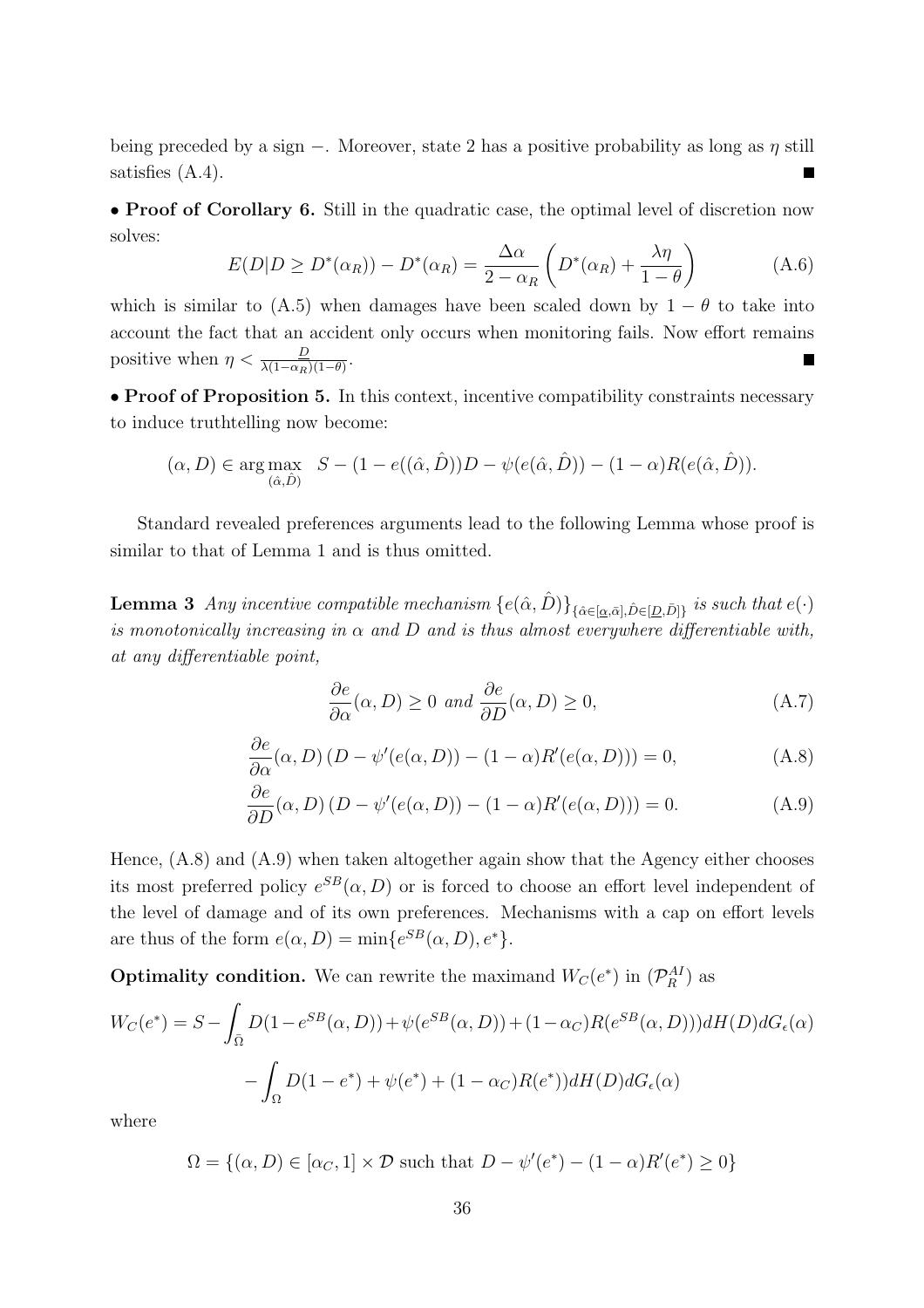is the set of pairs  $(\alpha, D)$  where the regulatory cap on effort binds and

$$
\overline{\Omega} = \{(\alpha, D) \in [\alpha_C, 1] \times \mathcal{D} \text{ such that } D - \psi'(e^*) - (1 - \alpha)R'(e^*) < 0\}
$$

is the set of pairs  $(\alpha, D)$  where this cap does not bind.

Using that  $\psi(e) = \frac{\lambda e^2}{2}$ , we get  $e^{SB}(\alpha, D) = \frac{D}{\lambda(2-\alpha)}$  so that

$$
\Omega = \left\{ (\alpha, D) \in [\alpha_C, 1] \times \mathcal{D} \text{ and } 2 - \alpha \le \frac{D}{\lambda e^*} \right\} \text{ and } \bar{\Omega} = \left\{ (\alpha, D) \in [\alpha_C, 1] \times \mathcal{D} \text{ and } 2 - \alpha > \frac{D}{\lambda e^*} \right\}.
$$

Observe then that:

$$
W_C(e^*) = S + \int_{\bar{\Omega}} \left( -D + \frac{D^2}{\lambda(2-\alpha)} \left( 1 - \frac{2-\alpha_C}{2(2-\alpha)} \right) \right) h(D) dD dG_{\epsilon}(\alpha)
$$

$$
+ \int_{\Omega} \left( -D(1-e^*) - \frac{\lambda(e^*)^2}{2}(2-\alpha_C) \right) h(D) dD dG_{\epsilon}(\alpha).
$$

We can rewrite this expression as:

$$
W_C(e^*) = S + \int_{\underline{D}}^{\overline{D}} \left( -D + \int_{\alpha_C}^{\min\{2 - \frac{D}{\lambda e^*}; 1\}} \frac{D^2}{\lambda(2 - \alpha)} \left( 1 - \frac{2 - \alpha_C}{2(2 - \alpha)} \right) dG_{\epsilon}(\alpha) \right) h(D) dD
$$
  
+ 
$$
\int_{\underline{D}}^{\overline{D}} \left( -D + \int_{\min\{2 - \frac{D}{\lambda e^*}; 1\}}^1 \left( De^* - \frac{\lambda(e^*)^2}{2}(2 - \alpha_C) \right) dG_{\epsilon}(\alpha) \right) h(D) dD.
$$

Developing the first of these integrals (for the relevant case where  $\bar{D} > \lambda e^*$ ) yields:

$$
W_C(e^*) = S + \int_{\underline{D}}^{\lambda e^*} \left( -D + \int_{\alpha_C}^1 \frac{D^2}{\lambda(2-\alpha)} \left( 1 - \frac{2-\alpha_C}{2(2-\alpha)} \right) dG_{\epsilon}(\alpha) \right) h(D) dD
$$
  
+ 
$$
\int_{\lambda e^*}^{\bar{D}} \left( -D + \int_{\alpha_C}^{2-\frac{D}{\lambda e^*}} \frac{D^2}{\lambda(2-\alpha)} \left( 1 - \frac{2-\alpha_C}{2(2-\alpha)} \right) dG_{\epsilon}(\alpha) \right) h(D) dD
$$
  
+ 
$$
\int_{\lambda e^*}^{\bar{D}} \left( -D + \left( De^* - \frac{\lambda(e^*)^2}{2}(2-\alpha_C) \right) \left( 1 - G_{\epsilon} \left( 2 - \frac{D}{\lambda e^*} \right) \right) \right) h(D) dD.
$$

We can now differentiate this expression with respect to  $e^*$  to obtain the optimal regulatory cap:<sup>47</sup>

$$
\dot{W}_C(e^*) = 0 \Leftrightarrow \int_{\lambda e^*}^{\bar{D}} (D - (2 - \alpha_C)\lambda e^*) \left(1 - G_{\epsilon} \left(2 - \frac{D}{\lambda e^*}\right)\right) h(D) dD = 0 \tag{A.10}
$$

so that the optimal cap  $e^*$  is given by condition (24).

<sup>&</sup>lt;sup>47</sup>Note that the quasi-concavity of the objective is guaranteed when  $\epsilon$  is small enough by the fact that this property already holds at  $\epsilon = 0$ . (See the Proof of Proposition 4 above).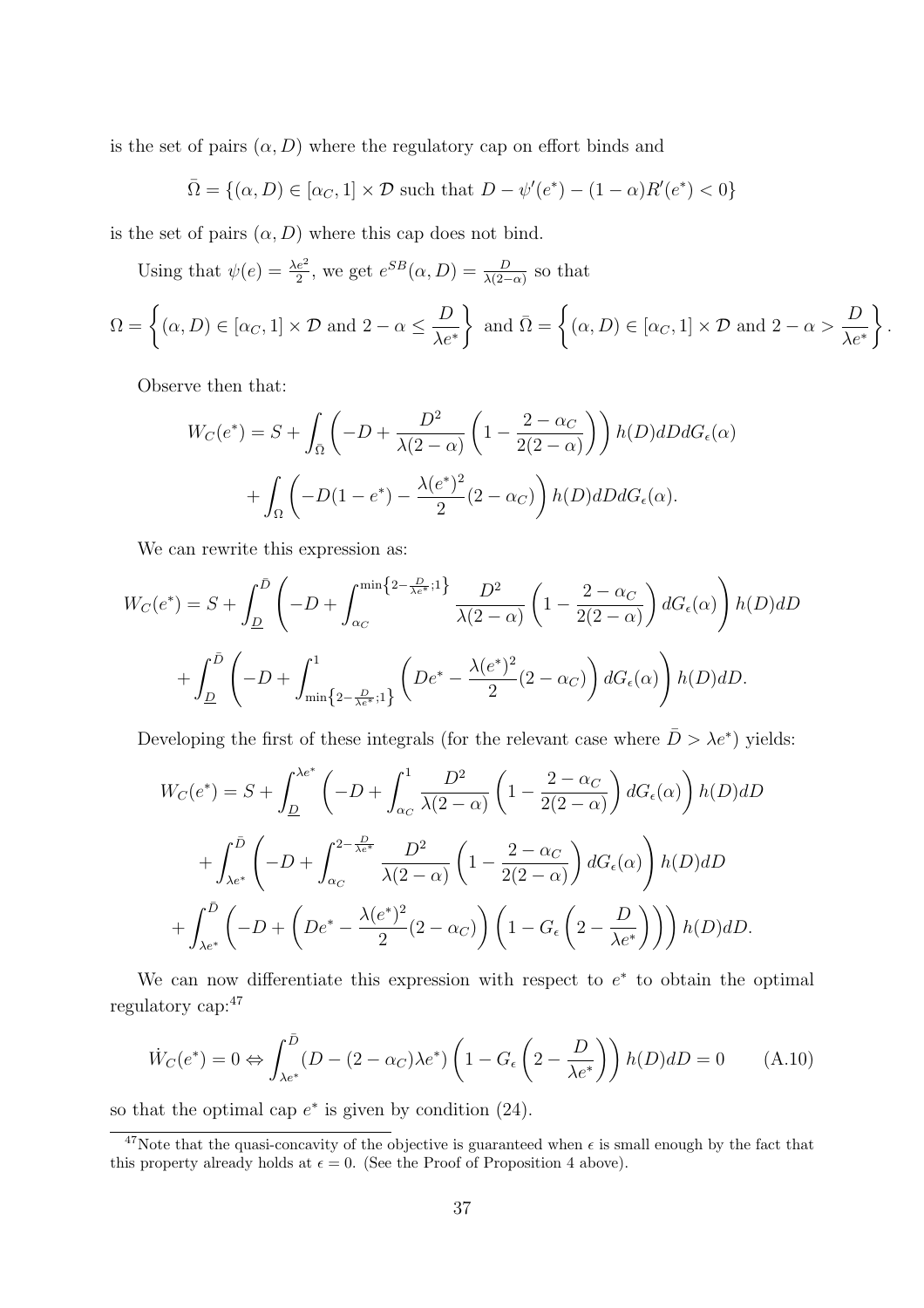Approximation. Using the expression of  $G_{\epsilon}$  given in the text, we obtain that  $e^*(\epsilon)$ solves the following equation:

$$
f(e^*(\epsilon), \epsilon) = 0 = \int_{(2-\alpha_R - \epsilon)\lambda e^*(\epsilon)}^{(2-\alpha_R + \epsilon)\lambda e^*(\epsilon)} (D - (2-\alpha_C)\lambda e^*(\epsilon)) \left(1 - \frac{2 - \frac{D}{\lambda e^*(\epsilon)} - \alpha_R + \epsilon}{2\epsilon}\right) h(D) dD
$$
  
+ 
$$
\int_{(2-\alpha_R + \epsilon)\lambda e^*(\epsilon)}^{\bar{D}} (D - (2-\alpha_C)\lambda e^*(\epsilon)) h(D) dD.
$$
 (A.11)

For the quadratic disutility function  $\psi(e) = \frac{\lambda e^2}{2}$ , we have  $e^*(0) = e^{SB}(\alpha_R, D^*(\alpha_R))$  $\frac{D^*(\alpha_R)}{\lambda(2-\alpha_R)}$  where  $D^*(\alpha_R)$  solves (16). In particular, for an exponential distribution 1 –  $\lambda(2-\alpha_R)$  where  $D$ <br> $H(D) = exp\left(-\frac{D}{\mu}\right)$  $\frac{D}{\mu}$  (with density  $h(D) = \frac{1}{\mu} exp \left(-\frac{D}{\mu}\right)$  $\left(\frac{D}{\mu}\right)$ ) we have  $D^*(\alpha_R) = \mu \frac{2-\alpha_R}{\Delta \alpha}$  $\frac{-\alpha_R}{\Delta \alpha}$  and  $e^*(0) = \frac{\mu}{\lambda}$  $\lambda$ Δ $\alpha$  $(A.12)$ 

We look for a second-order approximation of  $e^*(\epsilon)$  as:

$$
e^*(\epsilon) = e^*(0) + \alpha \epsilon + \frac{\beta}{2} \epsilon^2 + o(\epsilon^2).
$$

Making second-order Taylor expansions of the condition  $f(e^*(\epsilon), \epsilon) = 0$ , we can find  $(\alpha, \beta)$ as solutions to the following system:

$$
f_e(e^*(0),0)\alpha + f_e(e^*(0),0) = 0
$$
\n(A.13)

and

$$
f_e(e^*(0),0)\beta + f_{\epsilon\epsilon}(e^*(0),0) + f_{ee}(e^*(0),0)\alpha^2 + 2f_{\epsilon\epsilon}(e^*(0),0)\alpha = 0.
$$
 (A.14)

First, observe that:

$$
f_e(e^*,0) = -\lambda(2-\alpha_C)(1 - H((2-\alpha_R)\lambda e^*)) \neq 0.
$$
 (A.15)

To compute the other derivatives, let us first consider the first integral on the righthand side of (A.11):

$$
g(e^*, \epsilon) = \int_{(2-\alpha_R-\epsilon)\lambda e^*}^{(2-\alpha_R+\epsilon)\lambda e^*} (D - (2-\alpha_C)\lambda e^*) \left(1 - \frac{2-\frac{D}{\lambda e^*} - \alpha_R + \epsilon}{2\epsilon}\right) h(D) dD.
$$

Introducing the change of variables  $D = (2 - \alpha_R + \epsilon x)\lambda e^*$  with  $dD = \epsilon \lambda e^* dx$ , we can rewrite

$$
g(e^*, \epsilon) = (\lambda e^*)^2 \int_{-1}^1 (-\Delta \alpha + \epsilon x) \epsilon \left(\frac{1+x}{2}\right) h((2-\alpha_R + \epsilon x)\lambda e^*) dx.
$$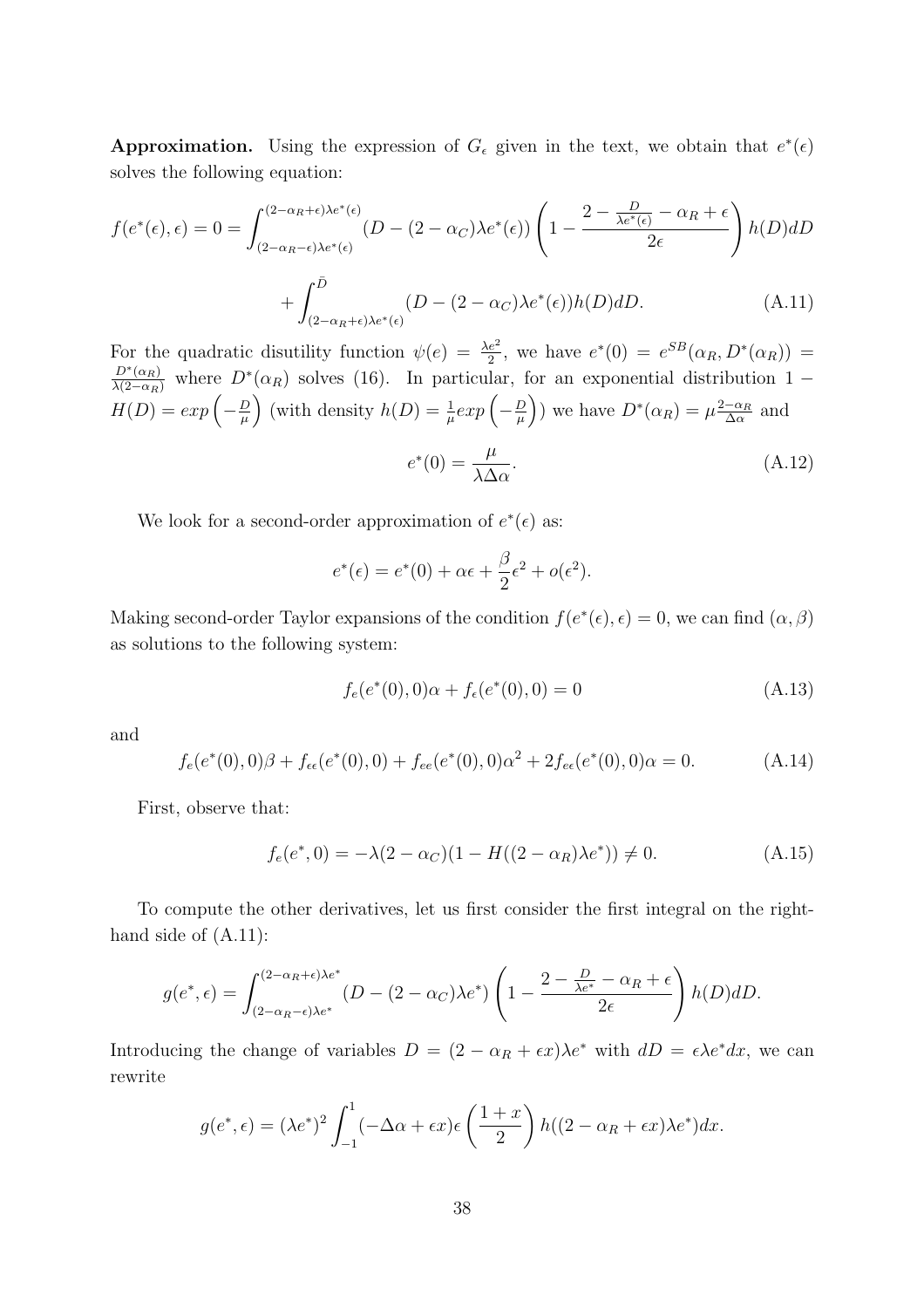With this expression, it becomes easy to compute:

$$
g_{\epsilon}(e^*,0) = -(\lambda e^*)^2 \Delta \alpha h((2-\alpha_R)\lambda e^*) \int_{-1}^1 \left(\frac{1+x}{2}\right) dx = -(\lambda e^*)^2 \Delta \alpha h((2-\alpha_R)\lambda e^*).
$$

Also, we get:

$$
g_{\epsilon\epsilon}(e^*, 0) = (\lambda e^*)^2 \left( -\lambda e^* \Delta \alpha h'((2 - \alpha_R)\lambda e^*) + h((2 - \alpha_R)\lambda e^*) \right) \left( \int_{-1}^1 x(1+x) dx \right)
$$
\n(A.16)

where  $\int_{-1}^{1} x(1+x)dx = \frac{2}{3}$  $\frac{2}{3}$ .

Consider now the second integral on the right-hand side of (A.11):

$$
i(e^*, \epsilon) = \int_{(2-\alpha_R+\epsilon)\lambda e^*}^{\bar{D}} (D - (2-\alpha_C)\lambda e^*) h(D) dD.
$$

Differentiating, we get

$$
i_{\epsilon}(e^*,0) = (\lambda e^*)^2 \Delta \alpha h((2-\alpha_R)\lambda e^*) = -g_{\epsilon}(e^*,0).
$$

Therefore,  $f_{\epsilon}(e^*, 0) = g_{\epsilon}(e^*, 0) + i_{\epsilon}(e^*, 0) = 0$  and thus, inserting into (A.13), we get:

$$
\alpha = 0.\tag{A.17}
$$

Differentiating one more time

$$
i_{\epsilon\epsilon}(e^*,0) = (\lambda e^*)^2 (\lambda e^* \Delta \alpha h'((2-\alpha_R)\lambda e^*) - h((2-\alpha_R)\lambda e^*)). \tag{A.18}
$$

This leads to

$$
f_{\epsilon\epsilon}(e^*, 0) = g_{\epsilon\epsilon}(e^*, 0) + i_{\epsilon\epsilon}(e^*, 0) = \frac{1}{3} (\lambda e^*)^2 (\lambda e^* \Delta \alpha h'((2 - \alpha_R)\lambda e^*) - h((2 - \alpha_R)\lambda e^*)).
$$

Using  $(A.14)$  and the result above in  $(A.17)$ , we get:

$$
\beta = -\frac{f_{\epsilon\epsilon}(e^*(0),0)}{f_{\epsilon}(e^*(0),0)} = \frac{(\lambda e^*(0))^2(\lambda e^*(0)\Delta\alpha h'((2-\alpha_R)\lambda e^*(0)) - h((2-\alpha_R)\lambda e^*(0)))}{3\lambda(2-\alpha_C)(1-H((2-\alpha_R)\lambda e^*(0)))}.
$$
\n(A.19)

Taking into account (A.12) and the fact that we have an exponential distribution  $1 -$ Taking into account<br> $H(D) = exp \left(-\frac{D}{\mu}\right)$ unt (A.12) and the fact that we have<br>  $\frac{D}{\mu}$  (with density  $h(D) = \frac{1}{\mu} exp \left(-\frac{D}{\mu}\right)$  $(\frac{D}{\mu})$ , we finally obtain the secondorder approximation in (25).

• Proof of Proposition 6. Formally, the Executive looks for an optimal preference parameter of the Agency  $\alpha_R$  which solves the following problem:

$$
(\mathcal{P}_R^{\alpha_R}) : \quad \max_{\alpha_R} S - E_D(D(1 - e(\alpha_R, D)) + \psi(e(\alpha_R)) + (1 - \alpha_E)R(e(\alpha_R, D)))
$$
  
where  $e(\alpha_R, D) = \min\{e^{SB}(\alpha_R, D), e^{SB}(\alpha_R, D^*(\alpha_R))\}.$